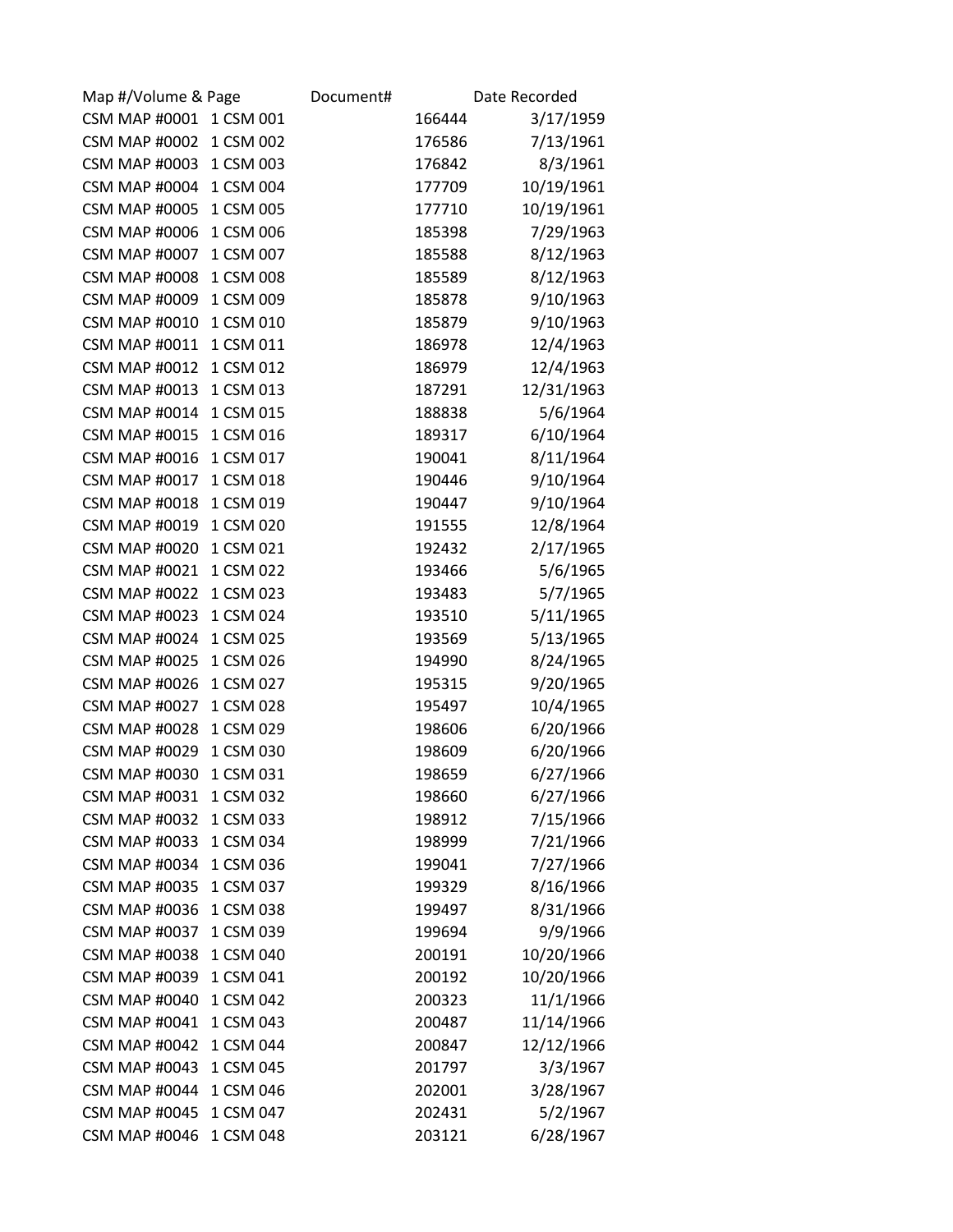| <b>CSM MAP #0047</b> | 1 CSM 049 | 203461 | 7/18/1967  |
|----------------------|-----------|--------|------------|
| <b>CSM MAP #0048</b> | 1 CSM 050 | 204569 | 10/16/1967 |
| <b>CSM MAP #0049</b> | 1 CSM 051 | 205589 | 12/29/1967 |
| <b>CSM MAP #0050</b> | 1 CSM 052 | 206264 | 3/1/1968   |
| <b>CSM MAP #0051</b> | 1 CSM 053 | 207062 | 4/26/1968  |
| <b>CSM MAP #0052</b> | 1 CSM 054 | 207153 | 5/6/1968   |
| <b>CSM MAP #0053</b> | 1 CSM 055 | 207228 | 5/14/1968  |
| <b>CSM MAP #0054</b> | 1 CSM 056 | 207645 | 6/7/1968   |
| <b>CSM MAP #0055</b> | 1 CSM 057 | 207819 | 6/17/1968  |
| <b>CSM MAP #0056</b> | 1 CSM 058 | 208118 | 7/9/1968   |
| <b>CSM MAP #0057</b> | 1 CSM 059 | 208146 | 7/12/1968  |
| <b>CSM MAP #0058</b> | 1 CSM 061 | 209140 | 9/24/1968  |
| <b>CSM MAP #0059</b> | 1 CSM 062 | 209313 | 9/27/1968  |
| <b>CSM MAP #0060</b> | 1 CSM 063 | 209314 | 9/27/1968  |
| <b>CSM MAP #0061</b> | 1 CSM 064 | 211652 | 4/2/1969   |
| <b>CSM MAP #0062</b> | 1 CSM 065 | 212618 | 6/9/1969   |
| <b>CSM MAP #0063</b> | 1 CSM 066 | 212619 | 6/9/1969   |
| <b>CSM MAP #0064</b> | 1 CSM 067 | 212620 | 6/9/1969   |
| <b>CSM MAP #0065</b> | 1 CSM 068 | 212629 | 6/10/1969  |
| <b>CSM MAP #0066</b> | 1 CSM 069 | 212630 | 6/10/1969  |
| <b>CSM MAP #0067</b> | 1 CSM 070 | 212631 | 6/10/1969  |
| <b>CSM MAP #0068</b> | 1 CSM 071 | 213079 | 7/7/1969   |
| <b>CSM MAP #0069</b> | 1 CSM 072 | 213707 | 8/18/1969  |
| <b>CSM MAP #0070</b> | 1 CSM 073 | 214806 | 10/27/1969 |
| <b>CSM MAP #0071</b> | 1 CSM 074 | 214908 | 11/4/1969  |
| <b>CSM MAP #0072</b> | 1 CSM 075 | 215712 | 1/5/1970   |
| <b>CSM MAP #0073</b> | 1 CSM 077 | 216309 | 2/26/1970  |
| <b>CSM MAP #0074</b> | 1 CSM 078 | 217012 | 4/17/1970  |
| <b>CSM MAP #0075</b> | 1 CSM 079 | 217482 | 5/28/1970  |
| <b>CSM MAP #0076</b> | 1 CSM 081 | 217792 | 6/17/1970  |
| <b>CSM MAP #0077</b> | 1 CSM 082 | 217919 | 6/26/1970  |
| <b>CSM MAP #0078</b> | 1 CSM 083 | 218027 | 7/6/1970   |
| <b>CSM MAP #0079</b> | 1 CSM 084 | 218831 | 8/27/1970  |
| <b>CSM MAP #0080</b> | 1 CSM 085 | 220105 | 11/11/1970 |
| <b>CSM MAP #0081</b> | 1 CSM 086 | 220478 | 12/11/1970 |
| <b>CSM MAP #0082</b> | 1 CSM 087 | 222850 | 6/17/1971  |
| <b>CSM MAP #0083</b> | 1 CSM 088 | 223068 | 6/23/1971  |
| <b>CSM MAP #0084</b> | 1 CSM 089 | 223533 | 7/16/1971  |
| <b>CSM MAP #0085</b> | 1 CSM 090 | 224267 | 8/30/1971  |
| <b>CSM MAP #0086</b> | 1 CSM 091 | 224701 | 9/21/1971  |
| <b>CSM MAP #0087</b> | 1 CSM 092 | 224816 | 9/28/1971  |
| <b>CSM MAP #0088</b> | 1 CSM 094 | 225692 | 11/26/1971 |
| <b>CSM MAP #0089</b> | 1 CSM 095 | 225901 | 12/15/1971 |
| <b>CSM MAP #0090</b> | 1 CSM 096 | 225902 | 12/15/1971 |
| <b>CSM MAP #0091</b> | 1 CSM 097 | 226140 | 1/3/1972   |
| <b>CSM MAP #0092</b> | 1 CSM 098 | 226383 | 1/14/1972  |
| <b>CSM MAP #0093</b> | 1 CSM 100 | 226837 | 2/15/1972  |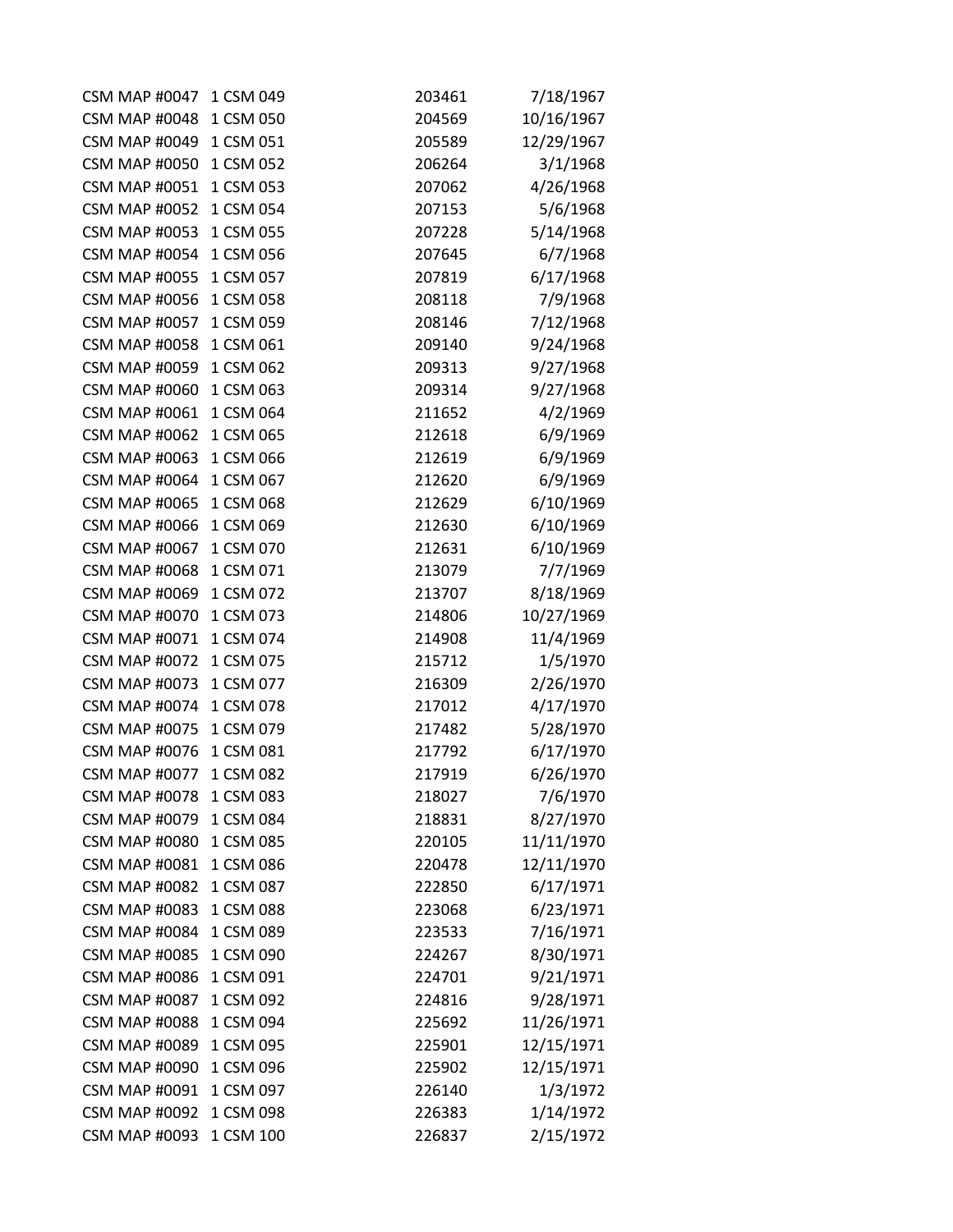| <b>CSM MAP #0094</b> | 1 CSM 101  | 227001 | 2/21/1972  |
|----------------------|------------|--------|------------|
| <b>CSM MAP #0095</b> | 1 CSM 103  | 227287 | 3/13/1972  |
| <b>CSM MAP #0096</b> | 1 CSM 104  | 228543 | 6/8/1972   |
| <b>CSM MAP #0097</b> | 1 CSM 106  | 228663 | 6/16/1972  |
| <b>CSM MAP #0098</b> | 1 CSM 108  | 229287 | 7/12/1972  |
| <b>CSM MAP #0099</b> | 1 CSM 109  | 229305 | 7/13/1972  |
| <b>CSM MAP #0100</b> | 1 CSM 111  | 229569 | 7/27/1972  |
| <b>CSM MAP #0101</b> | 1 CSM 112  | 229825 | 8/18/1972  |
| <b>CSM MAP #0102</b> | 1 CSM 114  | 230312 | 9/12/1972  |
| <b>CSM MAP #0103</b> | 1 CSM 115  | 230313 | 9/12/1972  |
| <b>CSM MAP #0104</b> | 1 CSM 116  | 230314 | 9/12/1972  |
| <b>CSM MAP #0105</b> | 1 CSM 117  | 230365 | 9/15/1972  |
| <b>CSM MAP #0106</b> | 1 CSM 119  | 231062 | 10/19/1972 |
| <b>CSM MAP #0107</b> | 1 CSM 120  | 232724 | 2/8/1973   |
| <b>CSM MAP #0108</b> | 1 CSM 121  | 232725 | 2/8/1973   |
| <b>CSM MAP #0109</b> | 1 CSM 122  | 232927 | 2/20/1973  |
| <b>CSM MAP #0110</b> | 1 CSM 124  | 233124 | 3/8/1973   |
| <b>CSM MAP #0111</b> | 1 CSM 125  | 233913 | 4/4/1973   |
| <b>CSM MAP #0112</b> | 1 CSM 127  | 233934 | 4/5/1973   |
| <b>CSM MAP #0113</b> | 1 CSM 128  | 234401 | 5/4/1973   |
| <b>CSM MAP #0114</b> | 1 CSM 129  | 234508 | 5/14/1973  |
| <b>CSM MAP #0115</b> | 1 CSM 130  | 235083 | 6/18/1973  |
| <b>CSM MAP #0116</b> | 1 CSM 131  | 235410 | 7/5/1973   |
| <b>CSM MAP #0117</b> | 1 CSM 132  | 235574 | 7/18/1973  |
| <b>CSM MAP #0118</b> | 1 CSM 133  | 235914 | 7/30/1973  |
| <b>CSM MAP #0119</b> | 1 CSM 135  | 236597 | 8/30/1973  |
| <b>CSM MAP #0120</b> | 1 CSM 136  | 236765 | 9/13/1973  |
| <b>CSM MAP #0121</b> | 1 CSM 137  | 236938 | 9/20/1973  |
| <b>CSM MAP #0122</b> | 1 CSM 139  | 236943 | 9/20/1973  |
| <b>CSM MAP #0123</b> | 1 CSM 141  | 237734 | 11/20/1973 |
| <b>CSM MAP #0124</b> | 1 CSM 142  | 238106 | 12/18/1973 |
| <b>CSM MAP #0125</b> | 1 CSM 144  | 238383 | 1/4/1974   |
| <b>CSM MAP #0126</b> | 1 CSM 145  | 238425 | 1/9/1974   |
| <b>CSM MAP #0127</b> | 1 CSM 146  | 238776 | 2/13/1974  |
| <b>CSM MAP #0128</b> | 1 CSM 148  | 238777 | 2/13/1974  |
| <b>CSM MAP #0129</b> | 1 CSM 150  | 239879 | 4/15/1974  |
| <b>CSM MAP #0130</b> | 1 CSM 151  | 240238 | 4/30/1974  |
| <b>CSM MAP #0131</b> | 1 CSM 152  | 240733 | 5/30/1974  |
| <b>CSM MAP #0132</b> | 1 CSM 154  | 240853 | 6/10/1974  |
| <b>CSM MAP #0133</b> | 1 CSM 156  | 240884 | 6/12/1974  |
| <b>CSM MAP #0134</b> | 1 CSM 157  | 241124 | 6/26/1974  |
| <b>CSM MAP #0135</b> | 1 CSM 158  | 241211 | 7/1/1974   |
| <b>CSM MAP #0136</b> | 1 CSM 159A | 241468 | 7/19/1974  |
| <b>CSM MAP #0137</b> | 1 CSM 160  | 241532 | 7/25/1974  |
| <b>CSM MAP #0138</b> | 1 CSM 162  | 242350 | 9/19/1974  |
| <b>CSM MAP #0139</b> | 1 CSM 164  | 243202 | 11/8/1974  |
| <b>CSM MAP #0140</b> | 1 CSM 165  | 243473 | 11/21/1974 |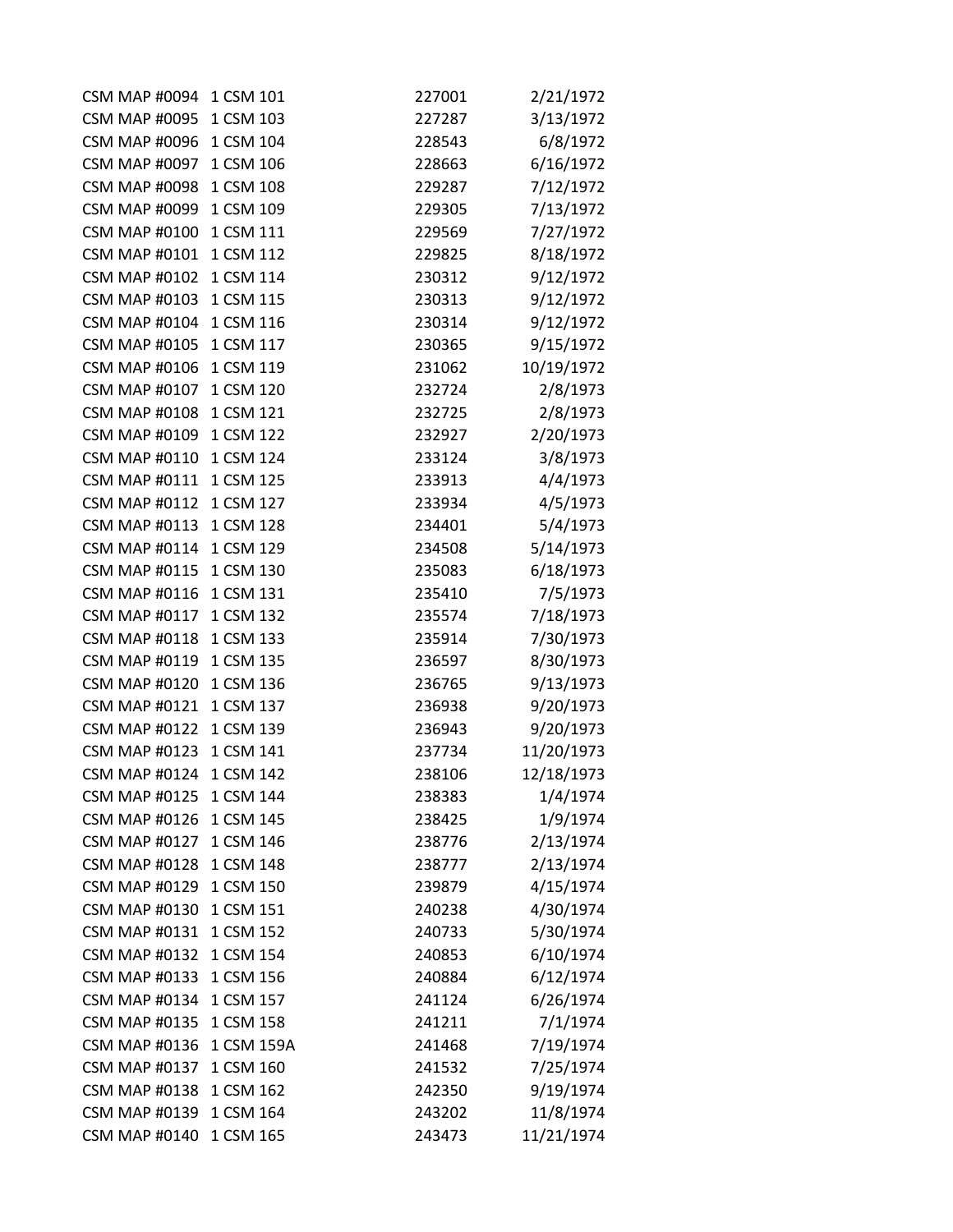| <b>CSM MAP #0141</b> | 1 CSM 166 | 243999 | 1/3/1975   |
|----------------------|-----------|--------|------------|
| <b>CSM MAP #0142</b> | 1 CSM 168 | 245263 | 4/11/1975  |
| <b>CSM MAP #0143</b> | 1 CSM 170 | 245696 | 5/7/1975   |
| <b>CSM MAP #0144</b> | 1 CSM 171 | 245767 | 5/15/1975  |
| <b>CSM MAP #0145</b> | 1 CSM 172 | 245908 | 5/30/1975  |
| <b>CSM MAP #0146</b> | 1 CSM 173 | 246138 | 6/6/1975   |
| <b>CSM MAP #0147</b> | 1 CSM 174 | 246273 | 6/20/1975  |
| <b>CSM MAP #0148</b> | 1 CSM 175 | 246719 | 7/17/1975  |
| <b>CSM MAP #0149</b> | 1 CSM 177 | 246720 | 7/17/1975  |
| <b>CSM MAP #0150</b> | 1 CSM 179 | 246743 | 7/21/1975  |
| <b>CSM MAP #0151</b> | 1 CSM 181 | 246744 | 7/21/1975  |
| <b>CSM MAP #0152</b> | 1 CSM 183 | 247185 | 8/15/1975  |
| <b>CSM MAP #0153</b> | 1 CSM 184 | 248808 | 11/18/1975 |
| <b>CSM MAP #0154</b> | 1 CSM 185 | 249227 | 12/29/1975 |
| <b>CSM MAP #0155</b> | 1 CSM 187 | 249874 | 2/24/1976  |
| <b>CSM MAP #0156</b> | 1 CSM 188 | 250566 | 3/22/1976  |
| <b>CSM MAP #0157</b> | 1 CSM 190 | 250567 | 3/22/1976  |
| <b>CSM MAP #0158</b> | 1 CSM 192 | 251285 | 4/29/1976  |
| <b>CSM MAP #0159</b> | 1 CSM 194 | 251306 | 4/29/1976  |
| <b>CSM MAP #0160</b> | 1 CSM 196 | 251358 | 5/4/1976   |
| <b>CSM MAP #0161</b> | 1 CSM 198 | 251639 | 5/26/1976  |
| <b>CSM MAP #0162</b> | 1 CSM 199 | 251659 | 5/27/1976  |
| <b>CSM MAP #0163</b> | 1 CSM 201 | 251660 | 5/27/1976  |
| <b>CSM MAP #0164</b> | 1 CSM 203 | 251661 | 5/27/1976  |
| <b>CSM MAP #0165</b> | 1 CSM 205 | 251985 | 6/8/1976   |
| <b>CSM MAP #0166</b> | 1 CSM 206 | 253163 | 8/4/1976   |
| <b>CSM MAP #0167</b> | 1 CSM 208 | 253574 | 9/10/1976  |
| <b>CSM MAP #0168</b> | 1 CSM 210 | 254218 | 10/14/1976 |
| <b>CSM MAP #0169</b> | 1 CSM 211 | 254222 | 10/15/1976 |
| <b>CSM MAP #0170</b> | 1 CSM 213 | 254290 | 10/21/1976 |
| <b>CSM MAP #0171</b> | 1 CSM 214 | 254612 | 11/5/1976  |
| <b>CSM MAP #0172</b> | 1 CSM 216 | 255354 | 12/28/1976 |
| <b>CSM MAP #0173</b> | 1 CSM 217 | 255355 | 12/28/1976 |
| <b>CSM MAP #0174</b> | 1 CSM 218 | 255519 | 1/11/1977  |
| <b>CSM MAP #0175</b> | 1 CSM 220 | 255879 | 2/9/1977   |
| <b>CSM MAP #0176</b> | 1 CSM 221 | 257069 | 4/20/1977  |
| <b>CSM MAP #0177</b> | 1 CSM 222 | 257083 | 4/22/1977  |
| <b>CSM MAP #0178</b> | 1 CSM 224 | 257137 | 4/27/1977  |
| <b>CSM MAP #0179</b> | 1 CSM 226 | 257421 | 5/5/1977   |
| <b>CSM MAP #0180</b> | 1 CSM 228 | 257422 | 5/5/1977   |
| <b>CSM MAP #0181</b> | 1 CSM 230 | 257423 | 5/5/1977   |
| <b>CSM MAP #0182</b> | 1 CSM 232 | 257482 | 5/10/1977  |
| <b>CSM MAP #0183</b> | 1 CSM 234 | 257483 | 5/10/1977  |
| <b>CSM MAP #0184</b> | 1 CSM 236 | 257580 | 5/17/1977  |
| <b>CSM MAP #0185</b> | 1 CSM 237 | 257694 | 5/25/1977  |
| <b>CSM MAP #0186</b> | 1 CSM 239 | 258466 | 6/30/1977  |
| <b>CSM MAP #0187</b> | 1 CSM 240 | 258559 | 7/8/1977   |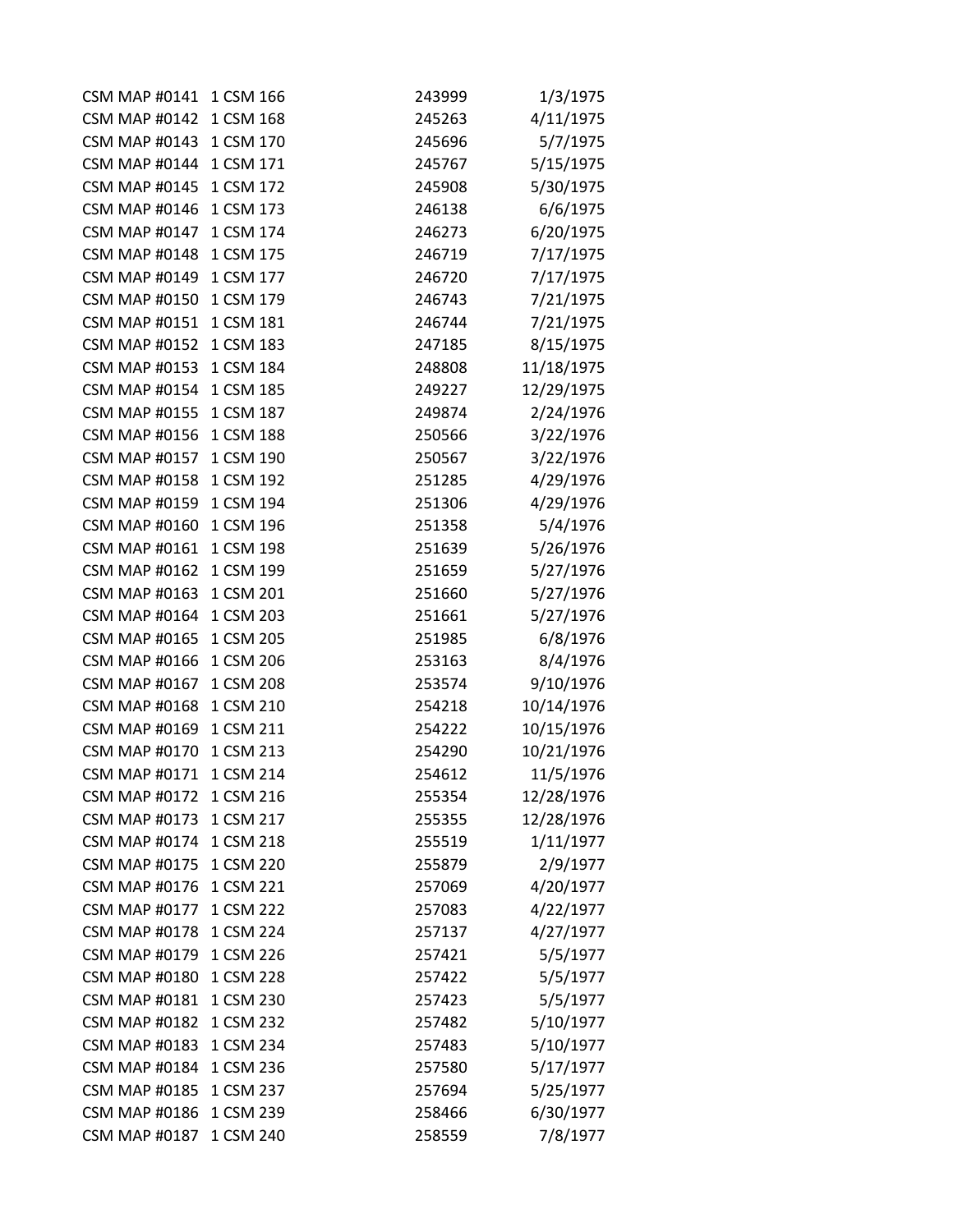| <b>CSM MAP #0188</b> | 1 CSM 241 | 258602 | 7/13/1977  |
|----------------------|-----------|--------|------------|
| <b>CSM MAP #0189</b> | 1 CSM 242 | 258827 | 7/20/1977  |
| <b>CSM MAP #0190</b> | 1 CSM 243 | 259279 | 8/9/1977   |
| <b>CSM MAP #0191</b> | 1 CSM 244 | 259462 | 8/15/1977  |
| <b>CSM MAP #0192</b> | 1 CSM 246 | 259514 | 8/18/1977  |
| <b>CSM MAP #0193</b> | 1 CSM 247 | 259527 | 8/19/1977  |
| <b>CSM MAP #0194</b> | 1 CSM 248 | 259528 | 8/19/1977  |
| <b>CSM MAP #0195</b> | 1 CSM 249 | 259570 | 8/23/1977  |
| <b>CSM MAP #0196</b> | 1 CSM 250 | 259577 | 8/24/1977  |
| <b>CSM MAP #0197</b> | 1 CSM 251 | 260080 | 9/21/1977  |
| <b>CSM MAP #0198</b> | 1 CSM 253 | 260233 | 9/27/1977  |
| <b>CSM MAP #0199</b> | 1 CSM 255 | 260767 | 10/28/1977 |
| <b>CSM MAP #0200</b> | 1 CSM 257 | 261293 | 11/18/1977 |
| <b>CSM MAP #0201</b> | 1 CSM 258 | 261324 | 11/21/1977 |
| <b>CSM MAP #0202</b> | 1 CSM 259 | 261489 | 11/30/1977 |
| <b>CSM MAP #0203</b> | 1 CSM 260 | 261519 | 12/5/1977  |
| <b>CSM MAP #0204</b> | 1 CSM 262 | 261680 | 12/15/1977 |
| <b>CSM MAP #0205</b> | 1 CSM 263 | 262431 | 1/6/1978   |
| <b>CSM MAP #0206</b> | 1 CSM 265 | 262745 | 1/25/1978  |
| <b>CSM MAP #0207</b> | 1 CSM 267 | 262793 | 2/1/1978   |
| <b>CSM MAP #0208</b> | 1 CSM 269 | 263451 | 3/10/1978  |
| <b>CSM MAP #0209</b> | 1 CSM 271 | 263536 | 3/17/1978  |
| <b>CSM MAP #0210</b> | 1 CSM 272 | 264462 | 5/8/1978   |
| <b>CSM MAP #0211</b> | 1 CSM 273 | 264682 | 5/16/1978  |
| <b>CSM MAP #0212</b> | 1 CSM 275 | 264766 | 5/22/1978  |
| <b>CSM MAP #0213</b> | 1 CSM 276 | 265117 | 6/13/1978  |
| <b>CSM MAP #0214</b> | 1 CSM 278 | 265231 | 6/19/1978  |
| <b>CSM MAP #0215</b> | 1 CSM 280 | 265625 | 7/10/1978  |
| <b>CSM MAP #0216</b> | 1 CSM 281 | 265626 | 7/10/1978  |
| <b>CSM MAP #0217</b> | 1 CSM 282 | 265681 | 7/13/1978  |
| <b>CSM MAP #0218</b> | 1 CSM 284 | 266285 | 8/3/1978   |
| <b>CSM MAP #0219</b> | 1 CSM 285 | 266289 | 8/3/1978   |
| <b>CSM MAP #0220</b> | 1 CSM 286 | 267138 | 9/19/1978  |
| <b>CSM MAP #0221</b> | 1 CSM 287 | 267145 | 9/19/1978  |
| <b>CSM MAP #0222</b> | 1 CSM 288 | 267394 | 9/29/1978  |
| <b>CSM MAP #0223</b> | 1 CSM 289 | 267422 | 10/2/1978  |
| <b>CSM MAP #0224</b> | 1 CSM 291 | 267489 | 10/6/1978  |
| <b>CSM MAP #0225</b> | 1 CSM 292 | 267584 | 10/16/1978 |
| <b>CSM MAP #0226</b> | 1 CSM 293 | 267620 | 10/17/1978 |
| <b>CSM MAP #0227</b> | 1 CSM 295 | 268287 | 11/7/1978  |
| <b>CSM MAP #0228</b> | 1 CSM 297 | 268386 | 11/15/1978 |
| <b>CSM MAP #0229</b> | 1 CSM 298 | 268897 | 12/19/1978 |
| <b>CSM MAP #0230</b> | 1 CSM 301 | 268939 | 12/28/1978 |
| <b>CSM MAP #0231</b> | 1 CSM 303 | 268955 | 12/28/1978 |
| <b>CSM MAP #0232</b> | 1 CSM 304 | 269965 | 2/8/1979   |
| <b>CSM MAP #0233</b> | 1 CSM 305 | 270384 | 3/12/1979  |
| <b>CSM MAP #0234</b> | 1 CSM 306 | 270418 | 3/13/1979  |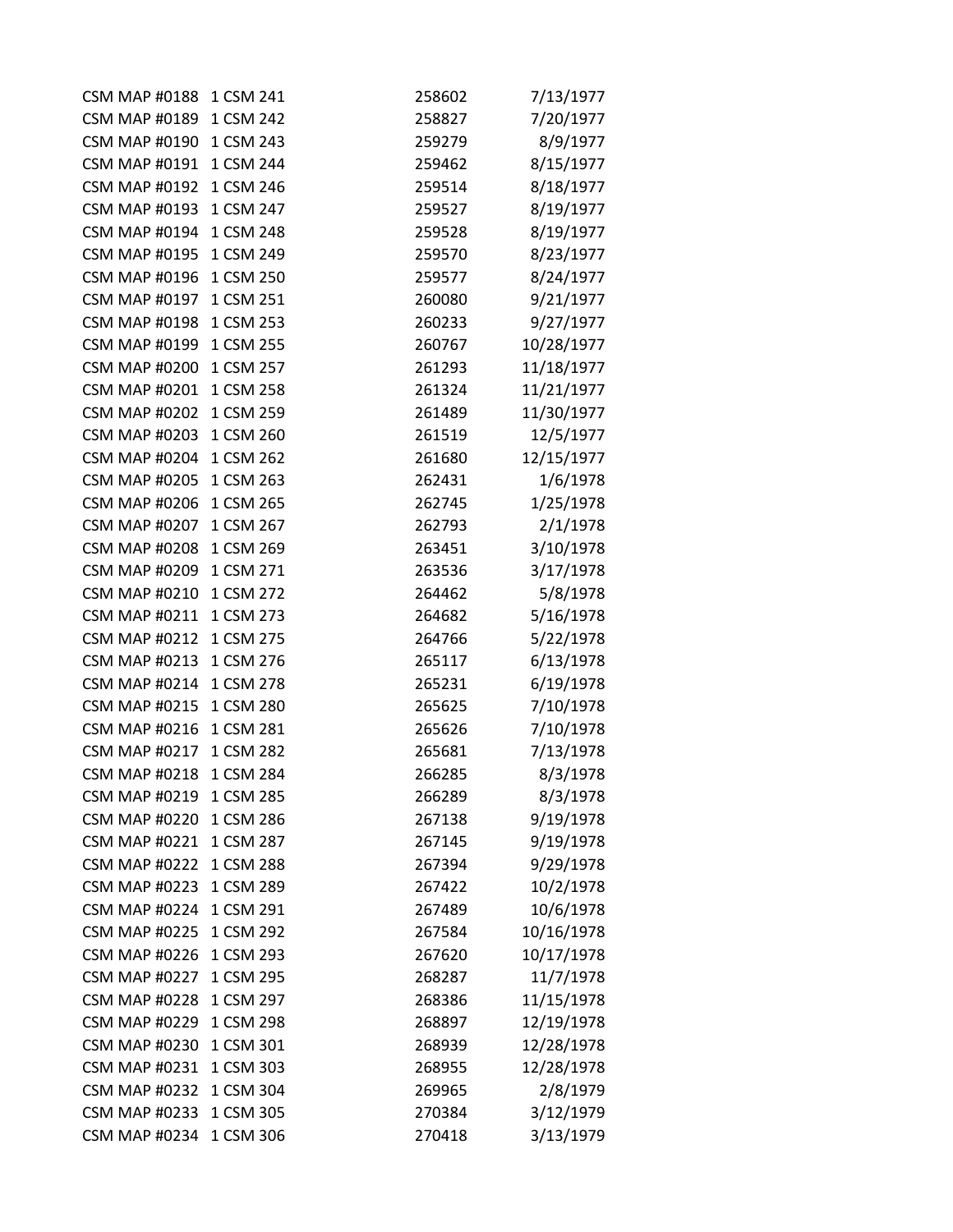| <b>CSM MAP #0235</b> | 1 CSM 307 | 270672 | 3/29/1979  |
|----------------------|-----------|--------|------------|
| <b>CSM MAP #0236</b> | 1 CSM 309 | 270883 | 4/6/1979   |
| <b>CSM MAP #0237</b> | 1 CSM 310 | 271585 | 5/15/1979  |
| <b>CSM MAP #0238</b> | 1 CSM 311 | 271915 | 5/31/1979  |
| <b>CSM MAP #0239</b> | 1 CSM 312 | 272054 | 6/13/1979  |
| <b>CSM MAP #0240</b> | 1 CSM 314 | 272151 | 6/18/1979  |
| <b>CSM MAP #0241</b> | 1 CSM 315 | 273411 | 8/24/1979  |
| <b>CSM MAP #0242</b> | 1 CSM 316 | 275960 | 1/9/1980   |
| <b>CSM MAP #0243</b> | 1 CSM 318 | 276405 | 2/6/1980   |
| <b>CSM MAP #0244</b> | 1 CSM 321 | 276424 | 2/7/1980   |
| <b>CSM MAP #0245</b> | 1 CSM 323 | 276430 | 2/7/1980   |
| <b>CSM MAP #0246</b> | 1 CSM 325 | 276612 | 2/13/1980  |
| <b>CSM MAP #0247</b> | 1 CSM 327 | 276694 | 2/26/1980  |
| <b>CSM MAP #0248</b> | 1 CSM 328 | 277066 | 3/19/1980  |
| <b>CSM MAP #0249</b> | 1 CSM 330 | 277646 | 4/9/1980   |
| <b>CSM MAP #0250</b> | 1 CSM 332 | 278262 | 5/28/1980  |
| <b>CSM MAP #0251</b> | 1 CSM 334 | 278396 | 6/9/1980   |
| <b>CSM MAP #0252</b> | 1 CSM 336 | 278397 | 6/9/1980   |
| <b>CSM MAP #0253</b> | 1 CSM 338 | 278585 | 6/24/1980  |
| <b>CSM MAP #0254</b> | 1 CSM 341 | 278602 | 6/26/1980  |
| <b>CSM MAP #0255</b> | 1 CSM 342 | 278898 | 7/21/1980  |
| <b>CSM MAP #0256</b> | 1 CSM 343 | 279169 | 7/30/1980  |
| <b>CSM MAP #0257</b> | 1 CSM 345 | 279178 | 7/30/1980  |
| <b>CSM MAP #0258</b> | 1 CSM 347 | 279179 | 7/30/1980  |
| <b>CSM MAP #0259</b> | 1 CSM 349 | 279200 | 7/31/1980  |
| <b>CSM MAP #0260</b> | 1 CSM 350 | 279817 | 8/14/1980  |
| <b>CSM MAP #0261</b> | 1 CSM 352 | 279996 | 9/2/1980   |
| <b>CSM MAP #0262</b> | 1 CSM 353 | 280018 | 9/3/1980   |
| <b>CSM MAP #0263</b> | 1 CSM 354 | 280449 | 10/7/1980  |
| <b>CSM MAP #0264</b> | 1 CSM 356 | 280450 | 10/7/1980  |
| <b>CSM MAP #0265</b> | 1 CSM 358 | 280451 | 10/7/1980  |
| <b>CSM MAP #0266</b> | 1 CSM 360 | 280611 | 10/22/1980 |
| <b>CSM MAP #0267</b> | 1 CSM 361 | 281062 | 11/25/1980 |
| <b>CSM MAP #0268</b> | 1 CSM 363 | 281802 | 2/4/1981   |
| <b>CSM MAP #0269</b> | 1 CSM 364 | 281815 | 2/5/1981   |
| <b>CSM MAP #0270</b> | 1 CSM 365 | 281889 | 2/13/1981  |
| <b>CSM MAP #0271</b> | 1 CSM 366 | 283384 | 7/2/1981   |
| <b>CSM MAP #0272</b> | 1 CSM 367 | 283423 | 7/7/1981   |
| <b>CSM MAP #0273</b> | 1 CSM 368 | 283474 | 7/13/1981  |
| <b>CSM MAP #0274</b> | 1 CSM 369 | 284112 | 9/2/1981   |
| <b>CSM MAP #0275</b> | 1 CSM 371 | 284193 | 9/14/1981  |
| <b>CSM MAP #0276</b> | 1 CSM 373 | 284639 | 10/26/1981 |
| <b>CSM MAP #0277</b> | 1 CSM 374 | 285131 | 12/8/1981  |
| <b>CSM MAP #0278</b> | 1 CSM 376 | 285191 | 12/11/1981 |
| <b>CSM MAP #0279</b> | 1 CSM 378 | 285604 | 2/2/1982   |
| <b>CSM MAP #0280</b> | 1 CSM 380 | 287687 | 8/13/1982  |
| <b>CSM MAP #0281</b> | 1 CSM 381 | 288058 | 9/16/1982  |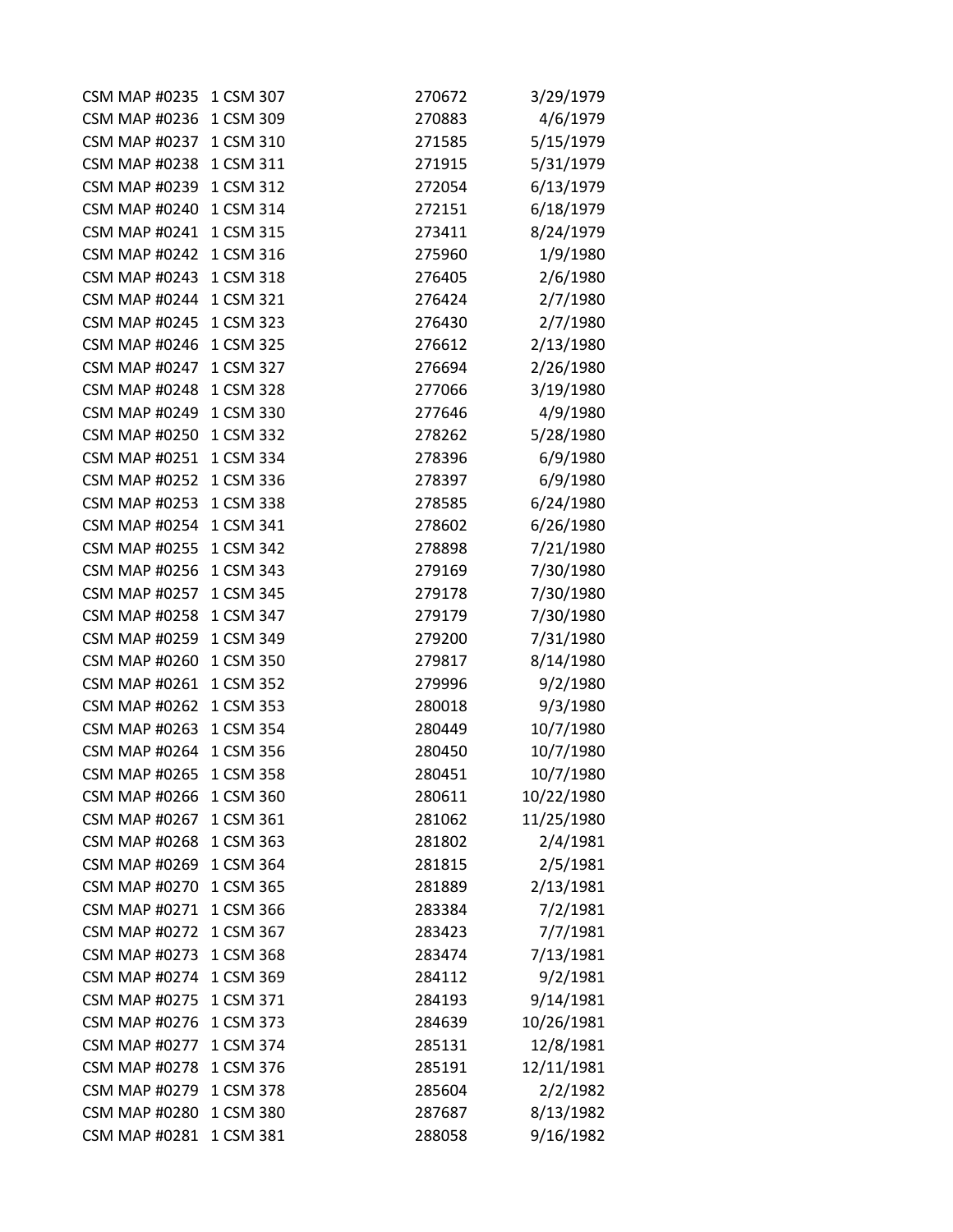| <b>CSM MAP #0282</b> | 1 CSM 383 | 288353 | 10/13/1982 |
|----------------------|-----------|--------|------------|
| <b>CSM MAP #0283</b> | 1 CSM 385 | 288837 | 11/23/1982 |
| <b>CSM MAP #0284</b> | 1 CSM 388 | 290368 | 4/19/1983  |
| <b>CSM MAP #0285</b> | 1 CSM 390 | 290442 | 4/26/1983  |
| <b>CSM MAP #0286</b> | 1 CSM 392 | 291462 | 7/7/1983   |
| <b>CSM MAP #0287</b> | 1 CSM 394 | 291906 | 8/4/1983   |
| <b>CSM MAP #0288</b> | 1 CSM 395 | 292355 | 9/9/1983   |
| <b>CSM MAP #0289</b> | 1 CSM 398 | 293635 | 1/5/1984   |
| <b>CSM MAP #0290</b> | 1 CSM 400 | 293772 | 1/24/1984  |
| <b>CSM MAP #0291</b> | 1 CSM 401 | 294520 | 4/12/1984  |
| <b>CSM MAP #0292</b> | 1 CSM 403 | 294663 | 4/27/1984  |
| <b>CSM MAP #0293</b> | 1 CSM 404 | 294664 | 4/27/1984  |
| <b>CSM MAP #0294</b> | 2 CSM 001 | 295844 | 7/26/1984  |
| <b>CSM MAP #0295</b> | 2 CSM 002 | 296457 | 9/18/1984  |
| <b>CSM MAP #0296</b> | 2 CSM 004 | 296646 | 10/4/1984  |
| <b>CSM MAP #0297</b> | 2 CSM 006 | 297400 | 12/3/1984  |
| <b>CSM MAP #0298</b> | 2 CSM 008 | 298464 | 2/26/1985  |
| <b>CSM MAP #0299</b> | 2 CSM 009 | 298709 | 3/27/1985  |
| <b>CSM MAP #0300</b> | 2 CSM 011 | 299102 | 5/1/1985   |
| <b>CSM MAP #0301</b> | 2 CSM 013 | 299268 | 5/16/1985  |
| <b>CSM MAP #0302</b> | 2 CSM 014 | 300719 | 9/9/1985   |
| <b>CSM MAP #0303</b> | 2 CSM 015 | 301582 | 11/14/1985 |
| <b>CSM MAP #0304</b> | 2 CSM 017 | 302477 | 2/11/1986  |
| <b>CSM MAP #0305</b> | 2 CSM 019 | 304371 | 7/23/1986  |
| <b>CSM MAP #0306</b> | 2 CSM 021 | 304901 | 9/5/1986   |
| <b>CSM MAP #0307</b> | 2 CSM 022 | 305752 | 11/7/1986  |
| <b>CSM MAP #0308</b> | 2 CSM 024 | 305826 | 11/12/1986 |
| <b>CSM MAP #0309</b> | 2 CSM 025 | 306061 | 11/26/1986 |
| <b>CSM MAP #0310</b> | 2 CSM 026 | 307589 | 4/7/1987   |
| <b>CSM MAP #0311</b> | 2 CSM 027 | 307970 | 5/4/1987   |
| <b>CSM MAP #0312</b> | 2 CSM 028 | 308397 | 5/29/1987  |
| <b>CSM MAP #0313</b> | 2 CSM 029 | 308398 | 5/29/1987  |
| <b>CSM MAP #0314</b> | 2 CSM 030 | 308440 | 6/2/1987   |
| <b>CSM MAP #0315</b> | 2 CSM 031 | 308441 | 6/2/1987   |
| <b>CSM MAP #0316</b> | 2 CSM 033 | 308783 | 6/30/1987  |
| <b>CSM MAP #0317</b> | 2 CSM 035 | 309288 | 8/13/1987  |
| <b>CSM MAP #0318</b> | 2 CSM 037 | 309485 | 8/28/1987  |
| <b>CSM MAP #0319</b> | 2 CSM 038 | 309733 | 9/16/1987  |
| <b>CSM MAP #0320</b> | 2 CSM 039 | 309742 | 9/17/1987  |
| <b>CSM MAP #0321</b> | 2 CSM 041 | 310540 | 11/20/1987 |
| <b>CSM MAP #0322</b> | 2 CSM 043 | 311124 | 1/20/1988  |
| <b>CSM MAP #0323</b> | 2 CSM 044 | 311280 | 2/4/1988   |
| <b>CSM MAP #0324</b> | 2 CSM 046 | 312413 | 5/17/1988  |
| <b>CSM MAP #0325</b> | 2 CSM 047 | 313901 | 9/20/1988  |
| <b>CSM MAP #0326</b> | 2 CSM 048 | 316682 | 5/24/1989  |
| <b>CSM MAP #0327</b> | 2 CSM 051 | 316756 | 5/30/1989  |
| <b>CSM MAP #0328</b> | 2 CSM 052 | 317060 | 6/27/1989  |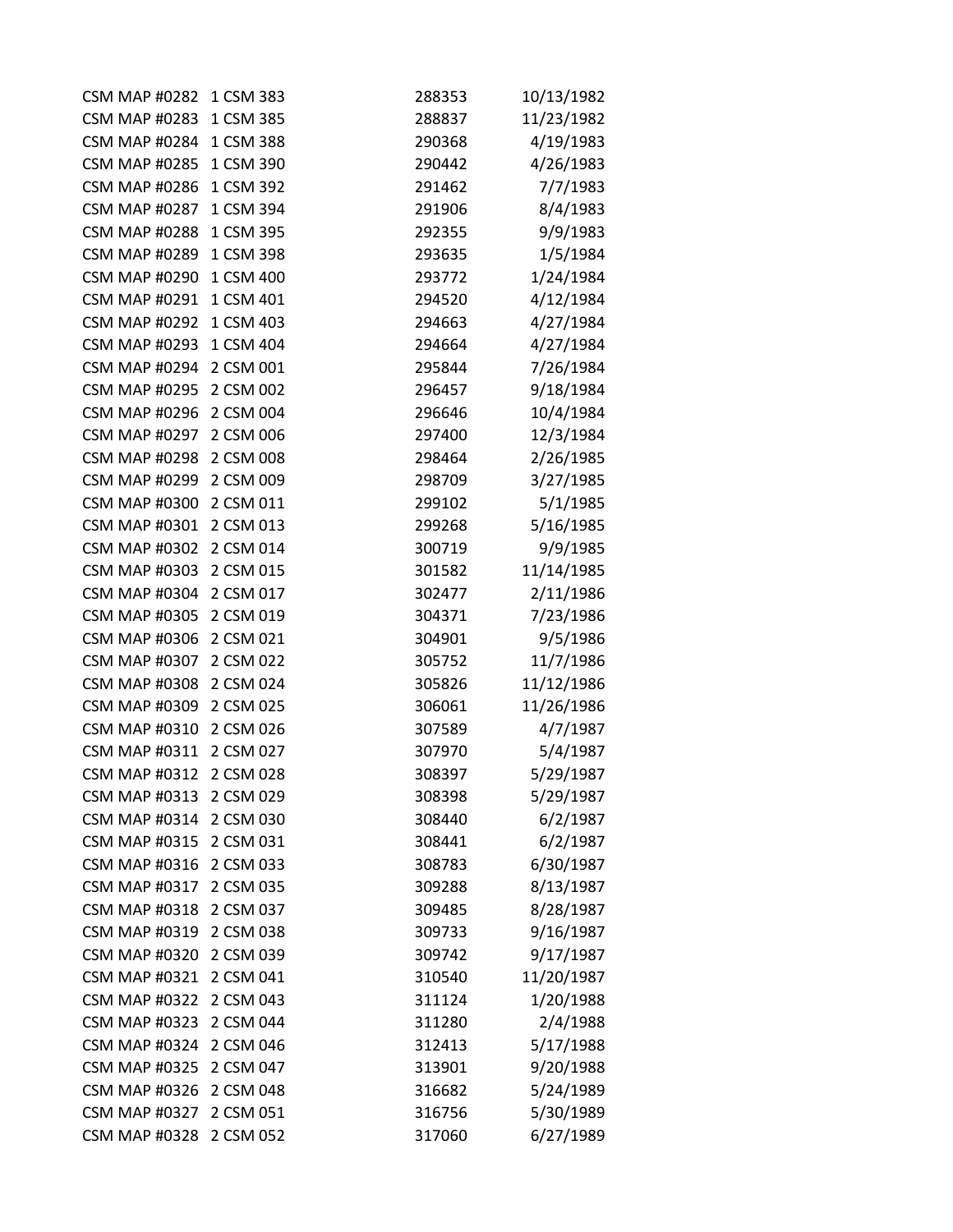| <b>CSM MAP #0329</b> | 2 CSM 055 | 317365 | 7/21/1989  |
|----------------------|-----------|--------|------------|
| <b>CSM MAP #0330</b> | 2 CSM 057 | 317376 | 7/24/1989  |
| <b>CSM MAP #0331</b> | 2 CSM 059 | 317520 | 8/4/1989   |
| <b>CSM MAP #0332</b> | 2 CSM 061 | 318075 | 10/2/1989  |
| <b>CSM MAP #0333</b> | 2 CSM 063 | 318086 | 10/3/1989  |
| <b>CSM MAP #0334</b> | 2 CSM 065 | 318661 | 11/16/1989 |
| <b>CSM MAP #0335</b> | 2 CSM 067 | 318855 | 12/7/1989  |
| <b>CSM MAP #0336</b> | 2 CSM 070 | 319944 | 3/27/1990  |
| <b>CSM MAP #0337</b> | 2 CSM 072 | 320083 | 4/9/1990   |
| <b>CSM MAP #0338</b> | 2 CSM 075 | 320307 | 4/26/1990  |
| <b>CSM MAP #0339</b> | 2 CSM 076 | 321630 | 8/7/1990   |
| <b>CSM MAP #0340</b> | 2 CSM 078 | 321818 | 8/22/1990  |
| <b>CSM MAP #0341</b> | 2 CSM 080 | 322917 | 11/16/1990 |
| <b>CSM MAP #0342</b> | 2 CSM 082 | 322948 | 11/21/1990 |
| <b>CSM MAP #0343</b> | 2 CSM 083 | 324703 | 5/10/1991  |
| <b>CSM MAP #0344</b> | 2 CSM 085 | 325139 | 6/12/1991  |
| <b>CSM MAP #0345</b> | 2 CSM 086 | 325297 | 6/25/1991  |
| <b>CSM MAP #0346</b> | 2 CSM 088 | 326269 | 9/12/1991  |
| <b>CSM MAP #0347</b> | 2 CSM 090 | 326417 | 9/25/1991  |
| <b>CSM MAP #0348</b> | 2 CSM 092 | 327116 | 11/12/1991 |
| <b>CSM MAP #0349</b> | 2 CSM 093 | 327874 | 1/20/1992  |
| <b>CSM MAP #0350</b> | 2 CSM 094 | 329608 | 5/18/1992  |
| <b>CSM MAP #0351</b> | 2 CSM 096 | 329609 | 5/18/1992  |
| <b>CSM MAP #0352</b> | 2 CSM 098 | 329851 | 6/3/1992   |
| <b>CSM MAP #0353</b> | 2 CSM 100 | 329951 | 6/9/1992   |
| <b>CSM MAP #0354</b> | 2 CSM 102 | 330070 | 6/17/1992  |
| <b>CSM MAP #0355</b> | 2 CSM 104 | 330071 | 6/17/1992  |
| <b>CSM MAP #0356</b> | 2 CSM 106 | 330416 | 7/16/1992  |
| <b>CSM MAP #0357</b> | 2 CSM 107 | 331068 | 9/10/1992  |
| <b>CSM MAP #0358</b> | 2 CSM 109 | 331086 | 9/11/1992  |
| <b>CSM MAP #0359</b> | 2 CSM 111 | 331087 | 9/11/1992  |
| <b>CSM MAP #0360</b> | 2 CSM 113 | 331133 | 9/14/1992  |
| <b>CSM MAP #0361</b> | 2 CSM 115 | 331134 | 9/14/1992  |
| <b>CSM MAP #0362</b> | 2 CSM 117 | 331135 | 9/14/1992  |
| <b>CSM MAP #0363</b> | 2 CSM 119 | 331136 | 9/14/1992  |
| <b>CSM MAP #0364</b> | 2 CSM 121 | 331355 | 9/30/1992  |
| <b>CSM MAP #0365</b> | 2 CSM 123 | 331522 | 10/16/1992 |
| <b>CSM MAP #0366</b> | 2 CSM 124 | 331576 | 10/22/1992 |
| <b>CSM MAP #0367</b> | 2 CSM 127 | 331748 | 11/4/1992  |
| <b>CSM MAP #0368</b> | 2 CSM 129 | 331782 | 11/6/1992  |
| <b>CSM MAP #0369</b> | 2 CSM 131 | 332652 | 1/26/1993  |
| <b>CSM MAP #0370</b> | 2 CSM 132 | 333720 | 5/4/1993   |
| <b>CSM MAP #0371</b> | 2 CSM 133 | 334352 | 6/22/1993  |
| <b>CSM MAP #0372</b> | 2 CSM 135 | 334379 | 6/23/1993  |
| <b>CSM MAP #0373</b> | 2 CSM 138 | 334380 | 6/23/1993  |
| <b>CSM MAP #0374</b> | 2 CSM 141 | 334381 | 6/23/1993  |
| <b>CSM MAP #0375</b> | 2 CSM 144 | 334865 | 8/6/1993   |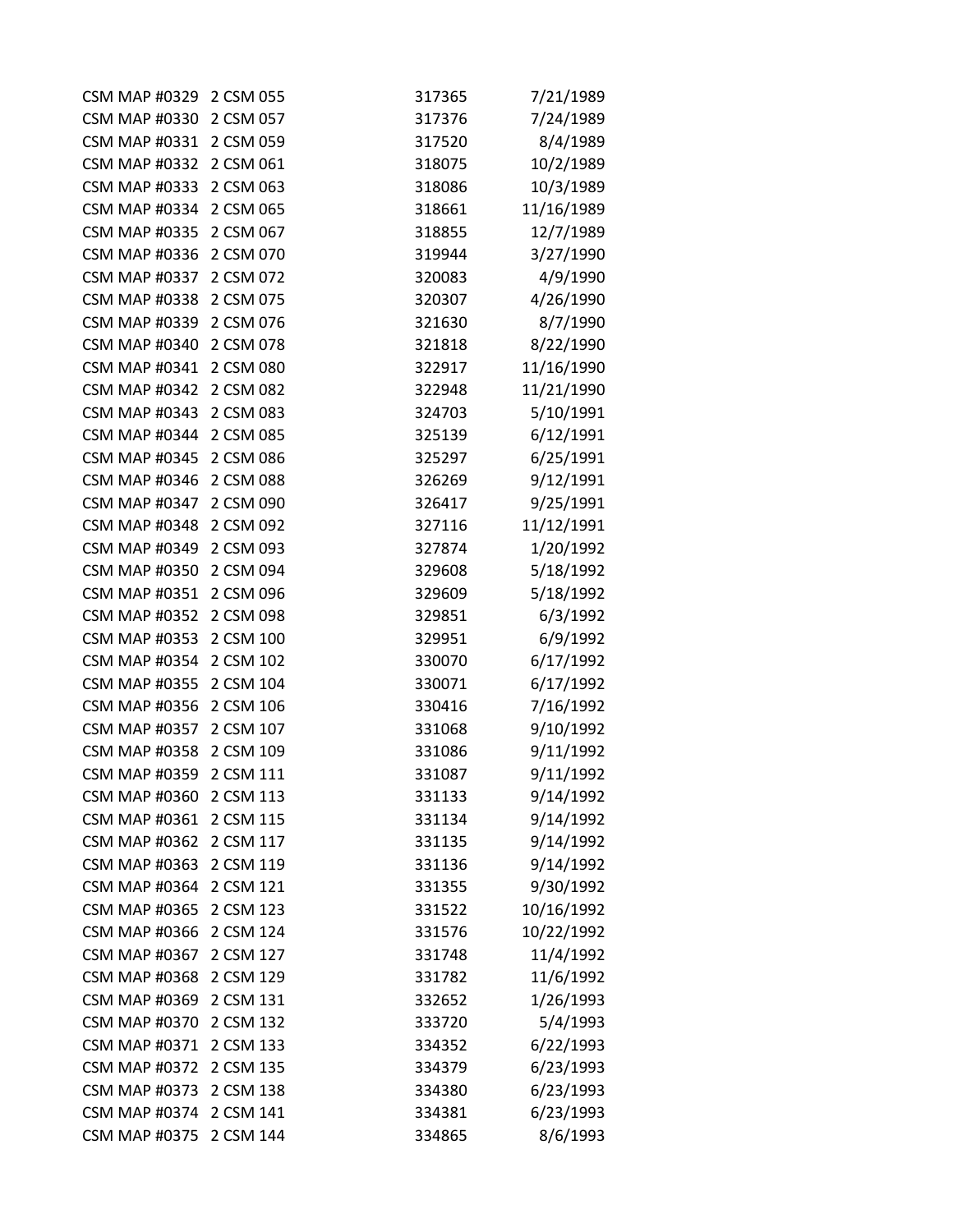| <b>CSM MAP #0376</b>    | 2 CSM 146 | 335463 | 9/27/1993  |
|-------------------------|-----------|--------|------------|
| <b>CSM MAP #0377</b>    | 2 CSM 147 | 335673 | 10/12/1993 |
| CSM MAP #0378 2 CSM 149 |           | 335928 | 10/28/1993 |
| <b>CSM MAP #0379</b>    | 2 CSM 153 | 336161 | 11/15/1993 |
| <b>CSM MAP #0380</b>    | 2 CSM 155 | 336312 | 11/23/1993 |
| <b>CSM MAP #0381</b>    | 2 CSM 157 | 337170 | 2/3/1994   |
| <b>CSM MAP #0382</b>    | 2 CSM 159 | 337171 | 2/3/1994   |
| <b>CSM MAP #0383</b>    | 2 CSM 161 | 337498 | 3/7/1994   |
| <b>CSM MAP #0384</b>    | 2 CSM 163 | 337530 | 3/10/1994  |
| <b>CSM MAP #0385</b>    | 2 CSM 165 | 338078 | 4/26/1994  |
| <b>CSM MAP #0386</b>    | 2 CSM 167 | 338079 | 4/26/1994  |
| <b>CSM MAP #0387</b>    | 2 CSM 169 | 338297 | 5/13/1994  |
| <b>CSM MAP #0388</b>    | 2 CSM 171 | 338563 | 6/8/1994   |
| <b>CSM MAP #0389</b>    | 2 CSM 173 | 339153 | 8/3/1994   |
| <b>CSM MAP #0390</b>    | 2 CSM 174 | 339176 | 8/4/1994   |
| <b>CSM MAP #0391</b>    | 2 CSM 175 | 339217 | 8/8/1994   |
| <b>CSM MAP #0392</b>    | 2 CSM 177 | 339282 | 8/16/1994  |
| <b>CSM MAP #0393</b>    | 2 CSM 180 | 339381 | 8/25/1994  |
| <b>CSM MAP #0394</b>    | 2 CSM 181 | 339612 | 9/16/1994  |
| <b>CSM MAP #0395</b>    | 2 CSM 182 | 339791 | 10/4/1994  |
| <b>CSM MAP #0396</b>    | 2 CSM 184 | 339992 | 10/21/1994 |
| <b>CSM MAP #0397</b>    | 2 CSM 186 | 340052 | 10/28/1994 |
| <b>CSM MAP #0398</b>    | 2 CSM 188 | 340098 | 11/1/1994  |
| <b>CSM MAP #0399</b>    | 2 CSM 191 | 340193 | 11/10/1994 |
| <b>CSM MAP #0400</b>    | 2 CSM 193 | 340476 | 12/12/1994 |
| <b>CSM MAP #0401</b>    | 2 CSM 195 | 341204 | 3/9/1995   |
| <b>CSM MAP #0402</b>    | 2 CSM 196 | 341205 | 3/9/1995   |
| <b>CSM MAP #0403</b>    | 2 CSM 198 | 341206 | 3/9/1995   |
| <b>CSM MAP #0404</b>    | 2 CSM 200 | 341432 | 4/4/1995   |
| <b>CSM MAP #0405</b>    | 2 CSM 201 | 341860 | 5/17/1995  |
| <b>CSM MAP #0406</b>    | 2 CSM 203 | 341956 | 5/24/1995  |
| <b>CSM MAP #0407</b>    | 2 CSM 204 | 342052 | 6/2/1995   |
| <b>CSM MAP #0408</b>    | 2 CSM 206 | 342322 | 6/27/1995  |
| <b>CSM MAP #0409</b>    | 2 CSM 208 | 342420 | 7/7/1995   |
| <b>CSM MAP #0410</b>    | 2 CSM 210 | 342697 | 8/1/1995   |
| <b>CSM MAP #0411</b>    | 2 CSM 212 | 342725 | 8/4/1995   |
| <b>CSM MAP #0412</b>    | 2 CSM 214 | 342976 | 8/28/1995  |
| <b>CSM MAP #0413</b>    | 2 CSM 216 | 343117 | 9/11/1995  |
| <b>CSM MAP #0414</b>    | 2 CSM 218 | 343176 | 9/15/1995  |
| <b>CSM MAP #0415</b>    | 2 CSM 220 | 343910 | 11/22/1995 |
| <b>CSM MAP #0416</b>    | 2 CSM 222 | 344112 | 12/11/1995 |
| <b>CSM MAP #0417</b>    | 2 CSM 224 | 344508 | 1/18/1996  |
| <b>CSM MAP #0418</b>    | 2 CSM 225 | 344688 | 2/9/1996   |
| <b>CSM MAP #0419</b>    | 2 CSM 226 | 344722 | 2/13/1996  |
| <b>CSM MAP #0420</b>    | 2 CSM 229 | 344838 | 2/23/1996  |
| <b>CSM MAP #0421</b>    | 2 CSM 231 | 344893 | 2/29/1996  |
| <b>CSM MAP #0422</b>    | 2 CSM 233 | 344905 | 2/29/1996  |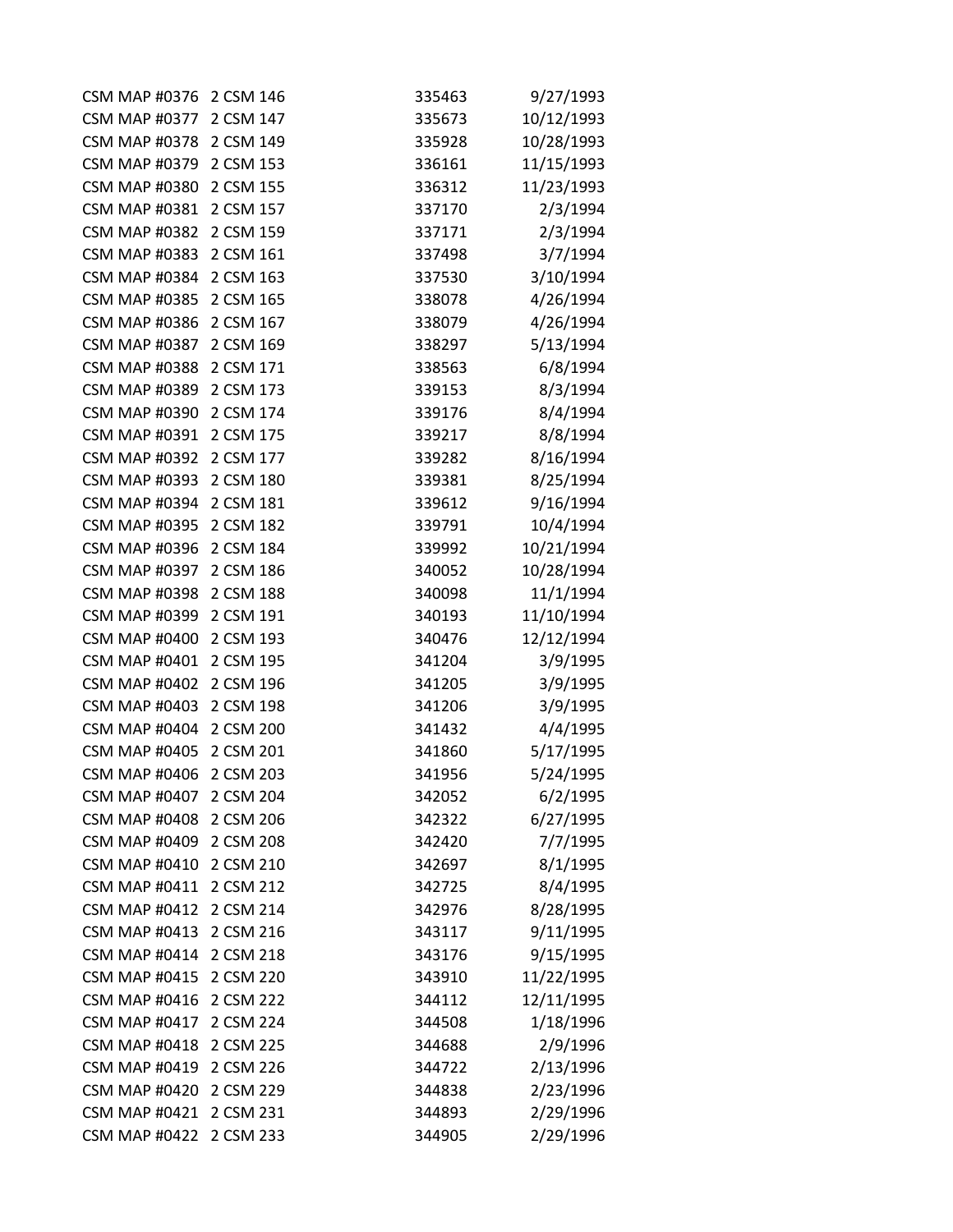| <b>CSM MAP #0423</b> | 2 CSM 235 | 344958 | 3/4/1996   |
|----------------------|-----------|--------|------------|
| <b>CSM MAP #0424</b> | 2 CSM 238 | 345109 | 3/15/1996  |
| <b>CSM MAP #0425</b> | 2 CSM 240 | 345208 | 3/26/1996  |
| <b>CSM MAP #0426</b> | 2 CSM 241 | 345209 | 3/26/1996  |
| <b>CSM MAP #0427</b> | 2 CSM 242 | 345340 | 4/3/1996   |
| <b>CSM MAP #0428</b> | 2 CSM 244 | 345341 | 4/3/1996   |
| <b>CSM MAP #0429</b> | 2 CSM 246 | 345404 | 4/9/1996   |
| <b>CSM MAP #0430</b> | 2 CSM 248 | 345409 | 4/9/1996   |
| <b>CSM MAP #0431</b> | 2 CSM 250 | 345789 | 5/9/1996   |
| <b>CSM MAP #0432</b> | 2 CSM 252 | 345969 | 5/22/1996  |
| <b>CSM MAP #0433</b> | 2 CSM 254 | 345970 | 5/22/1996  |
| <b>CSM MAP #0434</b> | 2 CSM 256 | 345971 | 5/22/1996  |
| <b>CSM MAP #0435</b> | 2 CSM 258 | 346002 | 5/24/1996  |
| <b>CSM MAP #0436</b> | 2 CSM 259 | 346005 | 5/24/1996  |
| <b>CSM MAP #0437</b> | 2 CSM 261 | 346006 | 5/24/1996  |
| <b>CSM MAP #0438</b> | 2 CSM 263 | 346134 | 6/4/1996   |
| <b>CSM MAP #0439</b> | 2 CSM 265 | 346173 | 6/6/1996   |
| <b>CSM MAP #0440</b> | 2 CSM 266 | 346211 | 6/10/1996  |
| <b>CSM MAP #0441</b> | 2 CSM 268 | 346325 | 6/17/1996  |
| <b>CSM MAP #0442</b> | 2 CSM 271 | 346335 | 6/18/1996  |
| <b>CSM MAP #0443</b> | 2 CSM 273 | 346441 | 6/25/1996  |
| <b>CSM MAP #0444</b> | 2 CSM 275 | 346442 | 6/25/1996  |
| <b>CSM MAP #0445</b> | 2 CSM 277 | 346473 | 6/27/1996  |
| <b>CSM MAP #0446</b> | 2 CSM 279 | 346475 | 6/27/1996  |
| <b>CSM MAP #0447</b> | 2 CSM 280 | 346535 | 7/3/1996   |
| <b>CSM MAP #0448</b> | 2 CSM 281 | 346657 | 7/12/1996  |
| <b>CSM MAP #0449</b> | 2 CSM 283 | 346720 | 7/17/1996  |
| <b>CSM MAP #0450</b> | 2 CSM 285 | 346756 | 7/22/1996  |
| <b>CSM MAP #0451</b> | 2 CSM 286 | 346999 | 8/8/1996   |
| <b>CSM MAP #0452</b> | 2 CSM 288 | 347030 | 8/9/1996   |
| <b>CSM MAP #0453</b> | 2 CSM 290 | 347081 | 8/15/1996  |
| <b>CSM MAP #0454</b> | 2 CSM 291 | 347111 | 8/20/1996  |
| <b>CSM MAP #0455</b> | 2 CSM 293 | 347153 | 8/22/1996  |
| <b>CSM MAP #0456</b> | 2 CSM 294 | 347168 | 8/23/1996  |
| <b>CSM MAP #0457</b> | 2 CSM 295 | 347222 | 8/29/1996  |
| <b>CSM MAP #0458</b> | 2 CSM 297 | 347414 | 9/17/1996  |
| <b>CSM MAP #0459</b> | 2 CSM 299 | 347459 | 9/20/1996  |
| <b>CSM MAP #0460</b> | 2 CSM 300 | 347504 | 9/23/1996  |
| <b>CSM MAP #0461</b> | 2 CSM 302 | 347657 | 10/2/1996  |
| <b>CSM MAP #0462</b> | 2 CSM 303 | 347691 | 10/3/1996  |
| <b>CSM MAP #0463</b> | 2 CSM 305 | 347956 | 10/24/1996 |
| <b>CSM MAP #0464</b> | 2 CSM 306 | 348032 | 10/31/1996 |
| <b>CSM MAP #0465</b> | 2 CSM 308 | 348129 | 11/11/1996 |
| <b>CSM MAP #0466</b> | 2 CSM 310 | 348195 | 11/15/1996 |
| <b>CSM MAP #0467</b> | 2 CSM 311 | 348320 | 11/21/1996 |
| <b>CSM MAP #0468</b> | 2 CSM 312 | 348539 | 12/17/1996 |
| <b>CSM MAP #0469</b> | 2 CSM 313 | 348581 | 12/23/1996 |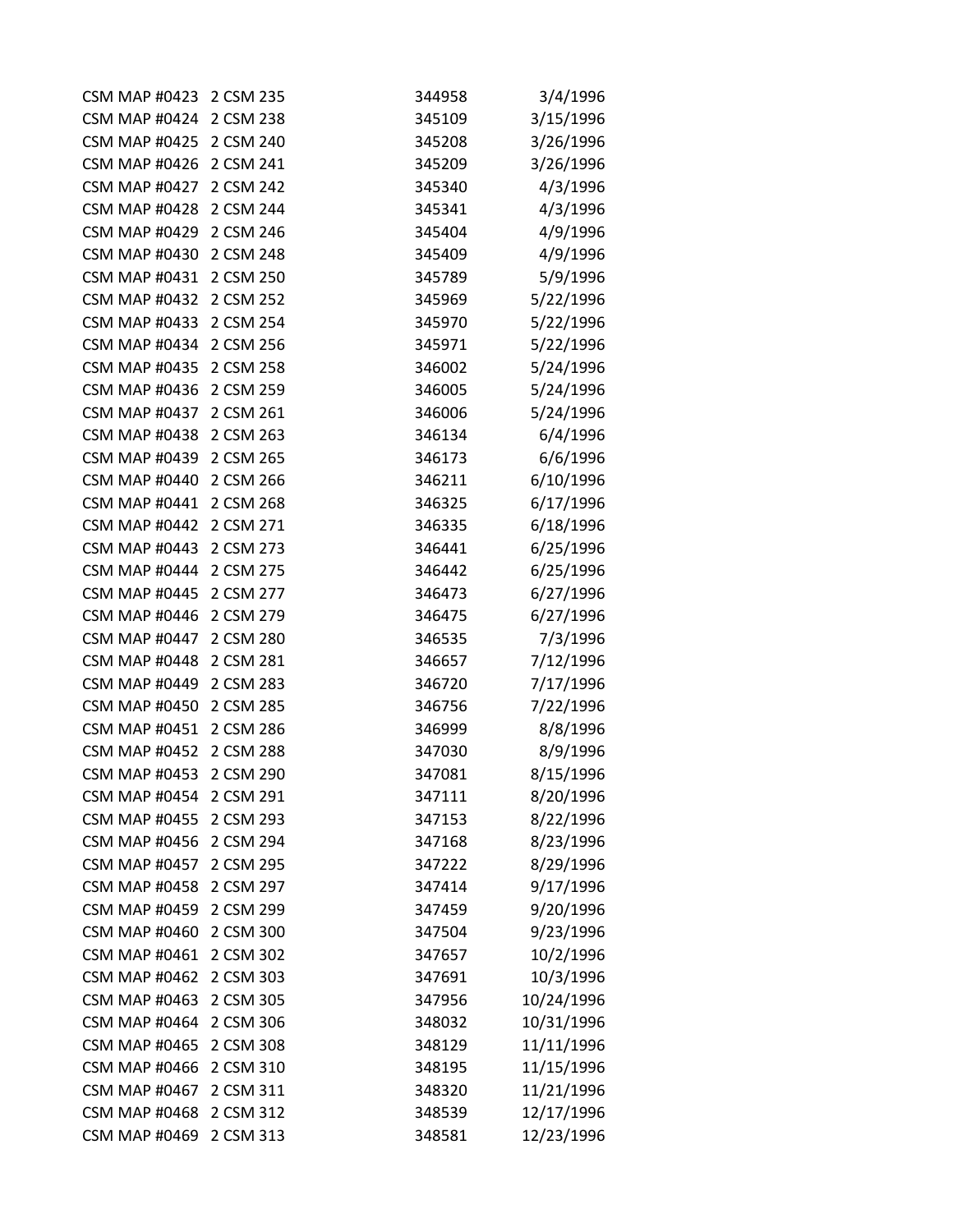| CSM MAP #0470 3 CSM 001 |           | 348683 | 1/2/1997  |
|-------------------------|-----------|--------|-----------|
| <b>CSM MAP #0471</b>    | 3 CSM 003 | 348720 | 1/6/1997  |
| CSM MAP #0472 3 CSM 005 |           | 348844 | 1/20/1997 |
| <b>CSM MAP #0473</b>    | 3 CSM 007 | 348845 | 1/20/1997 |
| <b>CSM MAP #0474</b>    | 3 CSM 009 | 349019 | 2/12/1997 |
| <b>CSM MAP #0475</b>    | 3 CSM 012 | 349072 | 2/20/1997 |
| <b>CSM MAP #0476</b>    | 3 CSM 014 | 349183 | 3/3/1997  |
| <b>CSM MAP #0477</b>    | 3 CSM 016 | 349204 | 3/5/1997  |
| <b>CSM MAP #0478</b>    | 3 CSM 019 | 349227 | 3/10/1997 |
| <b>CSM MAP #0479</b>    | 3 CSM 021 | 349288 | 3/18/1997 |
| <b>CSM MAP #0480</b>    | 3 CSM 024 | 349339 | 3/21/1997 |
| <b>CSM MAP #0481</b>    | 3 CSM 025 | 349344 | 3/21/1997 |
| <b>CSM MAP #0482</b>    | 3 CSM 026 | 349351 | 3/24/1997 |
| <b>CSM MAP #0483</b>    | 3 CSM 028 | 349419 | 4/1/1997  |
| <b>CSM MAP #0484</b>    | 3 CSM 031 | 349420 | 4/1/1997  |
| <b>CSM MAP #0485</b>    | 3 CSM 035 | 349457 | 4/3/1997  |
| <b>CSM MAP #0486</b>    | 3 CSM 038 | 349609 | 4/14/1997 |
| <b>CSM MAP #0487</b>    | 3 CSM 040 | 349696 | 4/18/1997 |
| <b>CSM MAP #0488</b>    | 3 CSM 041 | 349750 | 4/23/1997 |
| <b>CSM MAP #0489</b>    | 3 CSM 042 | 349769 | 4/24/1997 |
| <b>CSM MAP #0490</b>    | 3 CSM 044 | 349807 | 4/25/1997 |
| <b>CSM MAP #0491</b>    | 3 CSM 045 | 349884 | 4/30/1997 |
| <b>CSM MAP #0492</b>    | 3 CSM 046 | 350010 | 5/8/1997  |
| <b>CSM MAP #0493</b>    | 3 CSM 048 | 350072 | 5/13/1997 |
| <b>CSM MAP #0494</b>    | 3 CSM 051 | 350078 | 5/13/1997 |
| <b>CSM MAP #0495</b>    | 3 CSM 053 | 350090 | 5/14/1997 |
| <b>CSM MAP #0496</b>    | 3 CSM 054 | 350223 | 5/27/1997 |
| <b>CSM MAP #0497</b>    | 3 CSM 056 | 350316 | 6/3/1997  |
| <b>CSM MAP #0498</b>    | 3 CSM 058 | 350340 | 6/4/1997  |
| <b>CSM MAP #0499</b>    | 3 CSM 059 | 350411 | 6/10/1997 |
| <b>CSM MAP #0500</b>    | 3 CSM 060 | 350454 | 6/13/1997 |
| <b>CSM MAP #0501</b>    | 3 CSM 061 | 350463 | 6/13/1997 |
| <b>CSM MAP #0502</b>    | 3 CSM 062 | 350533 | 6/18/1997 |
| <b>CSM MAP #0503</b>    | 3 CSM 064 | 350552 | 6/20/1997 |
| <b>CSM MAP #0504</b>    | 3 CSM 065 | 350657 | 6/30/1997 |
| <b>CSM MAP #0505</b>    | 3 CSM 068 | 350713 | 7/2/1997  |
| <b>CSM MAP #0506</b>    | 3 CSM 070 | 350716 | 7/2/1997  |
| <b>CSM MAP #0507</b>    | 3 CSM 071 | 350717 | 7/3/1997  |
| <b>CSM MAP #0508</b>    | 3 CSM 072 | 350724 | 7/7/1997  |
| <b>CSM MAP #0509</b>    | 3 CSM 074 | 350793 | 7/11/1997 |
| <b>CSM MAP #0510</b>    | 3 CSM 075 | 350834 | 7/16/1997 |
| <b>CSM MAP #0511</b>    | 3 CSM 077 | 350850 | 7/16/1997 |
| <b>CSM MAP #0512</b>    | 3 CSM 079 | 350868 | 7/17/1997 |
| <b>CSM MAP #0513</b>    | 3 CSM 081 | 351149 | 8/6/1997  |
| <b>CSM MAP #0514</b>    | 3 CSM 082 | 351176 | 8/8/1997  |
| <b>CSM MAP #0515</b>    | 3 CSM 084 | 351319 | 8/20/1997 |
| <b>CSM MAP #0516</b>    | 3 CSM 086 | 351392 | 8/26/1997 |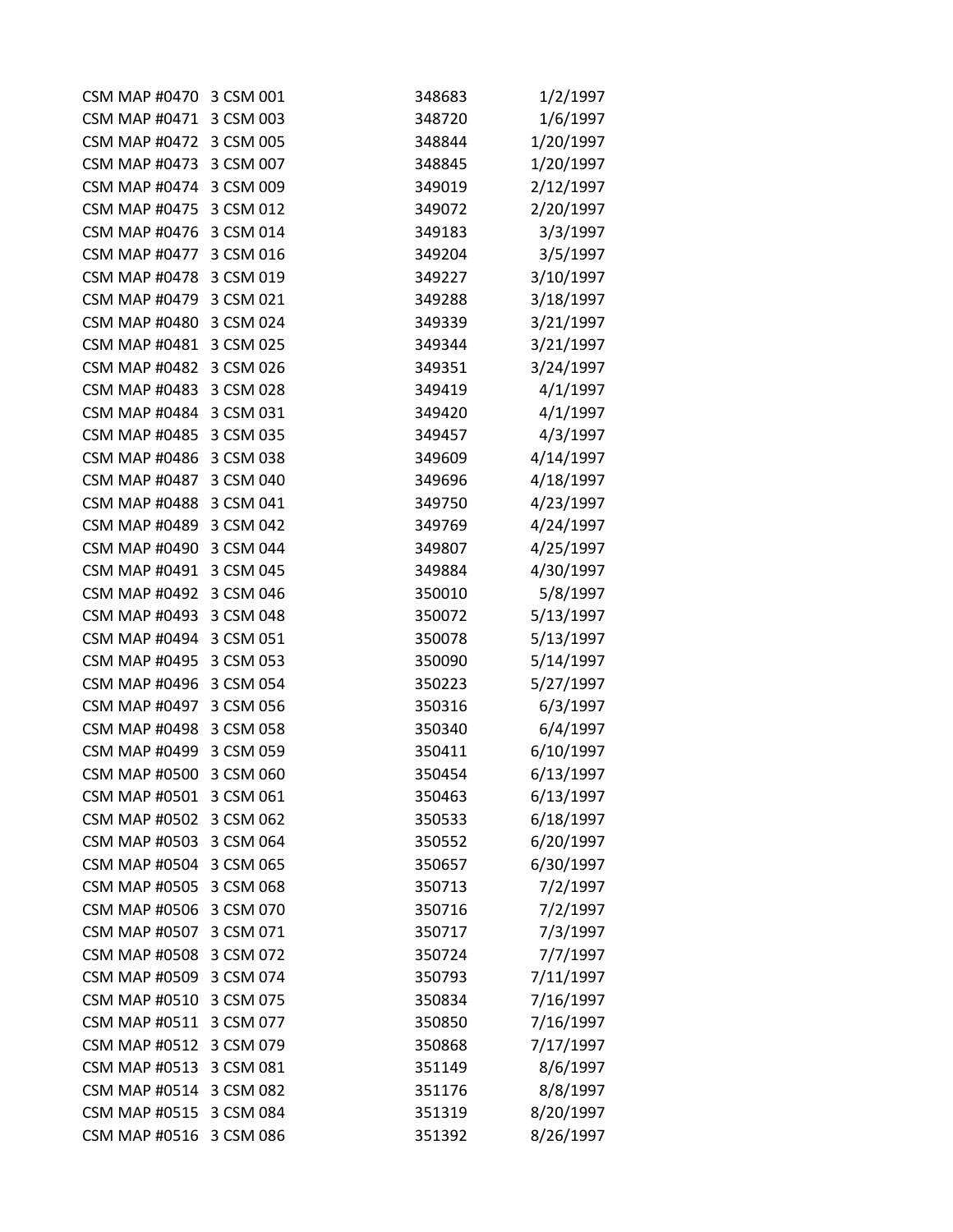| CSM MAP #0517 3 CSM 088 |           | 351486 | 9/2/1997   |
|-------------------------|-----------|--------|------------|
| CSM MAP #0518 3 CSM 089 |           | 351554 | 9/9/1997   |
| CSM MAP #0519 3 CSM 091 |           | 351638 | 9/12/1997  |
| <b>CSM MAP #0520</b>    | 3 CSM 092 | 351680 | 9/15/1997  |
| <b>CSM MAP #0521</b>    | 3 CSM 095 | 351805 | 9/22/1997  |
| <b>CSM MAP #0522</b>    | 3 CSM 097 | 351806 | 9/23/1997  |
| CSM MAP #0523 3 CSM 099 |           | 352043 | 10/9/1997  |
| CSM MAP #0524 3 CSM 100 |           | 352193 | 10/20/1997 |
| <b>CSM MAP #0525</b>    | 3 CSM 102 | 352516 | 11/7/1997  |
| <b>CSM MAP #0526</b>    | 3 CSM 104 | 352539 | 11/12/1997 |
| <b>CSM MAP #0527</b>    | 3 CSM 106 | 352759 | 12/1/1997  |
| CSM MAP #0528 3 CSM 109 |           | 352760 | 12/1/1997  |
| CSM MAP #0529 3 CSM 112 |           | 352852 | 12/5/1997  |
| <b>CSM MAP #0530</b>    | 3 CSM 114 | 353040 | 12/22/1997 |
| <b>CSM MAP #0531</b>    | 3 CSM 116 | 353072 | 12/23/1997 |
| <b>CSM MAP #0532</b>    | 3 CSM 119 | 353303 | 1/13/1998  |
| <b>CSM MAP #0533</b>    | 3 CSM 120 | 353383 | 1/19/1998  |
| <b>CSM MAP #0534</b>    | 3 CSM 122 | 353606 | 2/4/1998   |
| <b>CSM MAP #0535</b>    | 3 CSM 123 | 353671 | 2/9/1998   |
| <b>CSM MAP #0536</b>    | 3 CSM 126 | 353715 | 2/11/1998  |
| <b>CSM MAP #0537</b>    | 3 CSM 128 | 353744 | 2/13/1998  |
| CSM MAP #0538 3 CSM 130 |           | 353829 | 2/18/1998  |
| <b>CSM MAP #0539</b>    | 3 CSM 133 | 354027 | 3/3/1998   |
| <b>CSM MAP #0540</b>    | 3 CSM 134 | 354154 | 3/12/1998  |
| <b>CSM MAP #0541</b>    | 3 CSM 137 | 354155 | 3/12/1998  |
| <b>CSM MAP #0542</b>    | 3 CSM 140 | 354156 | 3/12/1998  |
| <b>CSM MAP #0543</b>    | 3 CSM 143 | 354224 | 3/16/1998  |
| <b>CSM MAP #0544</b>    | 3 CSM 146 | 354473 | 3/30/1998  |
| <b>CSM MAP #0545</b>    | 3 CSM 148 | 354517 | 4/1/1998   |
| <b>CSM MAP #0546</b>    | 3 CSM 149 | 354541 | 4/1/1998   |
| <b>CSM MAP #0547</b>    | 3 CSM 150 | 354586 | 4/6/1998   |
| <b>CSM MAP #0548</b>    | 3 CSM 152 | 354792 | 4/16/1998  |
| <b>CSM MAP #0549</b>    | 3 CSM 154 | 354801 | 4/17/1998  |
| <b>CSM MAP #0550</b>    | 3 CSM 155 | 355186 | 5/7/1998   |
| <b>CSM MAP #0551</b>    | 3 CSM 156 | 355273 | 5/14/1998  |
| <b>CSM MAP #0552</b>    | 3 CSM 158 | 355481 | 5/26/1998  |
| <b>CSM MAP #0553</b>    | 3 CSM 161 | 355586 | 6/1/1998   |
| <b>CSM MAP #0554</b>    | 3 CSM 163 | 355691 | 6/4/1998   |
| <b>CSM MAP #0555</b>    | 3 CSM 166 | 355822 | 6/11/1998  |
| <b>CSM MAP #0556</b>    | 3 CSM 168 | 355971 | 6/19/1998  |
| <b>CSM MAP #0557</b>    | 3 CSM 170 | 355972 | 6/19/1998  |
| <b>CSM MAP #0558</b>    | 3 CSM 172 | 355973 | 6/19/1998  |
| <b>CSM MAP #0559</b>    | 3 CSM 174 | 355974 | 6/19/1998  |
| <b>CSM MAP #0560</b>    | 3 CSM 176 | 356355 | 7/13/1998  |
| <b>CSM MAP #0561</b>    | 3 CSM 178 | 356370 | 7/14/1998  |
| <b>CSM MAP #0562</b>    | 3 CSM 180 | 356493 | 7/22/1998  |
| <b>CSM MAP #0563</b>    | 3 CSM 182 | 356598 | 7/28/1998  |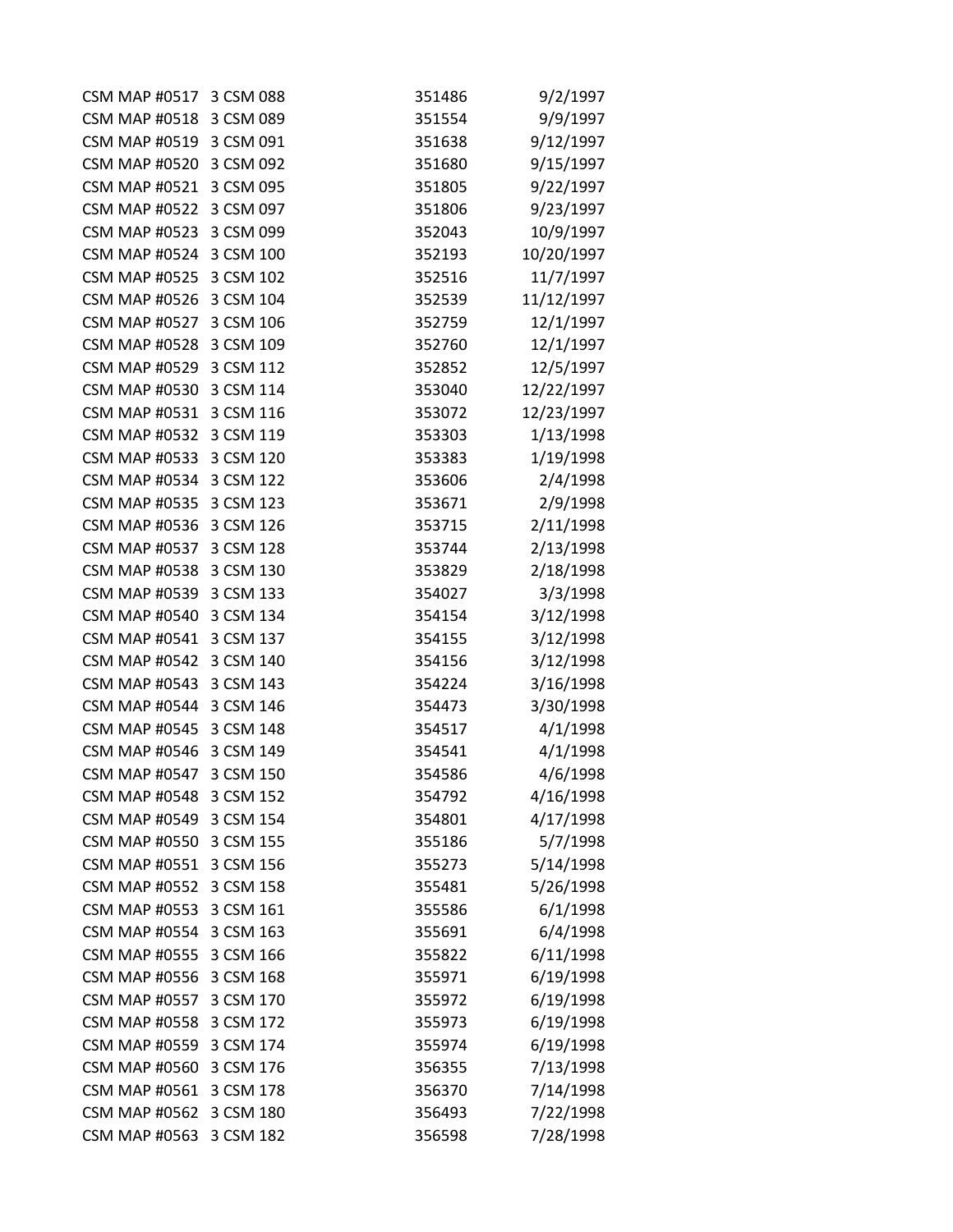| CSM MAP #0564 3 CSM 184 |           | 356600 | 7/28/1998  |
|-------------------------|-----------|--------|------------|
| CSM MAP #0565 3 CSM 187 |           | 356643 | 7/29/1998  |
| CSM MAP #0566 3 CSM 189 |           | 356676 | 7/31/1998  |
| <b>CSM MAP #0567</b>    | 3 CSM 191 | 356682 | 7/31/1998  |
| <b>CSM MAP #0568</b>    | 3 CSM 193 | 356777 | 8/6/1998   |
| <b>CSM MAP #0569</b>    | 3 CSM 195 | 356778 | 8/6/1998   |
| <b>CSM MAP #0570</b>    | 3 CSM 197 | 356898 | 8/12/1998  |
| <b>CSM MAP #0571</b>    | 3 CSM 199 | 356913 | 8/13/1998  |
| <b>CSM MAP #0572</b>    | 3 CSM 201 | 356916 | 8/13/1998  |
| <b>CSM MAP #0573</b>    | 3 CSM 203 | 357036 | 8/21/1998  |
| <b>CSM MAP #0574</b>    | 3 CSM 205 | 357037 | 8/21/1998  |
| CSM MAP #0575 3 CSM 207 |           | 357088 | 8/25/1998  |
| <b>CSM MAP #0576</b>    | 3 CSM 208 | 357164 | 8/31/1998  |
| <b>CSM MAP #0577</b>    | 3 CSM 210 | 357217 | 9/2/1998   |
| CSM MAP #0578 3 CSM 213 |           | 357221 | 9/3/1998   |
| <b>CSM MAP #0579</b>    | 3 CSM 215 | 357246 | 9/4/1998   |
| <b>CSM MAP #0580</b>    | 3 CSM 217 | 357291 | 9/9/1998   |
| <b>CSM MAP #0581</b>    | 3 CSM 219 | 357292 | 9/9/1998   |
| <b>CSM MAP #0582</b>    | 3 CSM 221 | 357339 | 9/11/1998  |
| <b>CSM MAP #0583</b>    | 3 CSM 223 | 357357 | 9/11/1998  |
| CSM MAP #0584 3 CSM 225 |           | 357358 | 9/11/1998  |
| CSM MAP #0585 3 CSM 226 |           | 357431 | 9/17/1998  |
| <b>CSM MAP #0586</b>    | 3 CSM 227 | 357587 | 9/24/1998  |
| <b>CSM MAP #0587</b>    | 3 CSM 229 | 357618 | 9/25/1998  |
| <b>CSM MAP #0588</b>    | 3 CSM 231 | 357619 | 9/25/1998  |
| <b>CSM MAP #0589</b>    | 3 CSM 233 | 357620 | 9/25/1998  |
| <b>CSM MAP #0590</b>    | 3 CSM 236 | 357786 | 10/6/1998  |
| <b>CSM MAP #0591</b>    | 3 CSM 238 | 357871 | 10/9/1998  |
| <b>CSM MAP #0592</b>    | 3 CSM 240 | 357897 | 10/13/1998 |
| <b>CSM MAP #0593</b>    | 3 CSM 242 | 358103 | 10/27/1998 |
| <b>CSM MAP #0594</b>    | 3 CSM 245 | 358104 | 10/27/1998 |
| <b>CSM MAP #0595</b>    | 3 CSM 248 | 358202 | 11/2/1998  |
| <b>CSM MAP #0596</b>    | 3 CSM 250 | 358203 | 11/2/1998  |
| <b>CSM MAP #0597</b>    | 3 CSM 252 | 358289 | 11/3/1998  |
| <b>CSM MAP #0598</b>    | 3 CSM 254 | 358498 | 11/16/1998 |
| <b>CSM MAP #0599</b>    | 3 CSM 256 | 358626 | 11/20/1998 |
| <b>CSM MAP #0600</b>    | 3 CSM 258 | 358867 | 12/1/1998  |
| <b>CSM MAP #0601</b>    | 3 CSM 260 | 359137 | 12/10/1998 |
| <b>CSM MAP #0602</b>    | 3 CSM 261 | 359210 | 12/14/1998 |
| <b>CSM MAP #0603</b>    | 3 CSM 264 | 359211 | 12/14/1998 |
| <b>CSM MAP #0604</b>    | 3 CSM 267 | 359229 | 12/14/1998 |
| <b>CSM MAP #0605</b>    | 3 CSM 268 | 359319 | 12/17/1998 |
| <b>CSM MAP #0606</b>    | 3 CSM 270 | 359456 | 12/28/1998 |
| <b>CSM MAP #0607</b>    | 3 CSM 272 | 359571 | 12/29/1998 |
| <b>CSM MAP #0608</b>    | 3 CSM 274 | 359574 | 12/30/1998 |
| <b>CSM MAP #0609</b>    | 3 CSM 276 | 360179 | 1/28/1999  |
| <b>CSM MAP #0610</b>    | 3 CSM 278 | 360227 | 1/29/1999  |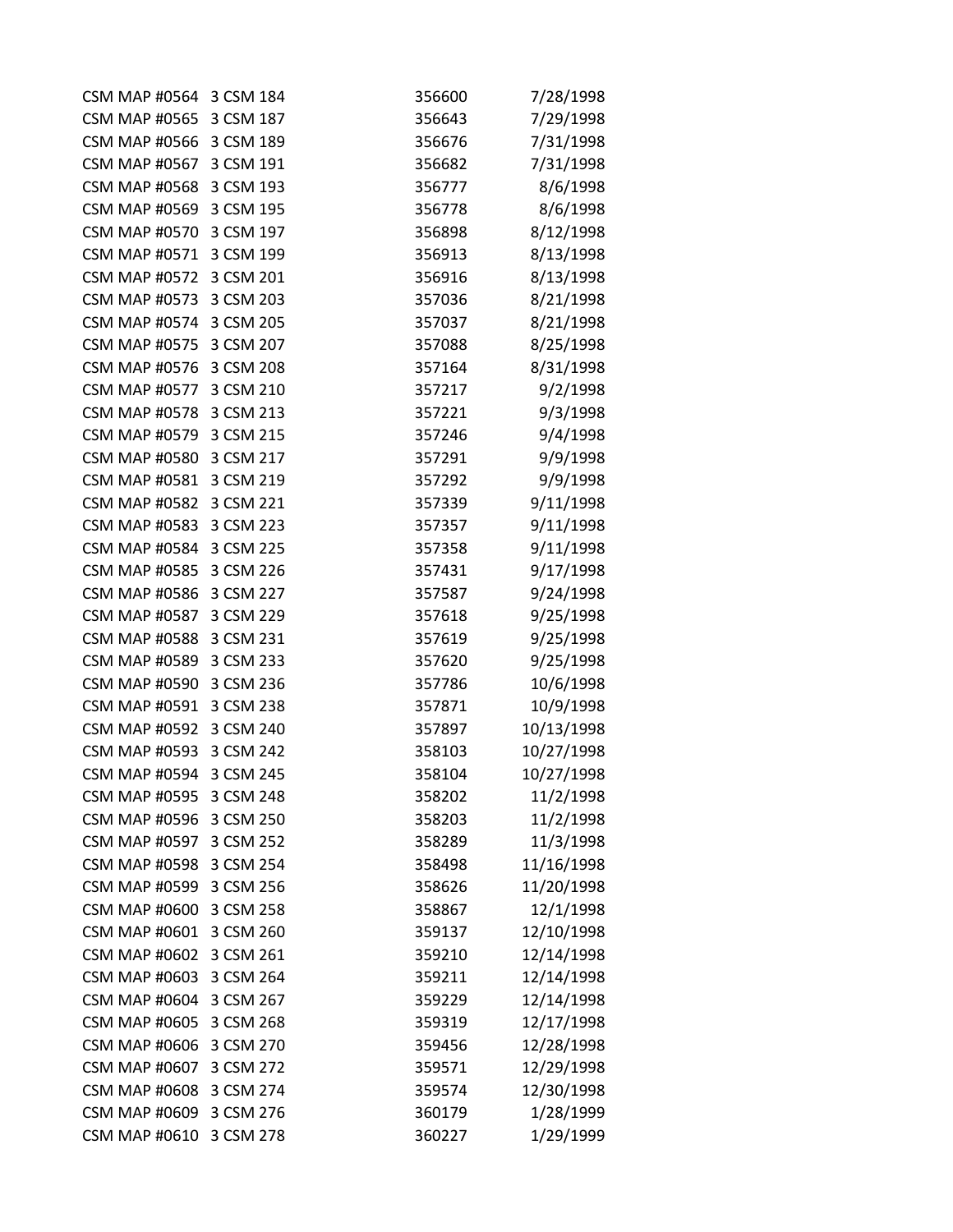| <b>CSM MAP #0611</b>    | 3 CSM 280 | 360307 | 2/5/1999   |
|-------------------------|-----------|--------|------------|
| <b>CSM MAP #0612</b>    | 3 CSM 282 | 360355 | 2/8/1999   |
| CSM MAP #0613 3 CSM 285 |           | 360438 | 2/12/1999  |
| <b>CSM MAP #0614</b>    | 3 CSM 287 | 360542 | 2/19/1999  |
| <b>CSM MAP #0615</b>    | 3 CSM 288 | 360560 | 2/23/1999  |
| <b>CSM MAP #0616</b>    | 3 CSM 290 | 360788 | 3/10/1999  |
| <b>CSM MAP #0617</b>    | 3 CSM 292 | 360962 | 3/19/1999  |
| <b>CSM MAP #0618</b>    | 3 CSM 294 | 361011 | 3/24/1999  |
| <b>CSM MAP #0619</b>    | 3 CSM 297 | 361478 | 4/20/1999  |
| <b>CSM MAP #0620</b>    | 3 CSM 298 | 361523 | 4/22/1999  |
| <b>CSM MAP #0621</b>    | 3 CSM 299 | 361589 | 4/26/1999  |
| <b>CSM MAP #0622</b>    | 3 CSM 301 | 361603 | 4/27/1999  |
| <b>CSM MAP #0623</b>    | 3 CSM 303 | 361710 | 5/4/1999   |
| <b>CSM MAP #0624</b>    | 3 CSM 305 | 361816 | 5/11/1999  |
| CSM MAP #0625 3 CSM 307 |           | 361989 | 5/19/1999  |
| CSM MAP #0626 3 CSM 309 |           | 362041 | 5/21/1999  |
| CSM MAP #0627 3 CSM 312 |           | 362257 | 6/3/1999   |
| <b>CSM MAP #0628</b>    | 3 CSM 314 | 362335 | 6/8/1999   |
| <b>CSM MAP #0629</b>    | 3 CSM 316 | 362359 | 6/10/1999  |
| <b>CSM MAP #0630</b>    | 3 CSM 318 | 362391 | 6/14/1999  |
| <b>CSM MAP #0631</b>    | 3 CSM 320 | 362503 | 6/21/1999  |
| <b>CSM MAP #0632</b>    | 3 CSM 323 | 362525 | 6/22/1999  |
| <b>CSM MAP #0633</b>    | 3 CSM 324 | 362552 | 6/23/1999  |
| <b>CSM MAP #0634</b>    | 3 CSM 326 | 362593 | 6/25/1999  |
| <b>CSM MAP #0635</b>    | 3 CSM 328 | 362834 | 7/8/1999   |
| <b>CSM MAP #0636</b>    | 3 CSM 330 | 362872 | 7/12/1999  |
| <b>CSM MAP #0637</b>    | 3 CSM 333 | 362972 | 7/16/1999  |
| <b>CSM MAP #0638</b>    | 3 CSM 335 | 363273 | 8/5/1999   |
| CSM MAP #0639 3 CSM 337 |           | 363360 | 8/12/1999  |
| <b>CSM MAP #0640</b>    | 3 CSM 339 | 363361 | 8/12/1999  |
| <b>CSM MAP #0641</b>    | 3 CSM 341 | 363376 | 8/13/1999  |
| <b>CSM MAP #0642</b>    | 3 CSM 343 | 363472 | 8/20/1999  |
| <b>CSM MAP #0643</b>    | 3 CSM 345 | 363652 | 8/31/1999  |
| <b>CSM MAP #0644</b>    | 3 CSM 346 | 363704 | 9/7/1999   |
| <b>CSM MAP #0645</b>    | 3 CSM 348 | 363758 | 9/9/1999   |
| <b>CSM MAP #0646</b>    | 3 CSM 352 | 363759 | 9/9/1999   |
| <b>CSM MAP #0647</b>    | 4 CSM 001 | 363792 | 9/10/1999  |
| <b>CSM MAP #0648</b>    | 4 CSM 003 | 363828 | 9/13/1999  |
| <b>CSM MAP #0649</b>    | 4 CSM 005 | 363838 | 9/14/1999  |
| <b>CSM MAP #0650</b>    | 4 CSM 007 | 363931 | 9/21/1999  |
| <b>CSM MAP #0651</b>    | 4 CSM 009 | 363977 | 9/22/1999  |
| <b>CSM MAP #0652</b>    | 4 CSM 011 | 364027 | 9/27/1999  |
| <b>CSM MAP #0653</b>    | 4 CSM 014 | 364036 | 9/28/1999  |
| <b>CSM MAP #0654</b>    | 4 CSM 016 | 364037 | 9/28/1999  |
| <b>CSM MAP #0655</b>    | 4 CSM 018 | 364266 | 10/8/1999  |
| <b>CSM MAP #0656</b>    | 4 CSM 020 | 364329 | 10/13/1999 |
| <b>CSM MAP #0657</b>    | 4 CSM 022 | 364338 | 10/13/1999 |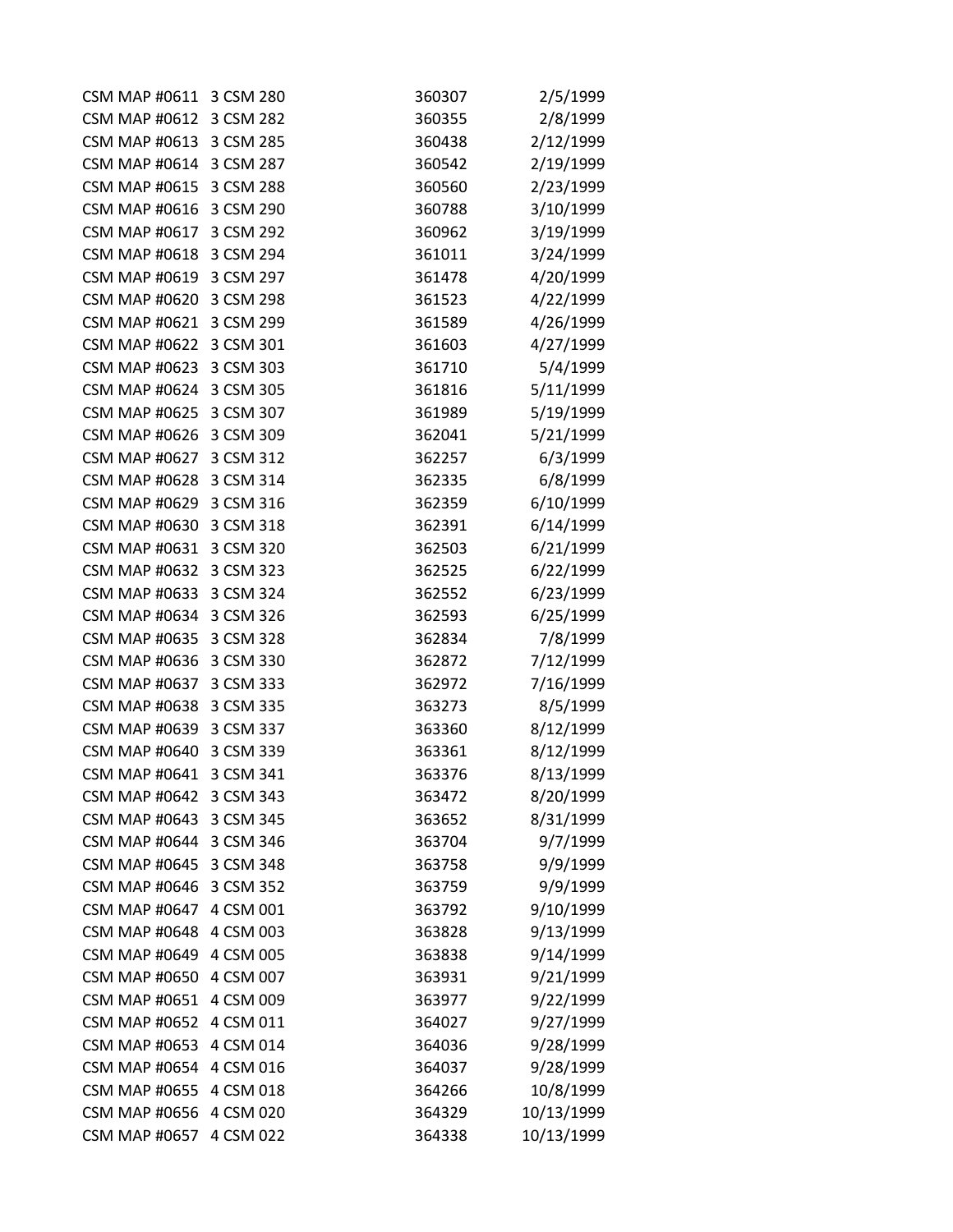| <b>CSM MAP #0658</b>    | 4 CSM 023 | 364455 | 10/21/1999 |
|-------------------------|-----------|--------|------------|
| <b>CSM MAP #0659</b>    | 4 CSM 025 | 364522 | 10/27/1999 |
| <b>CSM MAP #0660</b>    | 4 CSM 027 | 364565 | 11/1/1999  |
| <b>CSM MAP #0661</b>    | 4 CSM 029 | 364641 | 11/5/1999  |
| <b>CSM MAP #0662</b>    | 4 CSM 031 | 364862 | 11/23/1999 |
| <b>CSM MAP #0663</b>    | 4 CSM 033 | 364882 | 11/24/1999 |
| <b>CSM MAP #0664</b>    | 4 CSM 035 | 364935 | 11/29/1999 |
| <b>CSM MAP #0665</b>    | 4 CSM 037 | 365119 | 12/13/1999 |
| <b>CSM MAP #0666</b>    | 4 CSM 039 | 365162 | 12/16/1999 |
| <b>CSM MAP #0667</b>    | 4 CSM 041 | 365180 | 12/16/1999 |
| <b>CSM MAP #0668</b>    | 4 CSM 043 | 365181 | 12/16/1999 |
| <b>CSM MAP #0669</b>    | 4 CSM 045 | 365347 | 12/29/1999 |
| <b>CSM MAP #0670</b>    | 4 CSM 047 | 365443 | 1/6/2000   |
| <b>CSM MAP #0671</b>    | 4 CSM 049 | 365457 | 1/6/2000   |
| CSM MAP #0672 4 CSM 051 |           | 365595 | 1/17/2000  |
| <b>CSM MAP #0673</b>    | 4 CSM 053 | 365718 | 1/26/2000  |
| <b>CSM MAP #0674</b>    | 4 CSM 055 | 365719 | 1/26/2000  |
| <b>CSM MAP #0675</b>    | 4 CSM 057 | 365730 | 1/27/2000  |
| <b>CSM MAP #0676</b>    | 4 CSM 059 | 365732 | 1/27/2000  |
| <b>CSM MAP #0677</b>    | 4 CSM 061 | 365925 | 2/15/2000  |
| CSM MAP #0678 4 CSM 063 |           | 366020 | 2/24/2000  |
| <b>CSM MAP #0679</b>    | 4 CSM 065 | 366032 | 2/25/2000  |
| <b>CSM MAP #0680</b>    | 4 CSM 067 | 366113 | 3/2/2000   |
| <b>CSM MAP #0681</b>    | 4 CSM 069 | 366129 | 3/3/2000   |
| <b>CSM MAP #0682</b>    | 4 CSM 071 | 366189 | 3/9/2000   |
| <b>CSM MAP #0683</b>    | 4 CSM 073 | 366214 | 3/13/2000  |
| <b>CSM MAP #0684</b>    | 4 CSM 075 | 366250 | 3/16/2000  |
| <b>CSM MAP #0685</b>    | 4 CSM 077 | 366283 | 3/17/2000  |
| <b>CSM MAP #0686</b>    | 4 CSM 079 | 366284 | 3/17/2000  |
| <b>CSM MAP #0687</b>    | 4 CSM 081 | 366439 | 3/29/2000  |
| <b>CSM MAP #0688</b>    | 4 CSM 083 | 366453 | 3/29/2000  |
| <b>CSM MAP #0689</b>    | 4 CSM 085 | 366487 | 3/31/2000  |
| <b>CSM MAP #0690</b>    | 4 CSM 087 | 366661 | 4/12/2000  |
| <b>CSM MAP #0691</b>    | 4 CSM 089 | 366704 | 4/13/2000  |
| <b>CSM MAP #0692</b>    | 4 CSM 091 | 366752 | 4/18/2000  |
| <b>CSM MAP #0693</b>    | 4 CSM 093 | 366818 | 4/24/2000  |
| <b>CSM MAP #0694</b>    | 4 CSM 095 | 366859 | 4/25/2000  |
| <b>CSM MAP #0695</b>    | 4 CSM 096 | 367005 | 5/4/2000   |
| <b>CSM MAP #0696</b>    | 4 CSM 098 | 367011 | 5/4/2000   |
| <b>CSM MAP #0697</b>    | 4 CSM 100 | 367134 | 5/12/2000  |
| <b>CSM MAP #0698</b>    | 4 CSM 102 | 367177 | 5/17/2000  |
| <b>CSM MAP #0699</b>    | 4 CSM 104 | 367195 | 5/17/2000  |
| <b>CSM MAP #0700</b>    | 4 CSM 106 | 367276 | 5/23/2000  |
| <b>CSM MAP #0701</b>    | 4 CSM 108 | 367277 | 5/23/2000  |
| <b>CSM MAP #0702</b>    | 4 CSM 110 | 367284 | 5/24/2000  |
| <b>CSM MAP #0703</b>    | 4 CSM 112 | 367308 | 5/25/2000  |
| <b>CSM MAP #0704</b>    | 4 CSM 114 | 367328 | 5/26/2000  |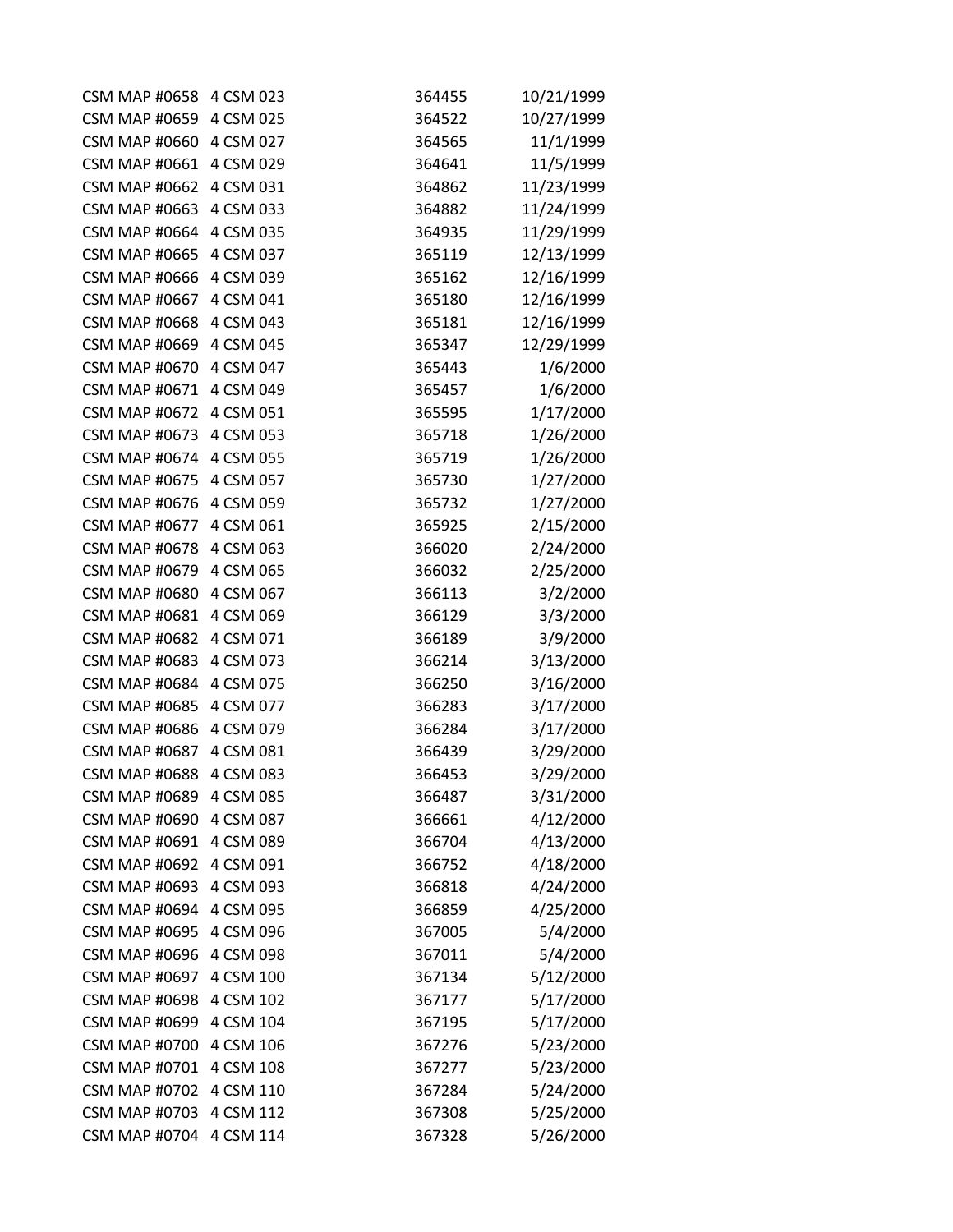| <b>CSM MAP #0705</b> | 4 CSM 115 | 367553 | 6/13/2000  |
|----------------------|-----------|--------|------------|
| <b>CSM MAP #0706</b> | 4 CSM 117 | 367663 | 6/20/2000  |
| <b>CSM MAP #0707</b> | 4 CSM 120 | 367683 | 6/21/2000  |
| <b>CSM MAP #0708</b> | 4 CSM 122 | 367715 | 6/23/2000  |
| <b>CSM MAP #0709</b> | 4 CSM 124 | 367717 | 6/26/2000  |
| <b>CSM MAP #0710</b> | 4 CSM 126 | 367722 | 6/26/2000  |
| <b>CSM MAP #0711</b> | 4 CSM 128 | 367735 | 6/27/2000  |
| <b>CSM MAP #0712</b> | 4 CSM 130 | 367739 | 6/28/2000  |
| <b>CSM MAP #0713</b> | 4 CSM 132 | 367782 | 6/30/2000  |
| <b>CSM MAP #0714</b> | 4 CSM 134 | 367784 | 6/30/2000  |
| <b>CSM MAP #0715</b> | 4 CSM 136 | 367980 | 7/18/2000  |
| <b>CSM MAP #0716</b> | 4 CSM 138 | 368089 | 7/26/2000  |
| <b>CSM MAP #0717</b> | 4 CSM 139 | 368090 | 7/27/2000  |
| <b>CSM MAP #0718</b> | 4 CSM 141 | 368329 | 8/14/2000  |
| <b>CSM MAP #0719</b> | 4 CSM 143 | 368356 | 8/17/2000  |
| <b>CSM MAP #0720</b> | 4 CSM 145 | 368469 | 8/24/2000  |
| <b>CSM MAP #0721</b> | 4 CSM 146 | 368478 | 8/25/2000  |
| <b>CSM MAP #0722</b> | 4 CSM 148 | 368484 | 8/28/2000  |
| <b>CSM MAP #0723</b> | 4 CSM 151 | 368485 | 8/28/2000  |
| <b>CSM MAP #0724</b> | 4 CSM 152 | 368547 | 9/1/2000   |
| <b>CSM MAP #0725</b> | 4 CSM 154 | 368636 | 9/7/2000   |
| <b>CSM MAP #0726</b> | 4 CSM 156 | 368717 | 9/13/2000  |
| <b>CSM MAP #0727</b> | 4 CSM 157 | 368773 | 9/20/2000  |
| <b>CSM MAP #0728</b> | 4 CSM 159 | 368808 | 9/22/2000  |
| <b>CSM MAP #0729</b> | 4 CSM 162 | 368873 | 9/26/2000  |
| <b>CSM MAP #0730</b> | 4 CSM 164 | 369001 | 10/5/2000  |
| <b>CSM MAP #0731</b> | 4 CSM 166 | 369002 | 10/5/2000  |
| <b>CSM MAP #0732</b> | 4 CSM 168 | 369036 | 10/9/2000  |
| <b>CSM MAP #0733</b> | 4 CSM 170 | 369104 | 10/13/2000 |
| <b>CSM MAP #0734</b> | 4 CSM 172 | 369429 | 11/6/2000  |
| <b>CSM MAP #0735</b> | 4 CSM 174 | 369467 | 11/8/2000  |
| <b>CSM MAP #0736</b> | 4 CSM 176 | 369492 | 11/13/2000 |
| <b>CSM MAP #0737</b> | 4 CSM 178 | 369554 | 11/15/2000 |
| <b>CSM MAP #0738</b> | 4 CSM 180 | 369594 | 11/17/2000 |
| <b>CSM MAP #0739</b> | 4 CSM 182 | 369759 | 11/29/2000 |
| <b>CSM MAP #0740</b> | 4 CSM 184 | 369951 | 12/14/2000 |
| <b>CSM MAP #0741</b> | 4 CSM 186 | 369952 | 12/14/2000 |
| <b>CSM MAP #0742</b> | 4 CSM 188 | 369953 | 12/14/2000 |
| <b>CSM MAP #0743</b> | 4 CSM 190 | 369987 | 12/18/2000 |
| <b>CSM MAP #0744</b> | 4 CSM 192 | 370007 | 12/20/2000 |
| <b>CSM MAP #0745</b> | 4 CSM 194 | 370034 | 12/21/2000 |
| <b>CSM MAP #0746</b> | 4 CSM 196 | 370250 | 1/9/2001   |
| <b>CSM MAP #0747</b> | 4 CSM 198 | 370269 | 1/9/2001   |
| <b>CSM MAP #0748</b> | 4 CSM 200 | 370282 | 1/10/2001  |
| <b>CSM MAP #0749</b> | 4 CSM 202 | 370319 | 1/15/2001  |
| <b>CSM MAP #0750</b> | 4 CSM 204 | 370405 | 1/23/2001  |
| <b>CSM MAP #0751</b> | 4 CSM 205 | 370416 | 1/24/2001  |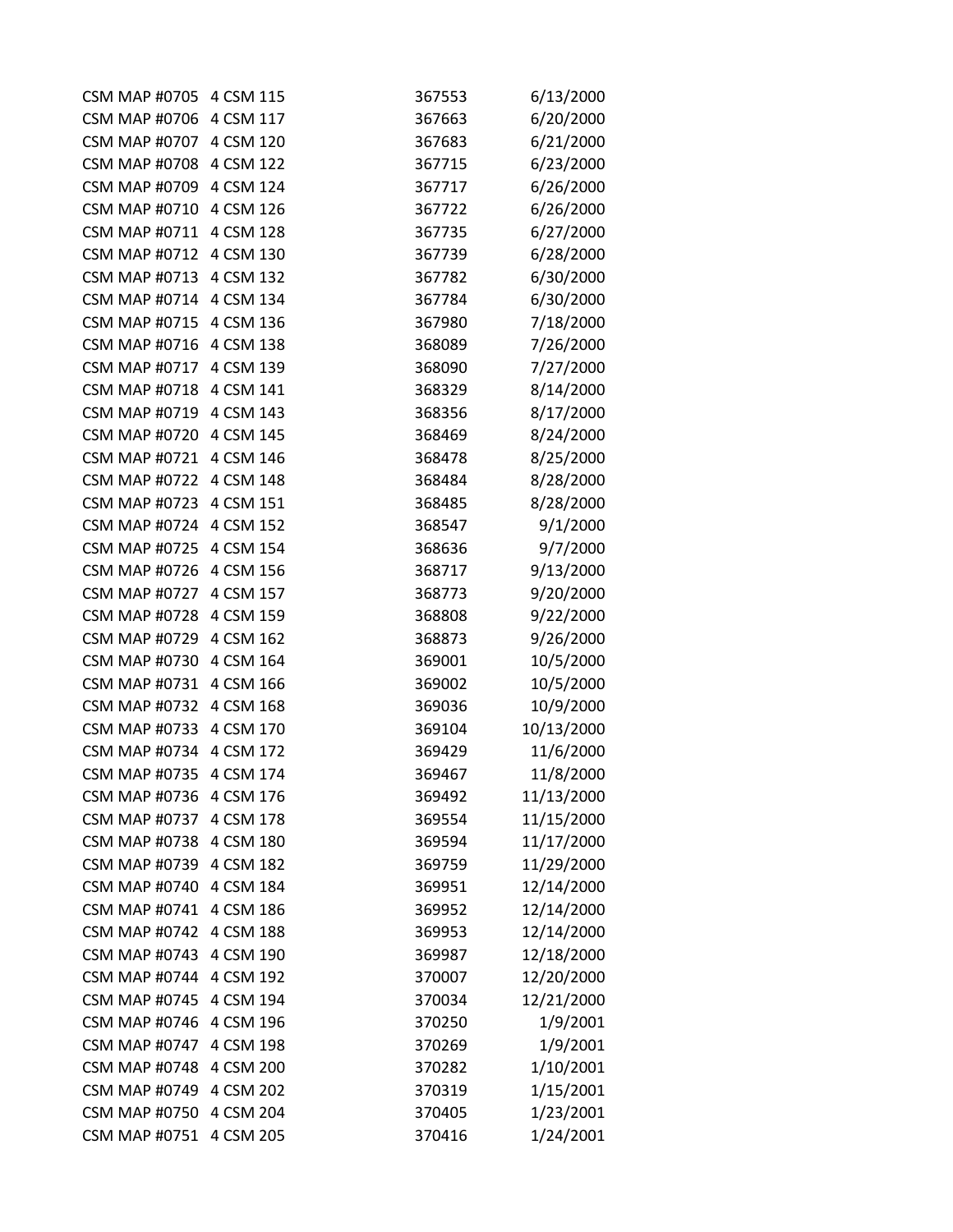| <b>CSM MAP #0752</b>    | 4 CSM 207 | 370556 | 2/2/2001  |
|-------------------------|-----------|--------|-----------|
| <b>CSM MAP #0753</b>    | 4 CSM 209 | 370674 | 2/12/2001 |
| CSM MAP #0754 4 CSM 211 |           | 370779 | 2/16/2001 |
| <b>CSM MAP #0755</b>    | 4 CSM 213 | 370788 | 2/16/2001 |
| <b>CSM MAP #0756</b>    | 4 CSM 215 | 370793 | 2/19/2001 |
| <b>CSM MAP #0757</b>    | 4 CSM 217 | 370810 | 2/20/2001 |
| <b>CSM MAP #0758</b>    | 4 CSM 219 | 370938 | 2/28/2001 |
| <b>CSM MAP #0759</b>    | 4 CSM 221 | 370948 | 2/28/2001 |
| <b>CSM MAP #0760</b>    | 4 CSM 223 | 370974 | 3/2/2001  |
| <b>CSM MAP #0761</b>    | 4 CSM 225 | 371186 | 3/14/2001 |
| <b>CSM MAP #0762</b>    | 4 CSM 227 | 371208 | 3/16/2001 |
| <b>CSM MAP #0763</b>    | 4 CSM 229 | 371282 | 3/20/2001 |
| <b>CSM MAP #0764</b>    | 4 CSM 231 | 371381 | 3/23/2001 |
| <b>CSM MAP #0765</b>    | 4 CSM 233 | 371446 | 3/28/2001 |
| <b>CSM MAP #0766</b>    | 4 CSM 235 | 371644 | 4/9/2001  |
| <b>CSM MAP #0767</b>    | 4 CSM 237 | 371649 | 4/10/2001 |
| <b>CSM MAP #0768</b>    | 4 CSM 239 | 371730 | 4/16/2001 |
| <b>CSM MAP #0769</b>    | 4 CSM 241 | 371731 | 4/16/2001 |
| <b>CSM MAP #0770</b>    | 4 CSM 243 | 371894 | 4/23/2001 |
| <b>CSM MAP #0771</b>    | 4 CSM 245 | 371927 | 4/24/2001 |
| <b>CSM MAP #0772</b>    | 4 CSM 247 | 372237 | 5/11/2001 |
| <b>CSM MAP #0773</b>    | 4 CSM 249 | 372517 | 5/25/2001 |
| <b>CSM MAP #0774</b>    | 4 CSM 251 | 372603 | 5/30/2001 |
| <b>CSM MAP #0775</b>    | 4 CSM 253 | 372667 | 6/1/2001  |
| <b>CSM MAP #0776</b>    | 4 CSM 256 | 372973 | 6/15/2001 |
| CSM MAP #0777 4 CSM 258 |           | 373007 | 6/18/2001 |
| <b>CSM MAP #0778</b>    | 4 CSM 260 | 373089 | 6/20/2001 |
| <b>CSM MAP #0779</b>    | 4 CSM 262 | 373450 | 7/10/2001 |
| <b>CSM MAP #0780</b>    | 4 CSM 264 | 373600 | 7/19/2001 |
| <b>CSM MAP #0781</b>    | 4 CSM 266 | 373618 | 7/19/2001 |
| <b>CSM MAP #0782</b>    | 4 CSM 268 | 373619 | 7/19/2001 |
| <b>CSM MAP #0783</b>    | 4 CSM 270 | 373634 | 7/20/2001 |
| <b>CSM MAP #0784</b>    | 4 CSM 272 | 373635 | 7/20/2001 |
| <b>CSM MAP #0785</b>    | 4 CSM 274 | 373689 | 7/25/2001 |
| <b>CSM MAP #0786</b>    | 4 CSM 276 | 373707 | 7/25/2001 |
| <b>CSM MAP #0787</b>    | 4 CSM 278 | 373770 | 7/30/2001 |
| <b>CSM MAP #0788</b>    | 4 CSM 280 | 373771 | 7/30/2001 |
| <b>CSM MAP #0789</b>    | 4 CSM 282 | 373807 | 7/31/2001 |
| <b>CSM MAP #0790</b>    | 4 CSM 284 | 373824 | 7/31/2001 |
| <b>CSM MAP #0791</b>    | 4 CSM 286 | 373870 | 8/2/2001  |
| <b>CSM MAP #0792</b>    | 4 CSM 288 | 373933 | 8/7/2001  |
| <b>CSM MAP #0793</b>    | 4 CSM 290 | 373985 | 8/8/2001  |
| <b>CSM MAP #0794</b>    | 4 CSM 292 | 374007 | 8/10/2001 |
| <b>CSM MAP #0795</b>    | 4 CSM 294 | 374108 | 8/15/2001 |
| <b>CSM MAP #0796</b>    | 4 CSM 296 | 374226 | 8/22/2001 |
| <b>CSM MAP #0797</b>    | 4 CSM 298 | 374604 | 9/14/2001 |
| <b>CSM MAP #0798</b>    | 4 CSM 300 | 374737 | 9/20/2001 |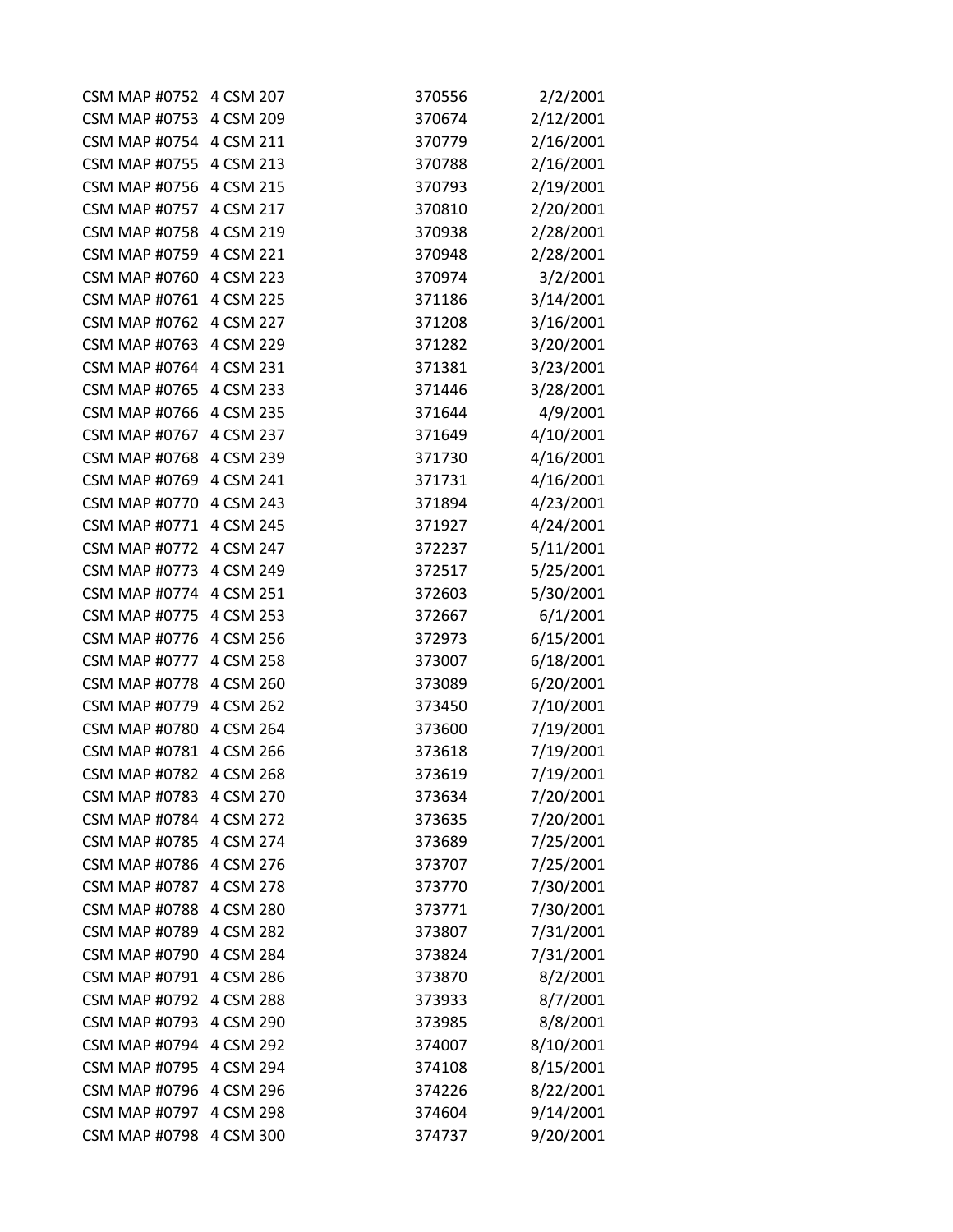| <b>CSM MAP #0799</b>    | 4 CSM 302 | 374831 | 9/26/2001  |
|-------------------------|-----------|--------|------------|
| <b>CSM MAP #0800</b>    | 4 CSM 304 | 374911 | 9/28/2001  |
| CSM MAP #0801 4 CSM 306 |           | 375033 | 10/4/2001  |
| <b>CSM MAP #0802</b>    | 4 CSM 308 | 375062 | 10/5/2001  |
| <b>CSM MAP #0803</b>    | 4 CSM 310 | 375114 | 10/10/2001 |
| <b>CSM MAP #0804</b>    | 4 CSM 312 | 375166 | 10/12/2001 |
| <b>CSM MAP #0805</b>    | 4 CSM 314 | 375305 | 10/19/2001 |
| <b>CSM MAP #0806</b>    | 4 CSM 316 | 375306 | 10/19/2001 |
| <b>CSM MAP #0807</b>    | 4 CSM 317 | 375310 | 10/22/2001 |
| <b>CSM MAP #0808</b>    | 4 CSM 319 | 375396 | 10/25/2001 |
| <b>CSM MAP #0809</b>    | 4 CSM 321 | 375524 | 10/31/2001 |
| <b>CSM MAP #0810</b>    | 4 CSM 323 | 375570 | 11/2/2001  |
| <b>CSM MAP #0811</b>    | 4 CSM 325 | 375764 | 11/12/2001 |
| <b>CSM MAP #0812</b>    | 4 CSM 327 | 376001 | 11/19/2001 |
| CSM MAP #0813 4 CSM 329 |           | 376111 | 11/21/2001 |
| <b>CSM MAP #0814</b>    | 4 CSM 331 | 376175 | 11/26/2001 |
| <b>CSM MAP #0815</b>    | 4 CSM 333 | 376541 | 12/10/2001 |
| <b>CSM MAP #0816</b>    | 4 CSM 334 | 376542 | 12/10/2001 |
| <b>CSM MAP #0817</b>    | 4 CSM 336 | 377013 | 12/27/2001 |
| <b>CSM MAP #0818</b>    | 4 CSM 338 | 377239 | 1/4/2002   |
| <b>CSM MAP #0819</b>    | 4 CSM 340 | 377240 | 1/4/2002   |
| <b>CSM MAP #0820</b>    | 4 CSM 342 | 377241 | 1/4/2002   |
| <b>CSM MAP #0821</b>    | 4 CSM 344 | 377266 | 1/7/2002   |
| <b>CSM MAP #0822</b>    | 4 CSM 346 | 377538 | 1/16/2002  |
| <b>CSM MAP #0823</b>    | 4 CSM 348 | 377539 | 1/16/2002  |
| CSM MAP #0824 4 CSM 350 |           | 377641 | 1/22/2002  |
| <b>CSM MAP #0825</b>    | 4 CSM 352 | 377706 | 1/24/2002  |
| <b>CSM MAP #0826</b>    | 4 CSM 354 | 377855 | 1/31/2002  |
| CSM MAP #0827 4 CSM 356 |           | 377985 | 2/7/2002   |
| <b>CSM MAP #0828</b>    | 4 CSM 358 | 378098 | 2/13/2002  |
| <b>CSM MAP #0829</b>    | 4 CSM 360 | 378196 | 2/18/2002  |
| <b>CSM MAP #0830</b>    | 4 CSM 362 | 378200 | 2/19/2002  |
| <b>CSM MAP #0831</b>    | 4 CSM 364 | 378201 | 2/19/2002  |
| <b>CSM MAP #0832</b>    | 4 CSM 366 | 378286 | 2/21/2002  |
| <b>CSM MAP #0833</b>    | 4 CSM 368 | 378379 | 2/27/2002  |
| <b>CSM MAP #0834</b>    | 4 CSM 370 | 378701 | 3/15/2002  |
| <b>CSM MAP #0835</b>    | 4 CSM 372 | 378702 | 3/15/2002  |
| <b>CSM MAP #0836</b>    | 4 CSM 375 | 378703 | 3/15/2002  |
| <b>CSM MAP #0837</b>    | 5 CSM 001 | 378713 | 3/18/2002  |
| <b>CSM MAP #0838</b>    | 5 CSM 003 | 379082 | 4/8/2002   |
| <b>CSM MAP #0839</b>    | 5 CSM 005 | 379296 | 4/17/2002  |
| <b>CSM MAP #0840</b>    | 5 CSM 007 | 379345 | 4/19/2002  |
| <b>CSM MAP #0841</b>    | 5 CSM 009 | 379354 | 4/19/2002  |
| <b>CSM MAP #0842</b>    | 5 CSM 011 | 379355 | 4/19/2002  |
| <b>CSM MAP #0843</b>    | 5 CSM 013 | 379374 | 4/22/2002  |
| <b>CSM MAP #0844</b>    | 5 CSM 015 | 379714 | 5/9/2002   |
| <b>CSM MAP #0845</b>    | 5 CSM 017 | 379736 | 5/13/2002  |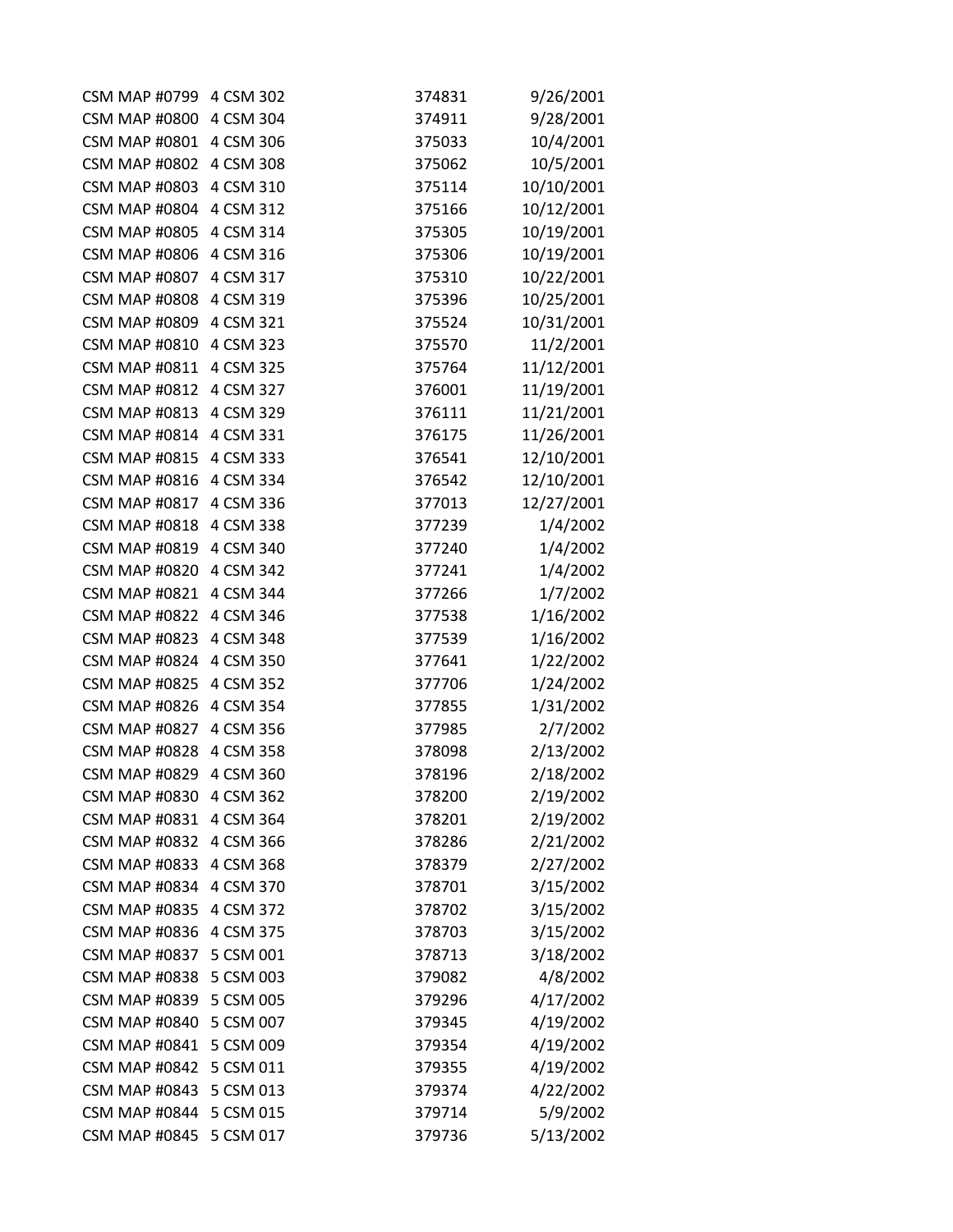| CSM MAP #0846 5 CSM 019 |           | 379865 | 5/17/2002  |
|-------------------------|-----------|--------|------------|
| <b>CSM MAP #0847</b>    | 5 CSM 021 | 379990 | 5/29/2002  |
| CSM MAP #0848 5 CSM 023 |           | 379991 | 5/29/2002  |
| <b>CSM MAP #0849</b>    | 5 CSM 025 | 379992 | 5/29/2002  |
| <b>CSM MAP #0850</b>    | 5 CSM 027 | 379993 | 5/29/2002  |
| <b>CSM MAP #0851</b>    | 5 CSM 029 | 380074 | 5/31/2002  |
| <b>CSM MAP #0852</b>    | 5 CSM 031 | 380098 | 6/3/2002   |
| <b>CSM MAP #0853</b>    | 5 CSM 033 | 380264 | 6/12/2002  |
| <b>CSM MAP #0854</b>    | 5 CSM 035 | 380328 | 6/14/2002  |
| <b>CSM MAP #0855</b>    | 5 CSM 037 | 380334 | 6/17/2002  |
| <b>CSM MAP #0856</b>    | 5 CSM 039 | 380438 | 6/24/2002  |
| <b>CSM MAP #0857</b>    | 5 CSM 041 | 380477 | 6/25/2002  |
| <b>CSM MAP #0858</b>    | 5 CSM 043 | 380657 | 7/3/2002   |
| <b>CSM MAP #0859</b>    | 5 CSM 046 | 380740 | 7/10/2002  |
| <b>CSM MAP #0860</b>    | 5 CSM 048 | 380775 | 7/10/2002  |
| <b>CSM MAP #0861</b>    | 5 CSM 050 | 380789 | 7/11/2002  |
| <b>CSM MAP #0862</b>    | 5 CSM 052 | 380790 | 7/11/2002  |
| <b>CSM MAP #0863</b>    | 5 CSM 055 | 380792 | 7/11/2002  |
| <b>CSM MAP #0864</b>    | 5 CSM 058 | 380930 | 7/19/2002  |
| <b>CSM MAP #0865</b>    | 5 CSM 060 | 381006 | 7/25/2002  |
| <b>CSM MAP #0866</b>    | 5 CSM 062 | 381104 | 7/30/2002  |
| <b>CSM MAP #0867</b>    | 5 CSM 064 | 381121 | 7/30/2002  |
| <b>CSM MAP #0868</b>    | 5 CSM 066 | 381240 | 8/6/2002   |
| <b>CSM MAP #0869</b>    | 5 CSM 068 | 381276 | 8/6/2002   |
| <b>CSM MAP #0870</b>    | 5 CSM 070 | 381278 | 8/6/2002   |
| <b>CSM MAP #0871</b>    | 5 CSM 072 | 381364 | 8/13/2002  |
| <b>CSM MAP #0872</b>    | 5 CSM 074 | 381384 | 8/13/2002  |
| <b>CSM MAP #0873</b>    | 5 CSM 076 | 381385 | 8/13/2002  |
| <b>CSM MAP #0874</b>    | 5 CSM 078 | 381487 | 8/19/2002  |
| <b>CSM MAP #0875</b>    | 5 CSM 080 | 381529 | 8/20/2002  |
| <b>CSM MAP #0876</b>    | 5 CSM 082 | 381661 | 8/26/2002  |
| <b>CSM MAP #0877</b>    | 5 CSM 084 | 381993 | 9/10/2002  |
| <b>CSM MAP #0878</b>    | 5 CSM 086 | 381994 | 9/10/2002  |
| <b>CSM MAP #0879</b>    | 5 CSM 089 | 382183 | 9/16/2002  |
| <b>CSM MAP #0880</b>    | 5 CSM 091 | 382353 | 9/23/2002  |
| <b>CSM MAP #0881</b>    | 5 CSM 093 | 382853 | 10/8/2002  |
| <b>CSM MAP #0882</b>    | 5 CSM 095 | 382952 | 10/11/2002 |
| <b>CSM MAP #0883</b>    | 5 CSM 097 | 383064 | 10/16/2002 |
| <b>CSM MAP #0884</b>    | 5 CSM 099 | 383116 | 10/18/2002 |
| <b>CSM MAP #0885</b>    | 5 CSM 101 | 383236 | 10/23/2002 |
| <b>CSM MAP #0886</b>    | 5 CSM 103 | 383327 | 10/24/2002 |
| <b>CSM MAP #0887</b>    | 5 CSM 105 | 383766 | 11/5/2002  |
| <b>CSM MAP #0888</b>    | 5 CSM 107 | 384007 | 11/13/2002 |
| <b>CSM MAP #0889</b>    | 5 CSM 109 | 384022 | 11/14/2002 |
| <b>CSM MAP #0890</b>    | 5 CSM 111 | 384256 | 11/21/2002 |
| <b>CSM MAP #0891</b>    | 5 CSM 113 | 384310 | 11/25/2002 |
| <b>CSM MAP #0892</b>    | 5 CSM 115 | 384434 | 11/27/2002 |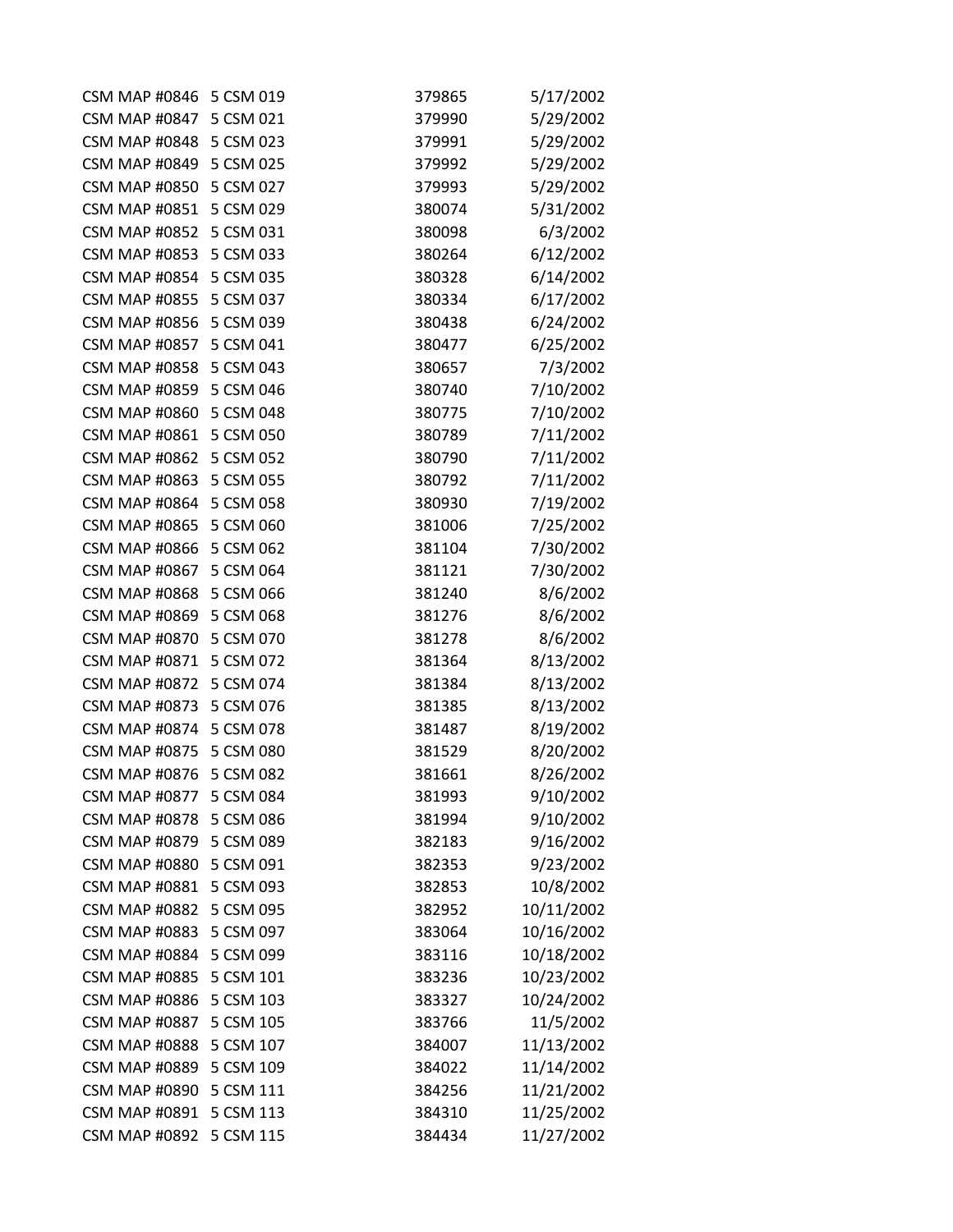| CSM MAP #0893 5 CSM 117 |           | 384456 | 12/2/2002  |
|-------------------------|-----------|--------|------------|
| <b>CSM MAP #0894</b>    | 5 CSM 119 | 384473 | 12/2/2002  |
| CSM MAP #0895 5 CSM 121 |           | 384566 | 12/3/2002  |
| <b>CSM MAP #0896</b>    | 5 CSM 123 | 384653 | 12/5/2002  |
| <b>CSM MAP #0897</b>    | 5 CSM 125 | 384698 | 12/9/2002  |
| <b>CSM MAP #0898</b>    | 5 CSM 127 | 384793 | 12/11/2002 |
| <b>CSM MAP #0899</b>    | 5 CSM 129 | 385278 | 12/31/2002 |
| <b>CSM MAP #0900</b>    | 5 CSM 131 | 385280 | 12/31/2002 |
| <b>CSM MAP #0901</b>    | 5 CSM 133 | 385501 | 1/10/2003  |
| <b>CSM MAP #0902</b>    | 5 CSM 135 | 385944 | 1/27/2003  |
| <b>CSM MAP #0903</b>    | 5 CSM 137 | 385971 | 1/28/2003  |
| <b>CSM MAP #0904</b>    | 5 CSM 139 | 385981 | 1/28/2003  |
| <b>CSM MAP #0905</b>    | 5 CSM 141 | 386226 | 2/5/2003   |
| <b>CSM MAP #0906</b>    | 5 CSM 143 | 386425 | 2/12/2003  |
| <b>CSM MAP #0907</b>    | 5 CSM 145 | 386426 | 2/12/2003  |
| <b>CSM MAP #0908</b>    | 5 CSM 147 | 386427 | 2/12/2003  |
| <b>CSM MAP #0909</b>    | 5 CSM 149 | 386533 | 2/14/2003  |
| <b>CSM MAP #0910</b>    | 5 CSM 151 | 387230 | 3/13/2003  |
| <b>CSM MAP #0911</b>    | 5 CSM 153 | 387252 | 3/14/2003  |
| <b>CSM MAP #0912</b>    | 5 CSM 155 | 387261 | 3/14/2003  |
| <b>CSM MAP #0913</b>    | 5 CSM 157 | 387349 | 3/19/2003  |
| CSM MAP #0914 5 CSM 159 |           | 387808 | 4/3/2003   |
| <b>CSM MAP #0915</b>    | 5 CSM 161 | 388001 | 4/9/2003   |
| <b>CSM MAP #0916</b>    | 5 CSM 164 | 388052 | 4/10/2003  |
| <b>CSM MAP #0917</b>    | 5 CSM 166 | 388053 | 4/10/2003  |
| <b>CSM MAP #0918</b>    | 5 CSM 168 | 388362 | 4/21/2003  |
| <b>CSM MAP #0919</b>    | 5 CSM 170 | 388398 | 4/22/2003  |
| <b>CSM MAP #0920</b>    | 5 CSM 172 | 388856 | 5/6/2003   |
| <b>CSM MAP #0921</b>    | 5 CSM 174 | 388867 | 5/6/2003   |
| <b>CSM MAP #0922</b>    | 5 CSM 176 | 388874 | 5/6/2003   |
| <b>CSM MAP #0923</b>    | 5 CSM 178 | 388938 | 5/8/2003   |
| <b>CSM MAP #0924</b>    | 5 CSM 180 | 388987 | 5/9/2003   |
| <b>CSM MAP #0925</b>    | 5 CSM 182 | 389134 | 5/15/2003  |
| <b>CSM MAP #0926</b>    | 5 CSM 184 | 389162 | 5/16/2003  |
| <b>CSM MAP #0927</b>    | 5 CSM 186 | 389226 | 5/19/2003  |
| <b>CSM MAP #0928</b>    | 5 CSM 188 | 389361 | 5/23/2003  |
| <b>CSM MAP #0929</b>    | 5 CSM 190 | 389458 | 5/29/2003  |
| <b>CSM MAP #0930</b>    | 5 CSM 192 | 389494 | 5/30/2003  |
| <b>CSM MAP #0931</b>    | 5 CSM 194 | 389520 | 5/30/2003  |
| <b>CSM MAP #0932</b>    | 5 CSM 196 | 389597 | 6/3/2003   |
| <b>CSM MAP #0933</b>    | 5 CSM 198 | 389629 | 6/4/2003   |
| <b>CSM MAP #0934</b>    | 5 CSM 200 | 389734 | 6/6/2003   |
| <b>CSM MAP #0935</b>    | 5 CSM 202 | 389801 | 6/9/2003   |
| <b>CSM MAP #0936</b>    | 5 CSM 204 | 389851 | 6/12/2003  |
| <b>CSM MAP #0937</b>    | 5 CSM 206 | 390101 | 6/18/2003  |
| <b>CSM MAP #0938</b>    | 5 CSM 208 | 390228 | 6/23/2003  |
| <b>CSM MAP #0939</b>    | 5 CSM 210 | 390336 | 6/25/2003  |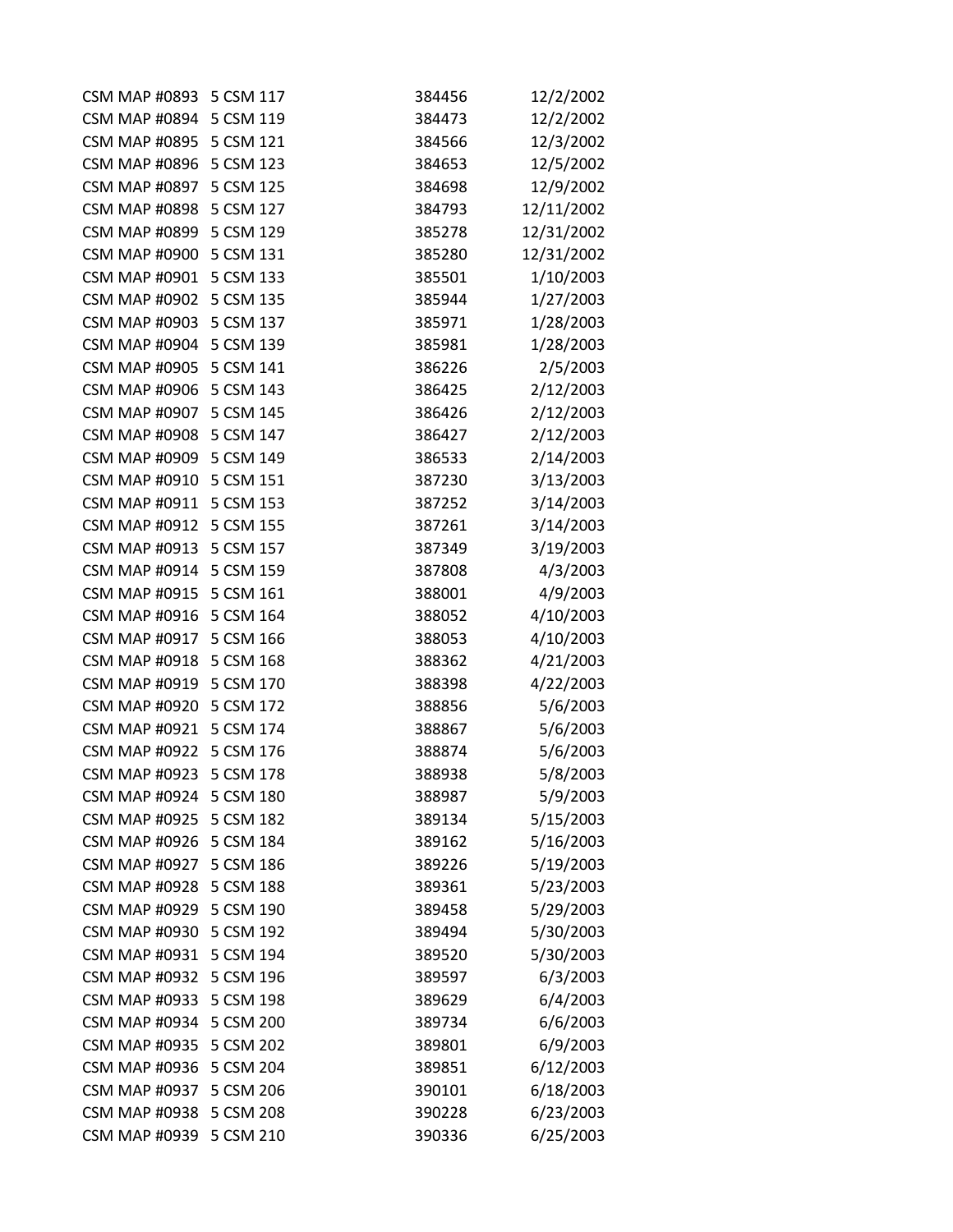| <b>CSM MAP #0940</b>    | 5 CSM 212 | 390343 | 6/25/2003  |
|-------------------------|-----------|--------|------------|
| <b>CSM MAP #0941</b>    | 5 CSM 214 | 390432 | 6/30/2003  |
| CSM MAP #0942 5 CSM 216 |           | 390666 | 7/3/2003   |
| <b>CSM MAP #0943</b>    | 5 CSM 218 | 390965 | 7/15/2003  |
| <b>CSM MAP #0944</b>    | 5 CSM 220 | 391561 | 7/31/2003  |
| <b>CSM MAP #0945</b>    | 5 CSM 222 | 391822 | 8/8/2003   |
| <b>CSM MAP #0946</b>    | 5 CSM 224 | 391850 | 8/11/2003  |
| <b>CSM MAP #0947</b>    | 5 CSM 225 | 392030 | 8/15/2003  |
| <b>CSM MAP #0948</b>    | 5 CSM 228 | 392155 | 8/20/2003  |
| <b>CSM MAP #0949</b>    | 5 CSM 231 | 392322 | 8/26/2003  |
| <b>CSM MAP #0950</b>    | 5 CSM 233 | 392326 | 8/26/2003  |
| <b>CSM MAP #0951</b>    | 5 CSM 235 | 392380 | 8/27/2003  |
| <b>CSM MAP #0952</b>    | 5 CSM 238 | 392655 | 9/9/2003   |
| <b>CSM MAP #0953</b>    | 5 CSM 240 | 392711 | 9/10/2003  |
| <b>CSM MAP #0954</b>    | 5 CSM 242 | 392761 | 9/15/2003  |
| <b>CSM MAP #0955</b>    | 5 CSM 244 | 392816 | 9/16/2003  |
| <b>CSM MAP #0956</b>    | 5 CSM 246 | 392817 | 9/16/2003  |
| <b>CSM MAP #0957</b>    | 5 CSM 248 | 392963 | 9/19/2003  |
| <b>CSM MAP #0958</b>    | 5 CSM 250 | 392999 | 9/23/2003  |
| <b>CSM MAP #0959</b>    | 5 CSM 252 | 393028 | 9/23/2003  |
| <b>CSM MAP #0960</b>    | 5 CSM 254 | 393053 | 9/24/2003  |
| <b>CSM MAP #0961</b>    | 5 CSM 256 | 393062 | 9/24/2003  |
| <b>CSM MAP #0962</b>    | 5 CSM 258 | 393276 | 10/2/2003  |
| <b>CSM MAP #0963</b>    | 5 CSM 260 | 393347 | 10/7/2003  |
| <b>CSM MAP #0964</b>    | 5 CSM 262 | 393402 | 10/8/2003  |
| <b>CSM MAP #0965</b>    | 5 CSM 264 | 393519 | 10/15/2003 |
| <b>CSM MAP #0966</b>    | 5 CSM 266 | 393535 | 10/16/2003 |
| <b>CSM MAP #0967</b>    | 5 CSM 268 | 393568 | 10/17/2003 |
| <b>CSM MAP #0968</b>    | 5 CSM 270 | 393610 | 10/20/2003 |
| <b>CSM MAP #0969</b>    | 5 CSM 272 | 393619 | 10/21/2003 |
| <b>CSM MAP #0970</b>    | 5 CSM 274 | 393640 | 10/21/2003 |
| <b>CSM MAP #0971</b>    | 5 CSM 276 | 393648 | 10/22/2003 |
| <b>CSM MAP #0972</b>    | 5 CSM 278 | 393690 | 10/23/2003 |
| <b>CSM MAP #0973</b>    | 5 CSM 280 | 393738 | 10/27/2003 |
| <b>CSM MAP #0974</b>    | 5 CSM 282 | 394070 | 11/12/2003 |
| <b>CSM MAP #0975</b>    | 5 CSM 284 | 394108 | 11/14/2003 |
| <b>CSM MAP #0976</b>    | 5 CSM 286 | 394109 | 11/14/2003 |
| <b>CSM MAP #0977</b>    | 5 CSM 288 | 394239 | 11/19/2003 |
| <b>CSM MAP #0978</b>    | 5 CSM 290 | 394325 | 11/25/2003 |
| <b>CSM MAP #0979</b>    | 5 CSM 292 | 394620 | 12/5/2003  |
| <b>CSM MAP #0980</b>    | 5 CSM 294 | 394715 | 12/10/2003 |
| <b>CSM MAP #0981</b>    | 5 CSM 296 | 394818 | 12/16/2003 |
| <b>CSM MAP #0982</b>    | 5 CSM 298 | 394825 | 12/17/2003 |
| <b>CSM MAP #0983</b>    | 5 CSM 300 | 395040 | 1/5/2004   |
| <b>CSM MAP #0984</b>    | 5 CSM 302 | 395162 | 1/9/2004   |
| <b>CSM MAP #0985</b>    | 5 CSM 304 | 395361 | 1/21/2004  |
| <b>CSM MAP #0986</b>    | 5 CSM 306 | 395750 | 2/13/2004  |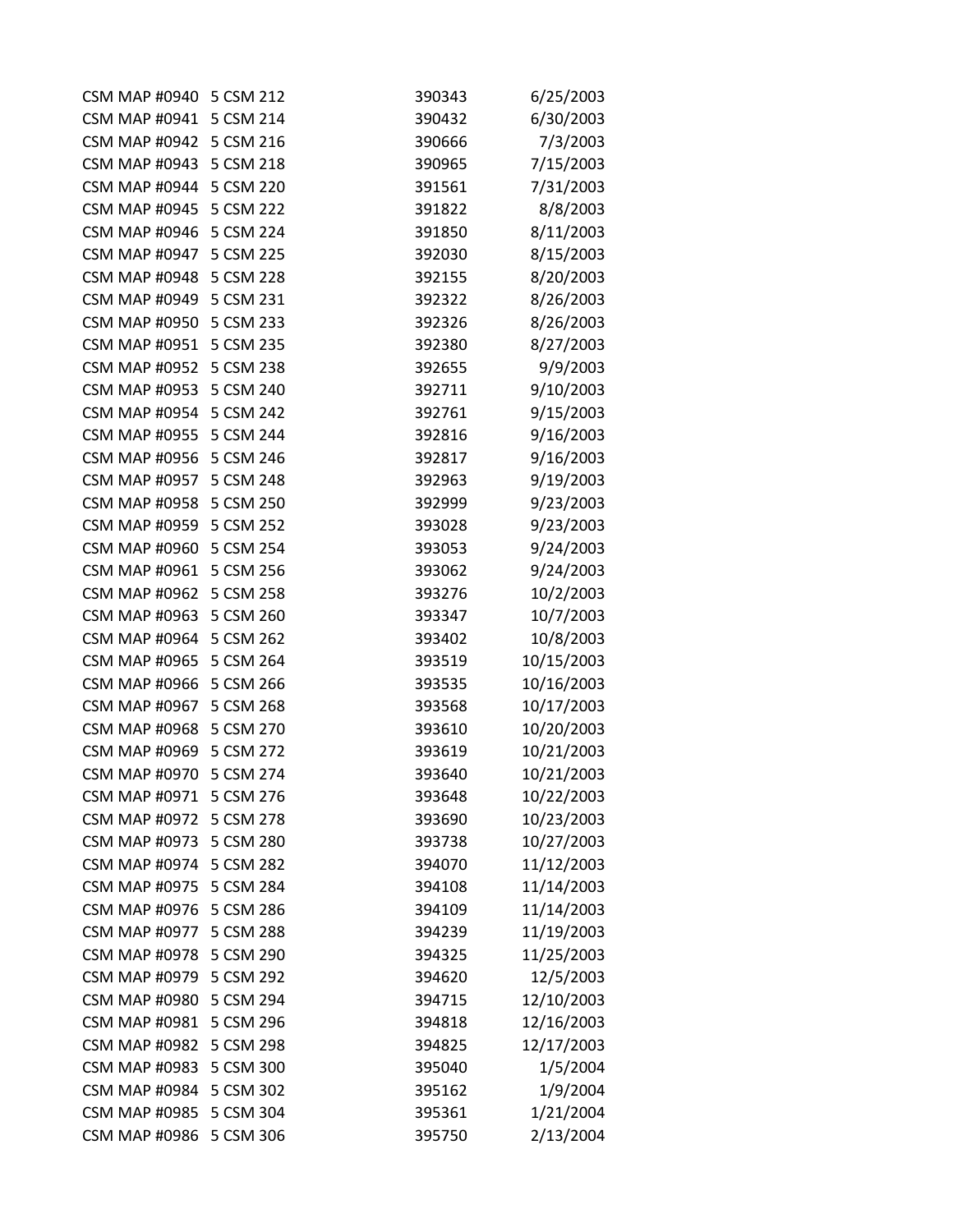| CSM MAP #0987 5 CSM 308 |           | 395751 | 2/16/2004 |
|-------------------------|-----------|--------|-----------|
| <b>CSM MAP #0988</b>    | 5 CSM 310 | 395752 | 2/16/2004 |
| CSM MAP #0989 5 CSM 312 |           | 396136 | 3/9/2004  |
| <b>CSM MAP #0990</b>    | 5 CSM 314 | 396163 | 3/11/2004 |
| <b>CSM MAP #0991</b>    | 5 CSM 316 | 396192 | 3/12/2004 |
| <b>CSM MAP #0992</b>    | 5 CSM 318 | 396206 | 3/12/2004 |
| <b>CSM MAP #0993</b>    | 5 CSM 320 | 396229 | 3/16/2004 |
| <b>CSM MAP #0994</b>    | 5 CSM 322 | 396273 | 3/18/2004 |
| <b>CSM MAP #0995</b>    | 5 CSM 325 | 396371 | 3/24/2004 |
| <b>CSM MAP #0996</b>    | 5 CSM 327 | 396404 | 3/25/2004 |
| <b>CSM MAP #0997</b>    | 5 CSM 329 | 396405 | 3/26/2004 |
| <b>CSM MAP #0998</b>    | 5 CSM 331 | 396406 | 3/26/2004 |
| <b>CSM MAP #0999</b>    | 5 CSM 333 | 396771 | 4/12/2004 |
| <b>CSM MAP #1000</b>    | 5 CSM 335 | 397004 | 4/21/2004 |
| <b>CSM MAP #1001</b>    | 5 CSM 337 | 397009 | 4/21/2004 |
| <b>CSM MAP #1002</b>    | 5 CSM 339 | 397015 | 4/21/2004 |
| <b>CSM MAP #1003</b>    | 5 CSM 341 | 397281 | 5/4/2004  |
| <b>CSM MAP #1004</b>    | 5 CSM 344 | 397426 | 5/6/2004  |
| <b>CSM MAP #1005</b>    | 5 CSM 347 | 397461 | 5/7/2004  |
| <b>CSM MAP #1006</b>    | 5 CSM 349 | 397671 | 5/18/2004 |
| <b>CSM MAP #1007</b>    | 5 CSM 351 | 397675 | 5/18/2004 |
| <b>CSM MAP #1008</b>    | 5 CSM 353 | 397719 | 5/20/2004 |
| <b>CSM MAP #1009</b>    | 5 CSM 355 | 397788 | 5/24/2004 |
| <b>CSM MAP #1010</b>    | 5 CSM 357 | 397794 | 5/25/2004 |
| <b>CSM MAP #1011</b>    | 5 CSM 359 | 397950 | 6/2/2004  |
| <b>CSM MAP #1012</b>    | 5 CSM 361 | 397951 | 6/2/2004  |
| <b>CSM MAP #1013</b>    | 5 CSM 363 | 398010 | 6/7/2004  |
| <b>CSM MAP #1014</b>    | 5 CSM 365 | 398093 | 6/9/2004  |
| <b>CSM MAP #1015</b>    | 5 CSM 367 | 398094 | 6/10/2004 |
| <b>CSM MAP #1016</b>    | 5 CSM 369 | 398159 | 6/15/2004 |
| <b>CSM MAP #1017</b>    | 5 CSM 371 | 398198 | 6/16/2004 |
| <b>CSM MAP #1018</b>    | 5 CSM 373 | 398228 | 6/17/2004 |
| <b>CSM MAP #1019</b>    | 5 CSM 375 | 398288 | 6/22/2004 |
| <b>CSM MAP #1020</b>    | 5 CSM 378 | 398358 | 6/25/2004 |
| <b>CSM MAP #1021</b>    | 6 CSM 001 | 398535 | 7/2/2004  |
| <b>CSM MAP #1022</b>    | 6 CSM 003 | 398906 | 7/26/2004 |
| <b>CSM MAP #1023</b>    | 6 CSM 005 | 399451 | 8/25/2004 |
| <b>CSM MAP #1024</b>    | 6 CSM 007 | 399481 | 8/26/2004 |
| <b>CSM MAP #1025</b>    | 6 CSM 009 | 399488 | 8/27/2004 |
| <b>CSM MAP #1026</b>    | 6 CSM 011 | 399541 | 9/1/2004  |
| <b>CSM MAP #1027</b>    | 6 CSM 013 | 399650 | 9/9/2004  |
| <b>CSM MAP #1028</b>    | 6 CSM 015 | 399695 | 9/13/2004 |
| <b>CSM MAP #1029</b>    | 6 CSM 017 | 399782 | 9/16/2004 |
| <b>CSM MAP #1030</b>    | 6 CSM 019 | 399783 | 9/16/2004 |
| <b>CSM MAP #1031</b>    | 6 CSM 021 | 399848 | 9/22/2004 |
| <b>CSM MAP #1032</b>    | 6 CSM 023 | 399859 | 9/22/2004 |
| <b>CSM MAP #1033</b>    | 6 CSM 025 | 399861 | 9/22/2004 |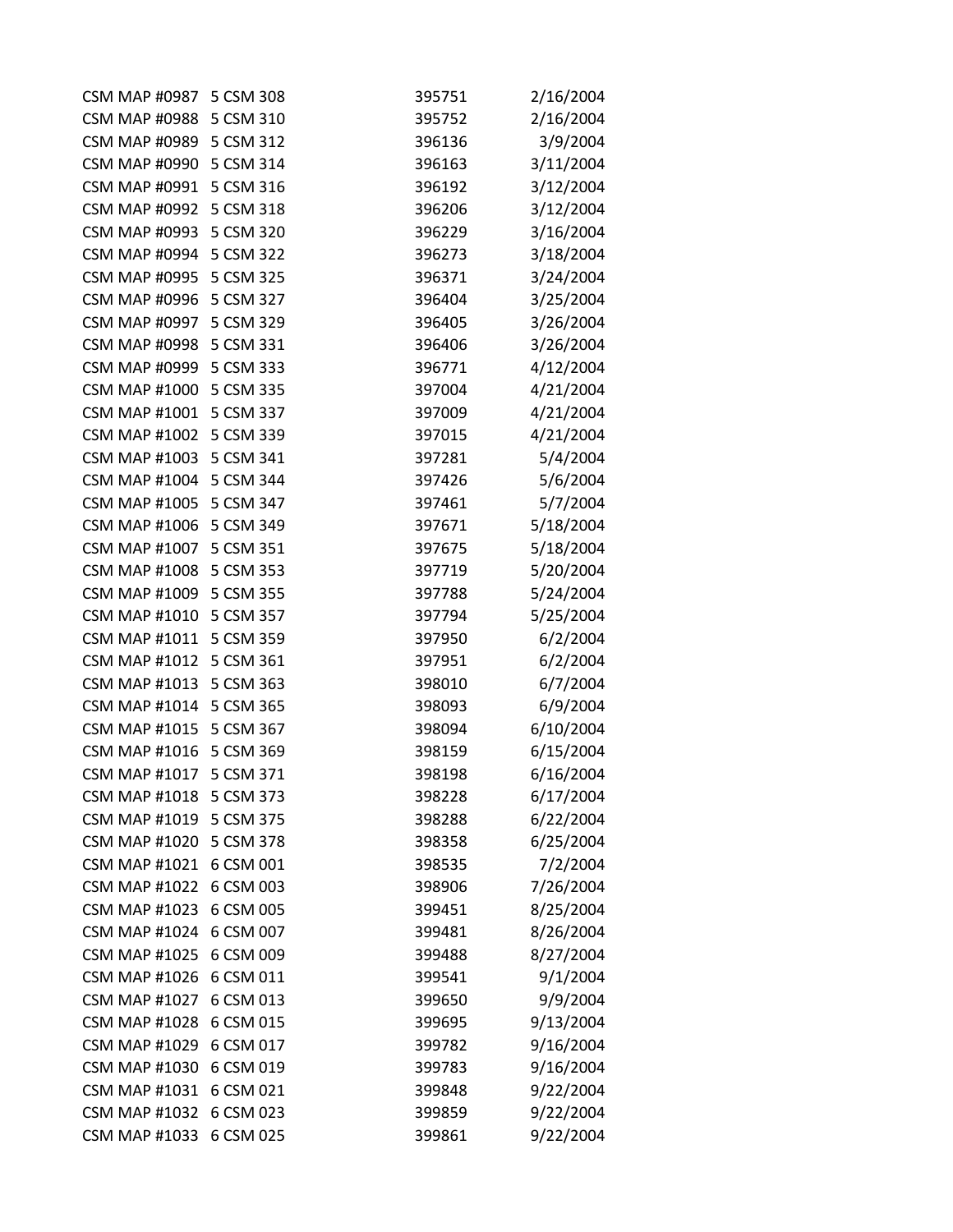| <b>CSM MAP #1034</b> | 6 CSM 027 | 399968 | 9/28/2004  |
|----------------------|-----------|--------|------------|
| <b>CSM MAP #1035</b> | 6 CSM 030 | 399969 | 9/29/2004  |
| <b>CSM MAP #1036</b> | 6 CSM 032 | 400017 | 9/30/2004  |
| <b>CSM MAP #1037</b> | 6 CSM 034 | 400021 | 10/1/2004  |
| <b>CSM MAP #1038</b> | 6 CSM 036 | 400022 | 10/1/2004  |
| <b>CSM MAP #1039</b> | 6 CSM 038 | 400034 | 10/1/2004  |
| <b>CSM MAP #1040</b> | 6 CSM 040 | 400038 | 10/4/2004  |
| <b>CSM MAP #1041</b> | 6 CSM 042 | 400218 | 10/14/2004 |
| <b>CSM MAP #1042</b> | 6 CSM 044 | 400296 | 10/18/2004 |
| <b>CSM MAP #1043</b> | 6 CSM 046 | 400316 | 10/19/2004 |
| <b>CSM MAP #1044</b> | 6 CSM 048 | 400317 | 10/19/2004 |
| <b>CSM MAP #1045</b> | 6 CSM 050 | 400404 | 10/22/2004 |
| <b>CSM MAP #1046</b> | 6 CSM 052 | 400411 | 10/22/2004 |
| <b>CSM MAP #1047</b> | 6 CSM 055 | 400530 | 10/29/2004 |
| <b>CSM MAP #1048</b> | 6 CSM 057 | 400610 | 11/3/2004  |
| <b>CSM MAP #1049</b> | 6 CSM 059 | 400686 | 11/8/2004  |
| <b>CSM MAP #1050</b> | 6 CSM 061 | 400826 | 11/16/2004 |
| <b>CSM MAP #1051</b> | 6 CSM 062 | 400873 | 11/18/2004 |
| <b>CSM MAP #1052</b> | 6 CSM 064 | 400999 | 11/24/2004 |
| <b>CSM MAP #1053</b> | 6 CSM 066 | 401121 | 12/2/2004  |
| <b>CSM MAP #1054</b> | 6 CSM 068 | 401182 | 12/6/2004  |
| <b>CSM MAP #1055</b> | 6 CSM 071 | 401183 | 12/6/2004  |
| <b>CSM MAP #1056</b> | 6 CSM 074 | 401249 | 12/10/2004 |
| <b>CSM MAP #1057</b> | 6 CSM 076 | 401253 | 12/10/2004 |
| <b>CSM MAP #1058</b> | 6 CSM 078 | 401256 | 12/10/2004 |
| <b>CSM MAP #1059</b> | 6 CSM 080 | 401329 | 12/17/2004 |
| <b>CSM MAP #1060</b> | 6 CSM 082 | 401509 | 12/29/2004 |
| <b>CSM MAP #1061</b> | 6 CSM 084 | 401596 | 1/5/2005   |
| <b>CSM MAP #1062</b> | 6 CSM 086 | 401756 | 1/14/2005  |
| <b>CSM MAP #1063</b> | 6 CSM 088 | 401766 | 1/14/2005  |
| <b>CSM MAP #1064</b> | 6 CSM 090 | 401784 | 1/18/2005  |
| <b>CSM MAP #1065</b> | 6 CSM 093 | 401791 | 1/18/2005  |
| <b>CSM MAP #1066</b> | 6 CSM 095 | 401792 | 1/18/2005  |
| <b>CSM MAP #1067</b> | 6 CSM 097 | 401797 | 1/18/2005  |
| <b>CSM MAP #1068</b> | 6 CSM 099 | 401819 | 1/18/2005  |
| <b>CSM MAP #1069</b> | 6 CSM 101 | 401846 | 1/21/2005  |
| <b>CSM MAP #1070</b> | 6 CSM 103 | 402135 | 2/9/2005   |
| <b>CSM MAP #1071</b> | 6 CSM 105 | 402166 | 2/10/2005  |
| <b>CSM MAP #1072</b> | 6 CSM 107 | 402169 | 2/11/2005  |
| <b>CSM MAP #1073</b> | 6 CSM 109 | 402334 | 2/23/2005  |
| <b>CSM MAP #1074</b> | 6 CSM 111 | 402371 | 2/25/2005  |
| <b>CSM MAP #1075</b> | 6 CSM 113 | 402516 | 3/9/2005   |
| <b>CSM MAP #1076</b> | 6 CSM 115 | 402536 | 3/9/2005   |
| <b>CSM MAP #1077</b> | 6 CSM 117 | 402620 | 3/15/2005  |
| <b>CSM MAP #1078</b> | 6 CSM 119 | 402685 | 3/18/2005  |
| <b>CSM MAP #1079</b> | 6 CSM 121 | 402700 | 3/21/2005  |
| <b>CSM MAP #1080</b> | 6 CSM 123 | 402839 | 3/29/2005  |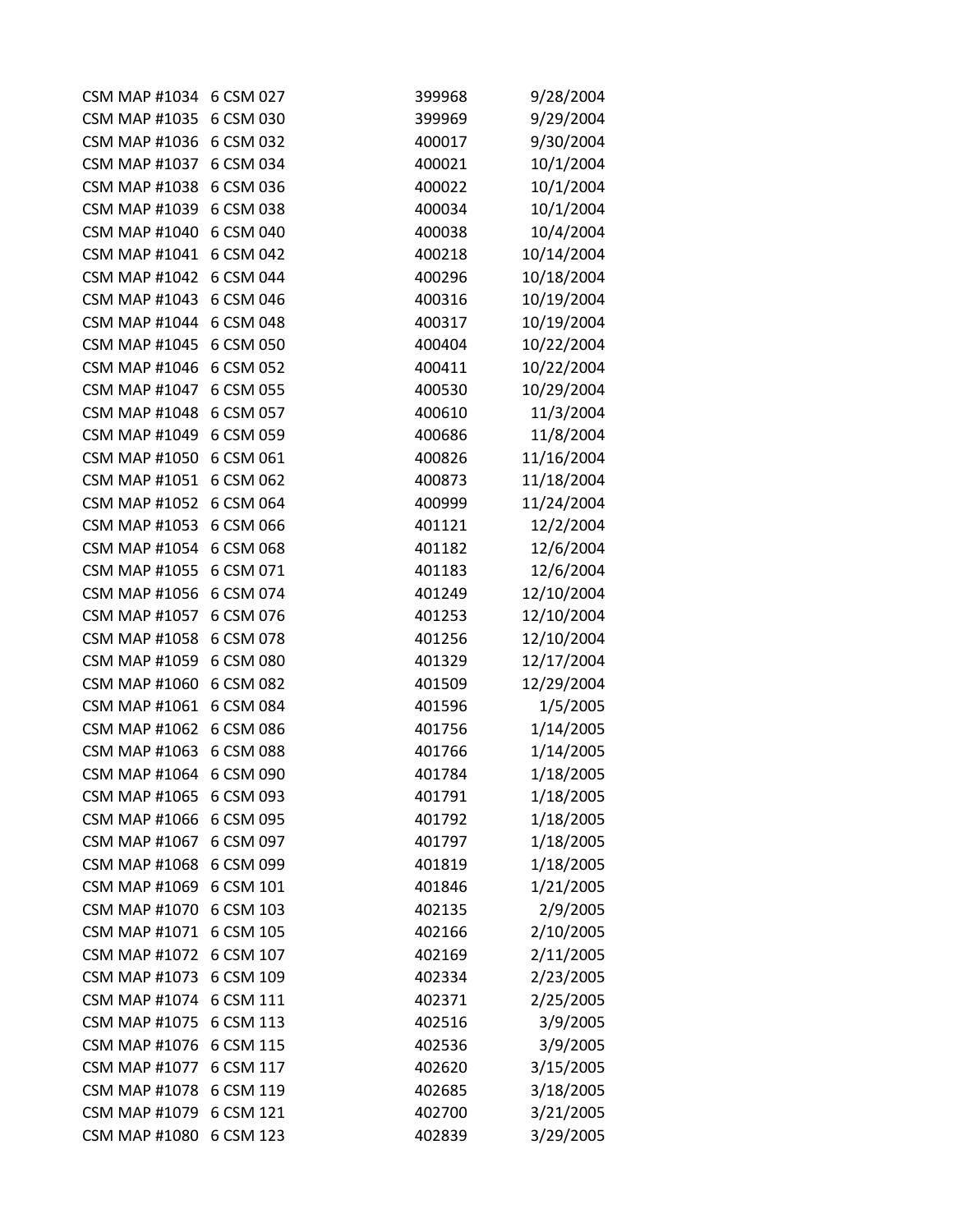| <b>CSM MAP #1081</b>    | 6 CSM 125 | 403043 | 4/11/2005  |
|-------------------------|-----------|--------|------------|
| <b>CSM MAP #1082</b>    | 6 CSM 127 | 403079 | 4/12/2005  |
| CSM MAP #1083 6 CSM 128 |           | 403164 | 4/18/2005  |
| <b>CSM MAP #1084</b>    | 6 CSM 130 | 403179 | 4/18/2005  |
| <b>CSM MAP #1085</b>    | 6 CSM 132 | 403185 | 4/18/2005  |
| <b>CSM MAP #1086</b>    | 6 CSM 134 | 403249 | 4/21/2005  |
| <b>CSM MAP #1087</b>    | 6 CSM 136 | 403324 | 4/25/2005  |
| <b>CSM MAP #1088</b>    | 6 CSM 138 | 403335 | 4/26/2005  |
| <b>CSM MAP #1089</b>    | 6 CSM 140 | 403420 | 4/29/2005  |
| <b>CSM MAP #1090</b>    | 6 CSM 142 | 403491 | 5/4/2005   |
| <b>CSM MAP #1091</b>    | 6 CSM 144 | 403521 | 5/5/2005   |
| <b>CSM MAP #1092</b>    | 6 CSM 146 | 403663 | 5/13/2005  |
| <b>CSM MAP #1093</b>    | 6 CSM 148 | 403750 | 5/18/2005  |
| <b>CSM MAP #1094</b>    | 6 CSM 150 | 403777 | 5/19/2005  |
| <b>CSM MAP #1095</b>    | 6 CSM 152 | 403791 | 5/20/2005  |
| <b>CSM MAP #1096</b>    | 6 CSM 154 | 403792 | 5/20/2005  |
| <b>CSM MAP #1097</b>    | 6 CSM 156 | 403844 | 5/24/2005  |
| <b>CSM MAP #1098</b>    | 6 CSM 158 | 403888 | 5/26/2005  |
| <b>CSM MAP #1099</b>    | 6 CSM 160 | 404110 | 6/9/2005   |
| <b>CSM MAP #1100</b>    | 6 CSM 162 | 404113 | 6/9/2005   |
| <b>CSM MAP #1101</b>    | 6 CSM 164 | 404211 | 6/15/2005  |
| <b>CSM MAP #1102</b>    | 6 CSM 166 | 404229 | 6/15/2005  |
| <b>CSM MAP #1103</b>    | 6 CSM 168 | 404236 | 6/16/2005  |
| <b>CSM MAP #1104</b>    | 6 CSM 170 | 404344 | 6/24/2005  |
| <b>CSM MAP #1105</b>    | 6 CSM 172 | 404446 | 6/30/2005  |
| <b>CSM MAP #1106</b>    | 6 CSM 174 | 404470 | 7/1/2005   |
| <b>CSM MAP #1107</b>    | 6 CSM 177 | 404542 | 7/7/2005   |
| <b>CSM MAP #1108</b>    | 6 CSM 179 | 404576 | 7/8/2005   |
| <b>CSM MAP #1109</b>    | 6 CSM 181 | 404759 | 7/21/2005  |
| <b>CSM MAP #1110</b>    | 6 CSM 183 | 404833 | 7/29/2005  |
| <b>CSM MAP #1111</b>    | 6 CSM 185 | 405064 | 8/11/2005  |
| <b>CSM MAP #1112</b>    | 6 CSM 187 | 405213 | 8/19/2005  |
| <b>CSM MAP #1113</b>    | 6 CSM 189 | 405224 | 8/19/2005  |
| <b>CSM MAP #1114</b>    | 6 CSM 191 | 405310 | 8/26/2005  |
| <b>CSM MAP #1115</b>    | 6 CSM 193 | 405456 | 9/2/2005   |
| <b>CSM MAP #1116</b>    | 6 CSM 195 | 405656 | 9/12/2005  |
| <b>CSM MAP #1117</b>    | 6 CSM 197 | 405679 | 9/14/2005  |
| <b>CSM MAP #1118</b>    | 6 CSM 199 | 405706 | 9/15/2005  |
| <b>CSM MAP #1119</b>    | 6 CSM 201 | 405824 | 9/22/2005  |
| <b>CSM MAP #1120</b>    | 6 CSM 203 | 405831 | 9/23/2005  |
| <b>CSM MAP #1121</b>    | 6 CSM 205 | 405844 | 9/23/2005  |
| <b>CSM MAP #1122</b>    | 6 CSM 208 | 405944 | 9/29/2005  |
| <b>CSM MAP #1123</b>    | 6 CSM 209 | 406146 | 10/11/2005 |
| <b>CSM MAP #1124</b>    | 6 CSM 211 | 406264 | 10/18/2005 |
| <b>CSM MAP #1125</b>    | 6 CSM 213 | 406339 | 10/21/2005 |
| <b>CSM MAP #1126</b>    | 6 CSM 215 | 406600 | 11/7/2005  |
| <b>CSM MAP #1127</b>    | 6 CSM 217 | 406643 | 11/10/2005 |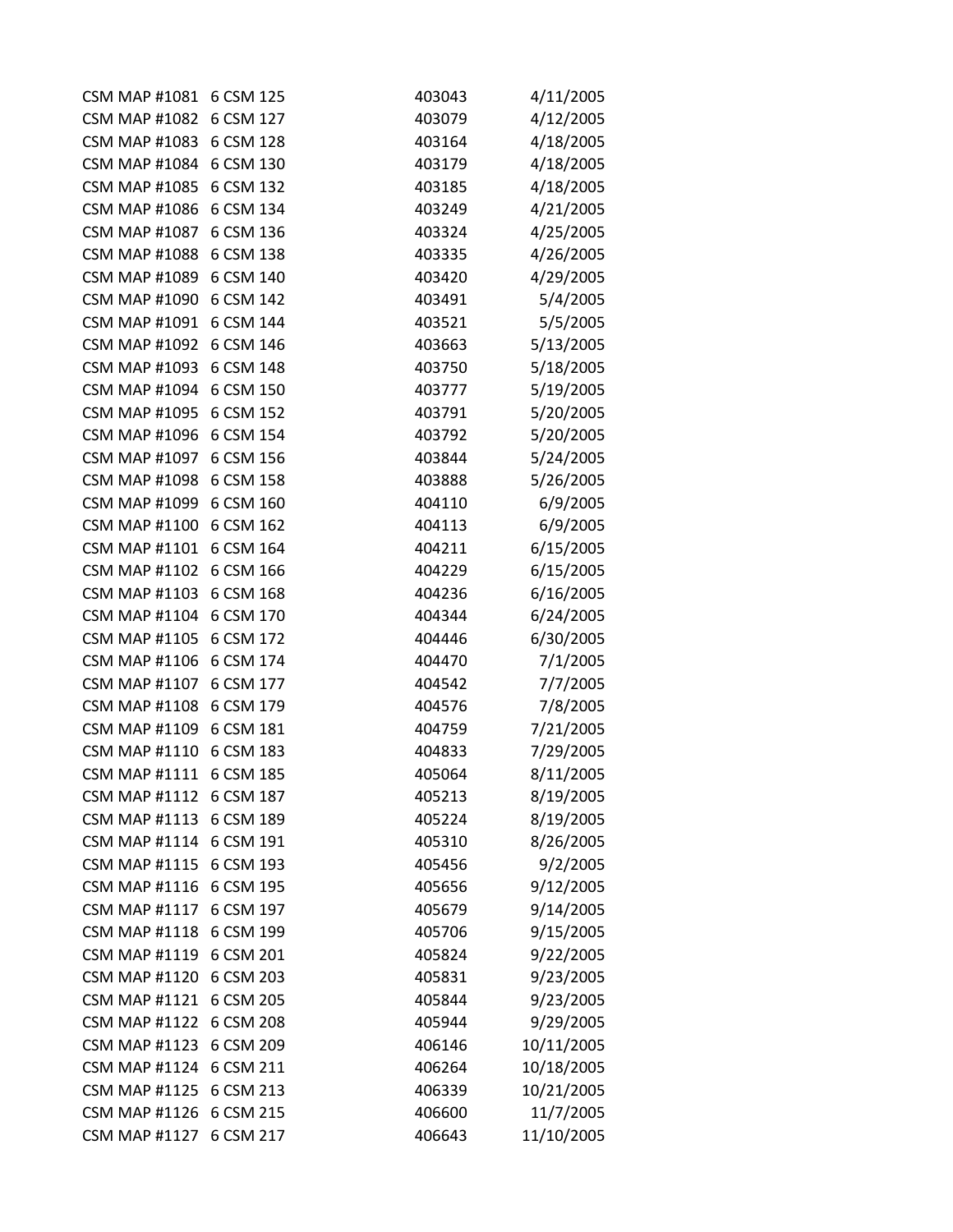| CSM MAP #1128 6 CSM 219 |           | 406724 | 11/15/2005 |
|-------------------------|-----------|--------|------------|
| <b>CSM MAP #1129</b>    | 6 CSM 221 | 406756 | 11/17/2005 |
| CSM MAP #1130 6 CSM 223 |           | 407151 | 12/15/2005 |
| <b>CSM MAP #1131</b>    | 6 CSM 225 | 407202 | 12/19/2005 |
| <b>CSM MAP #1132</b>    | 6 CSM 227 | 407272 | 12/22/2005 |
| <b>CSM MAP #1133</b>    | 6 CSM 229 | 407280 | 12/22/2005 |
| <b>CSM MAP #1134</b>    | 6 CSM 231 | 407282 | 12/28/2005 |
| <b>CSM MAP #1135</b>    | 6 CSM 233 | 407581 | 1/19/2006  |
| <b>CSM MAP #1136</b>    | 6 CSM 235 | 407757 | 2/3/2006   |
| <b>CSM MAP #1137</b>    | 6 CSM 238 | 407816 | 2/8/2006   |
| <b>CSM MAP #1138</b>    | 6 CSM 241 | 407911 | 2/15/2006  |
| <b>CSM MAP #1139</b>    | 6 CSM 243 | 407912 | 2/15/2006  |
| <b>CSM MAP #1140</b>    | 6 CSM 245 | 407924 | 2/15/2006  |
| <b>CSM MAP #1141</b>    | 6 CSM 247 | 408177 | 3/7/2006   |
| <b>CSM MAP #1142</b>    | 6 CSM 250 | 408306 | 3/15/2006  |
| <b>CSM MAP #1143</b>    | 6 CSM 252 | 408308 | 3/15/2006  |
| <b>CSM MAP #1144</b>    | 6 CSM 254 | 408425 | 3/24/2006  |
| <b>CSM MAP #1145</b>    | 6 CSM 256 | 408576 | 4/5/2006   |
| <b>CSM MAP #1146</b>    | 6 CSM 258 | 408694 | 4/13/2006  |
| <b>CSM MAP #1147</b>    | 6 CSM 260 | 408829 | 4/25/2006  |
| <b>CSM MAP #1148</b>    | 6 CSM 262 | 408895 | 4/27/2006  |
| <b>CSM MAP #1149</b>    | 6 CSM 264 | 408955 | 5/3/2006   |
| <b>CSM MAP #1150</b>    | 6 CSM 266 | 409060 | 5/10/2006  |
| <b>CSM MAP #1151</b>    | 6 CSM 268 | 409103 | 5/12/2006  |
| <b>CSM MAP #1152</b>    | 6 CSM 270 | 409108 | 5/12/2006  |
| <b>CSM MAP #1153</b>    | 6 CSM 272 | 409130 | 5/15/2006  |
| <b>CSM MAP #1154</b>    | 6 CSM 276 | 409172 | 5/18/2006  |
| <b>CSM MAP #1155</b>    | 6 CSM 278 | 409197 | 5/19/2006  |
| <b>CSM MAP #1156</b>    | 6 CSM 280 | 409249 | 5/24/2006  |
| <b>CSM MAP #1157</b>    | 6 CSM 283 | 409477 | 6/9/2006   |
| <b>CSM MAP #1158</b>    | 6 CSM 285 | 409525 | 6/13/2006  |
| <b>CSM MAP #1159</b>    | 6 CSM 287 | 409645 | 6/22/2006  |
| <b>CSM MAP #1160</b>    | 6 CSM 289 | 409679 | 6/26/2006  |
| <b>CSM MAP #1161</b>    | 6 CSM 291 | 409722 | 6/27/2006  |
| <b>CSM MAP #1162</b>    | 6 CSM 293 | 409909 | 7/10/2006  |
| <b>CSM MAP #1163</b>    | 6 CSM 295 | 409918 | 7/11/2006  |
| <b>CSM MAP #1164</b>    | 6 CSM 297 | 410158 | 7/25/2006  |
| <b>CSM MAP #1165</b>    | 6 CSM 299 | 410209 | 7/28/2006  |
| <b>CSM MAP #1166</b>    | 6 CSM 301 | 410397 | 8/8/2006   |
| <b>CSM MAP #1167</b>    | 6 CSM 303 | 410566 | 8/18/2006  |
| <b>CSM MAP #1168</b>    | 6 CSM 305 | 410589 | 8/22/2006  |
| <b>CSM MAP #1169</b>    | 6 CSM 307 | 410653 | 8/25/2006  |
| <b>CSM MAP #1170</b>    | 6 CSM 309 | 410675 | 8/28/2006  |
| <b>CSM MAP #1171</b>    | 6 CSM 311 | 410687 | 8/30/2006  |
| <b>CSM MAP #1172</b>    | 6 CSM 313 | 410875 | 9/11/2006  |
| <b>CSM MAP #1173</b>    | 6 CSM 315 | 410898 | 9/14/2006  |
| <b>CSM MAP #1174</b>    | 6 CSM 317 | 410944 | 9/15/2006  |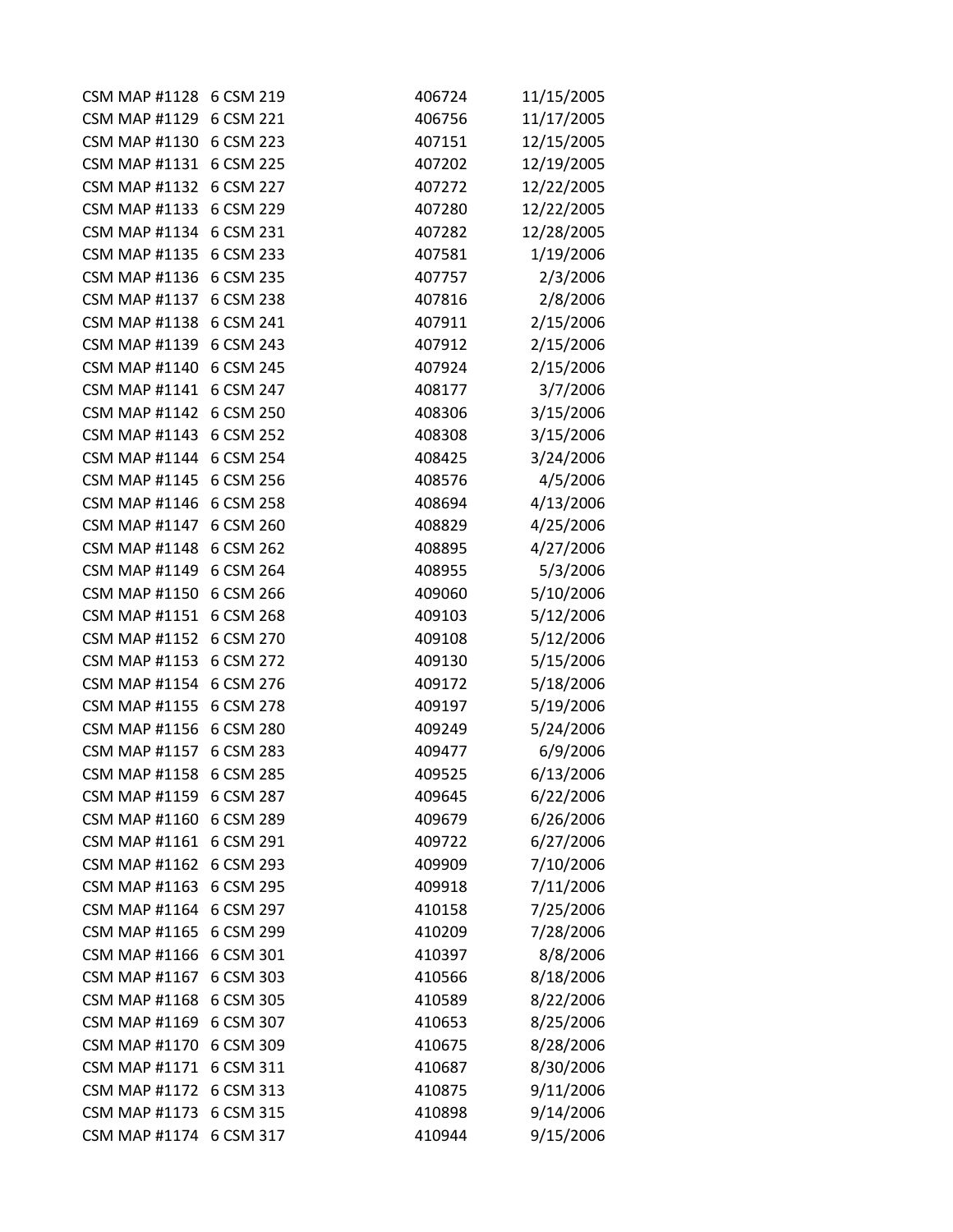| CSM MAP #1175 6 CSM 319 |           | 411039 | 9/25/2006  |
|-------------------------|-----------|--------|------------|
| <b>CSM MAP #1176</b>    | 6 CSM 321 | 411120 | 9/27/2006  |
| CSM MAP #1177 6 CSM 323 |           | 411311 | 10/10/2006 |
| <b>CSM MAP #1178</b>    | 6 CSM 325 | 411344 | 10/10/2006 |
| <b>CSM MAP #1179</b>    | 6 CSM 327 | 411548 | 10/20/2006 |
| <b>CSM MAP #1180</b>    | 6 CSM 329 | 411562 | 10/23/2006 |
| <b>CSM MAP #1181</b>    | 6 CSM 331 | 411749 | 11/1/2006  |
| <b>CSM MAP #1182</b>    | 6 CSM 333 | 411816 | 11/7/2006  |
| <b>CSM MAP #1183</b>    | 6 CSM 335 | 411921 | 11/15/2006 |
| <b>CSM MAP #1184</b>    | 6 CSM 337 | 412044 | 11/27/2006 |
| <b>CSM MAP #1185</b>    | 6 CSM 339 | 412106 | 12/1/2006  |
| <b>CSM MAP #1186</b>    | 6 CSM 341 | 412117 | 12/4/2006  |
| <b>CSM MAP #1187</b>    | 6 CSM 343 | 412390 | 12/21/2006 |
| <b>CSM MAP #1188</b>    | 6 CSM 345 | 412417 | 12/28/2006 |
| <b>CSM MAP #1189</b>    | 6 CSM 347 | 412660 | 1/11/2007  |
| <b>CSM MAP #1190</b>    | 6 CSM 349 | 412774 | 1/22/2007  |
| <b>CSM MAP #1191</b>    | 6 CSM 351 | 412851 | 1/25/2007  |
| <b>CSM MAP #1192</b>    | 6 CSM 353 | 412991 | 2/5/2007   |
| <b>CSM MAP #1193</b>    | 6 CSM 355 | 413001 | 2/6/2007   |
| <b>CSM MAP #1194</b>    | 6 CSM 357 | 413004 | 2/7/2007   |
| <b>CSM MAP #1195</b>    | 6 CSM 359 | 413195 | 2/21/2007  |
| <b>CSM MAP #1196</b>    | 6 CSM 362 | 413216 | 2/23/2007  |
| <b>CSM MAP #1197</b>    | 6 CSM 364 | 413471 | 3/14/2007  |
| <b>CSM MAP #1198</b>    | 6 CSM 366 | 413802 | 4/11/2007  |
| <b>CSM MAP #1199</b>    | 6 CSM 368 | 413831 | 4/13/2007  |
| <b>CSM MAP #1200</b>    | 6 CSM 370 | 413851 | 4/16/2007  |
| <b>CSM MAP #1201</b>    | 6 CSM 372 | 413953 | 4/20/2007  |
| <b>CSM MAP #1202</b>    | 6 CSM 374 | 414006 | 4/25/2007  |
| <b>CSM MAP #1203</b>    | 6 CSM 376 | 414023 | 4/26/2007  |
| <b>CSM MAP #1204</b>    | 6 CSM 378 | 414038 | 4/30/2007  |
| <b>CSM MAP #1205</b>    | 6 CSM 380 | 414073 | 5/1/2007   |
| <b>CSM MAP #1206</b>    | 6 CSM 382 | 414184 | 5/10/2007  |
| <b>CSM MAP #1207</b>    | 6 CSM 384 | 414209 | 5/10/2007  |
| <b>CSM MAP #1208</b>    | 7 CSM 001 | 414262 | 5/15/2007  |
| <b>CSM MAP #1209</b>    | 7 CSM 003 | 414337 | 5/21/2007  |
| <b>CSM MAP #1210</b>    | 7 CSM 005 | 414437 | 5/24/2007  |
| <b>CSM MAP #1211</b>    | 7 CSM 007 | 414496 | 5/30/2007  |
| <b>CSM MAP #1212</b>    | 7 CSM 009 | 414582 | 6/5/2007   |
| <b>CSM MAP #1213</b>    | 7 CSM 011 | 414613 | 6/7/2007   |
| <b>CSM MAP #1214</b>    | 7 CSM 013 | 414614 | 6/7/2007   |
| <b>CSM MAP #1215</b>    | 7 CSM 015 | 414664 | 6/11/2007  |
| <b>CSM MAP #1216</b>    | 7 CSM 017 | 414689 | 6/11/2007  |
| <b>CSM MAP #1217</b>    | 7 CSM 019 | 414690 | 6/11/2007  |
| <b>CSM MAP #1218</b>    | 7 CSM 022 | 414724 | 6/14/2007  |
| <b>CSM MAP #1219</b>    | 7 CSM 024 | 414790 | 6/19/2007  |
| <b>CSM MAP #1220</b>    | 7 CSM 026 | 414793 | 6/19/2007  |
| <b>CSM MAP #1221</b>    | 7 CSM 028 | 415108 | 7/11/2007  |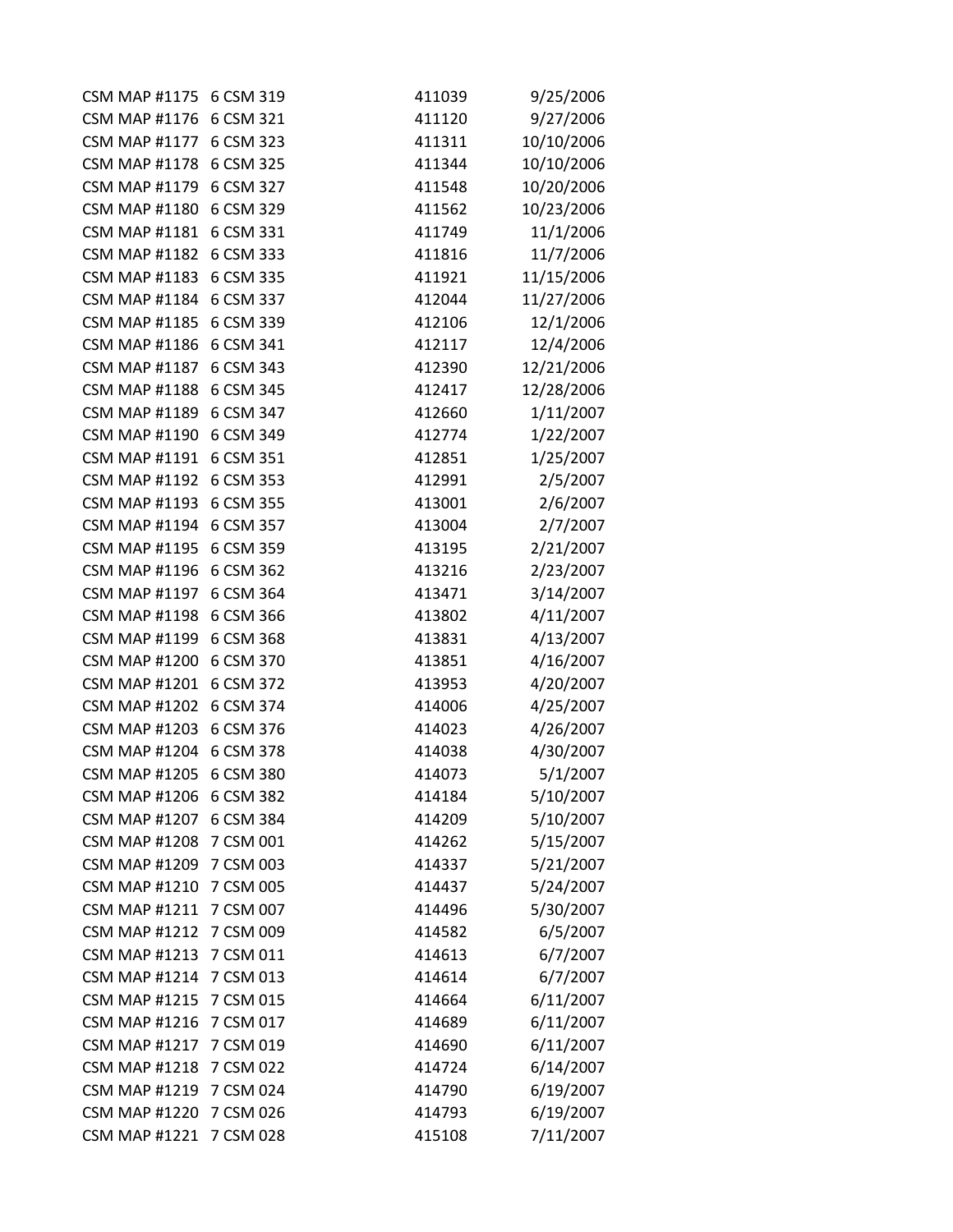| <b>CSM MAP #1222</b>    | 7 CSM 030 | 415272 | 7/26/2007  |
|-------------------------|-----------|--------|------------|
| <b>CSM MAP #1223</b>    | 7 CSM 032 | 415277 | 7/26/2007  |
| CSM MAP #1224 7 CSM 034 |           | 415569 | 8/16/2007  |
| <b>CSM MAP #1225</b>    | 7 CSM 036 | 415637 | 8/21/2007  |
| <b>CSM MAP #1226</b>    | 7 CSM 038 | 415717 | 8/28/2007  |
| <b>CSM MAP #1227</b>    | 7 CSM 040 | 415841 | 9/6/2007   |
| <b>CSM MAP #1228</b>    | 7 CSM 042 | 415849 | 9/7/2007   |
| <b>CSM MAP #1229</b>    | 7 CSM 044 | 416001 | 9/19/2007  |
| <b>CSM MAP #1230</b>    | 7 CSM 047 | 416291 | 10/12/2007 |
| <b>CSM MAP #1231</b>    | 7 CSM 050 | 416359 | 10/18/2007 |
| <b>CSM MAP #1232</b>    | 7 CSM 052 | 416360 | 10/18/2007 |
| <b>CSM MAP #1233</b>    | 7 CSM 054 | 416361 | 10/18/2007 |
| <b>CSM MAP #1234</b>    | 7 CSM 056 | 416413 | 10/22/2007 |
| <b>CSM MAP #1235</b>    | 7 CSM 058 | 416414 | 10/22/2007 |
| <b>CSM MAP #1236</b>    | 7 CSM 060 | 416418 | 10/22/2007 |
| <b>CSM MAP #1237</b>    | 7 CSM 063 | 416692 | 11/12/2007 |
| <b>CSM MAP #1238</b>    | 7 CSM 065 | 416735 | 11/14/2007 |
| <b>CSM MAP #1239</b>    | 7 CSM 068 | 416796 | 11/20/2007 |
| <b>CSM MAP #1240</b>    | 7 CSM 070 | 416813 | 11/21/2007 |
| <b>CSM MAP #1241</b>    | 7 CSM 072 | 416898 | 12/3/2007  |
| <b>CSM MAP #1242</b>    | 7 CSM 074 | 416996 | 12/10/2007 |
| <b>CSM MAP #1243</b>    | 7 CSM 076 | 417026 | 12/13/2007 |
| <b>CSM MAP #1244</b>    | 7 CSM 078 | 417052 | 12/17/2007 |
| <b>CSM MAP #1245</b>    | 7 CSM 080 | 417109 | 12/20/2007 |
| <b>CSM MAP #1246</b>    | 7 CSM 082 | 417111 | 12/20/2007 |
| <b>CSM MAP #1247</b>    | 7 CSM 084 | 417246 | 1/2/2008   |
| <b>CSM MAP #1248</b>    | 7 CSM 086 | 417283 | 1/3/2008   |
| <b>CSM MAP #1249</b>    | 7 CSM 089 | 417310 | 1/7/2008   |
| <b>CSM MAP #1250</b>    | 7 CSM 091 | 417709 | 2/12/2008  |
| <b>CSM MAP #1251</b>    | 7 CSM 093 | 417785 | 2/18/2008  |
| <b>CSM MAP #1252</b>    | 7 CSM 095 | 418141 | 3/13/2008  |
| <b>CSM MAP #1253</b>    | 7 CSM 097 | 418163 | 3/14/2008  |
| <b>CSM MAP #1254</b>    | 7 CSM 099 | 418316 | 3/25/2008  |
| <b>CSM MAP #1255</b>    | 7 CSM 100 | 418936 | 5/8/2008   |
| <b>CSM MAP #1256</b>    | 7 CSM 102 | 418995 | 5/13/2008  |
| <b>CSM MAP #1257</b>    | 7 CSM 104 | 419017 | 5/15/2008  |
| <b>CSM MAP #1258</b>    | 7 CSM 106 | 419120 | 5/21/2008  |
| <b>CSM MAP #1259</b>    | 7 CSM 108 | 419144 | 5/22/2008  |
| <b>CSM MAP #1260</b>    | 7 CSM 111 | 419306 | 6/4/2008   |
| <b>CSM MAP #1261</b>    | 7 CSM 113 | 419394 | 6/9/2008   |
| <b>CSM MAP #1262</b>    | 7 CSM 115 | 419395 | 6/9/2008   |
| <b>CSM MAP #1263</b>    | 7 CSM 117 | 419409 | 6/10/2008  |
| <b>CSM MAP #1264</b>    | 7 CSM 119 | 419410 | 6/10/2008  |
| <b>CSM MAP #1265</b>    | 7 CSM 121 | 419517 | 6/16/2008  |
| <b>CSM MAP #1266</b>    | 7 CSM 123 | 419574 | 6/20/2008  |
| <b>CSM MAP #1267</b>    | 7 CSM 125 | 419577 | 6/23/2008  |
| <b>CSM MAP #1268</b>    | 7 CSM 127 | 419678 | 6/30/2008  |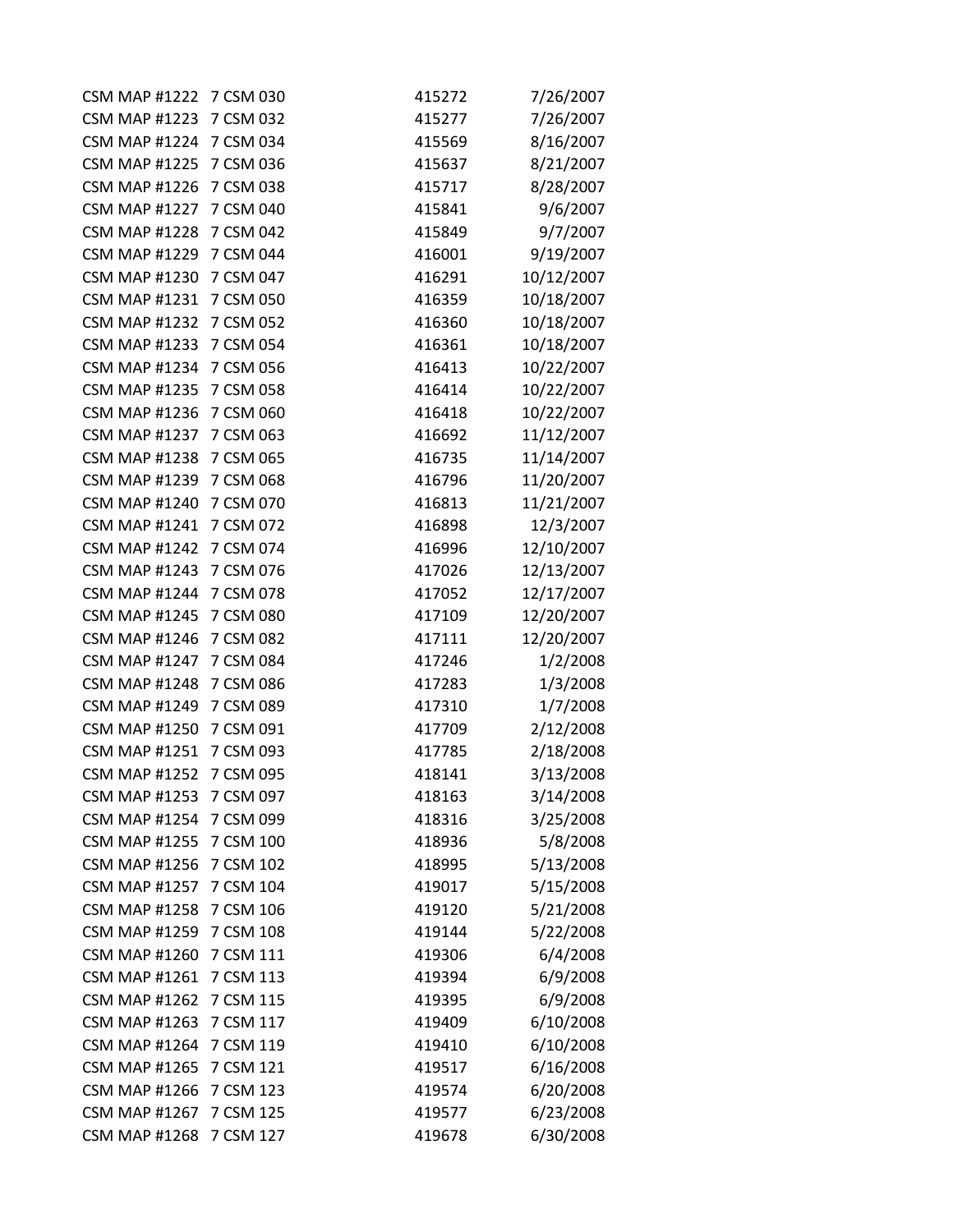| <b>CSM MAP #1269</b>    | 7 CSM 129 | 419794 | 7/10/2008  |
|-------------------------|-----------|--------|------------|
| <b>CSM MAP #1270</b>    | 7 CSM 131 | 420008 | 7/30/2008  |
| CSM MAP #1271 7 CSM 133 |           | 420036 | 7/31/2008  |
| <b>CSM MAP #1272</b>    | 7 CSM 135 | 420054 | 8/4/2008   |
| <b>CSM MAP #1273</b>    | 7 CSM 137 | 420093 | 8/5/2008   |
| <b>CSM MAP #1274</b>    | 7 CSM 139 | 420159 | 8/11/2008  |
| <b>CSM MAP #1275</b>    | 7 CSM 141 | 420181 | 8/12/2008  |
| <b>CSM MAP #1276</b>    | 7 CSM 143 | 420202 | 8/13/2008  |
| <b>CSM MAP #1277</b>    | 7 CSM 145 | 420248 | 8/18/2008  |
| <b>CSM MAP #1278</b>    | 7 CSM 147 | 420249 | 8/18/2008  |
| <b>CSM MAP #1279</b>    | 7 CSM 149 | 420273 | 8/19/2008  |
| <b>CSM MAP #1280</b>    | 7 CSM 152 | 420455 | 9/2/2008   |
| <b>CSM MAP #1281</b>    | 7 CSM 154 | 420491 | 9/5/2008   |
| <b>CSM MAP #1282</b>    | 7 CSM 156 | 420637 | 9/15/2008  |
| <b>CSM MAP #1283</b>    | 7 CSM 158 | 420638 | 9/15/2008  |
| <b>CSM MAP #1284</b>    | 7 CSM 160 | 420753 | 9/23/2008  |
| <b>CSM MAP #1285</b>    | 7 CSM 162 | 420756 | 9/23/2008  |
| <b>CSM MAP #1286</b>    | 7 CSM 164 | 420763 | 9/24/2008  |
| <b>CSM MAP #1287</b>    | 7 CSM 166 | 420800 | 9/25/2008  |
| <b>CSM MAP #1288</b>    | 7 CSM 168 | 420804 | 9/26/2008  |
| <b>CSM MAP #1289</b>    | 7 CSM 170 | 420805 | 9/26/2008  |
| <b>CSM MAP #1290</b>    | 7 CSM 172 | 420909 | 10/3/2008  |
| <b>CSM MAP #1291</b>    | 7 CSM 174 | 421099 | 10/22/2008 |
| <b>CSM MAP #1292</b>    | 7 CSM 176 | 421158 | 10/28/2008 |
| <b>CSM MAP #1293</b>    | 7 CSM 178 | 421318 | 11/7/2008  |
| <b>CSM MAP #1294</b>    | 7 CSM 180 | 421342 | 11/12/2008 |
| <b>CSM MAP #1295</b>    | 7 CSM 182 | 421385 | 11/17/2008 |
| <b>CSM MAP #1296</b>    | 7 CSM 186 | 421439 | 11/20/2008 |
| <b>CSM MAP #1297</b>    | 7 CSM 188 | 421498 | 11/26/2008 |
| <b>CSM MAP #1298</b>    | 7 CSM 190 | 421506 | 11/26/2008 |
| <b>CSM MAP #1299</b>    | 7 CSM 192 | 421517 | 12/1/2008  |
| <b>CSM MAP #1300</b>    | 7 CSM 194 | 421573 | 12/5/2008  |
| <b>CSM MAP #1301</b>    | 7 CSM 196 | 421706 | 12/22/2008 |
| <b>CSM MAP #1302</b>    | 7 CSM 199 | 421932 | 1/13/2009  |
| <b>CSM MAP #1303</b>    | 7 CSM 201 | 422850 | 3/10/2009  |
| <b>CSM MAP #1304</b>    | 7 CSM 203 | 423320 | 4/8/2009   |
| <b>CSM MAP #1305</b>    | 7 CSM 205 | 423364 | 4/13/2009  |
| <b>CSM MAP #1306</b>    | 7 CSM 207 | 423365 | 4/13/2009  |
| <b>CSM MAP #1307</b>    | 7 CSM 209 | 423568 | 4/24/2009  |
| <b>CSM MAP #1308</b>    | 7 CSM 211 | 423569 | 4/24/2009  |
| <b>CSM MAP #1309</b>    | 7 CSM 213 | 423626 | 4/28/2009  |
| <b>CSM MAP #1310</b>    | 7 CSM 215 | 423803 | 5/7/2009   |
| <b>CSM MAP #1311</b>    | 7 CSM 218 | 423987 | 5/15/2009  |
| <b>CSM MAP #1312</b>    | 7 CSM 221 | 424201 | 5/27/2009  |
| <b>CSM MAP #1313</b>    | 7 CSM 223 | 424449 | 6/10/2009  |
| <b>CSM MAP #1314</b>    | 7 CSM 225 | 424594 | 6/18/2009  |
| <b>CSM MAP #1315</b>    | 7 CSM 227 | 424760 | 6/30/2009  |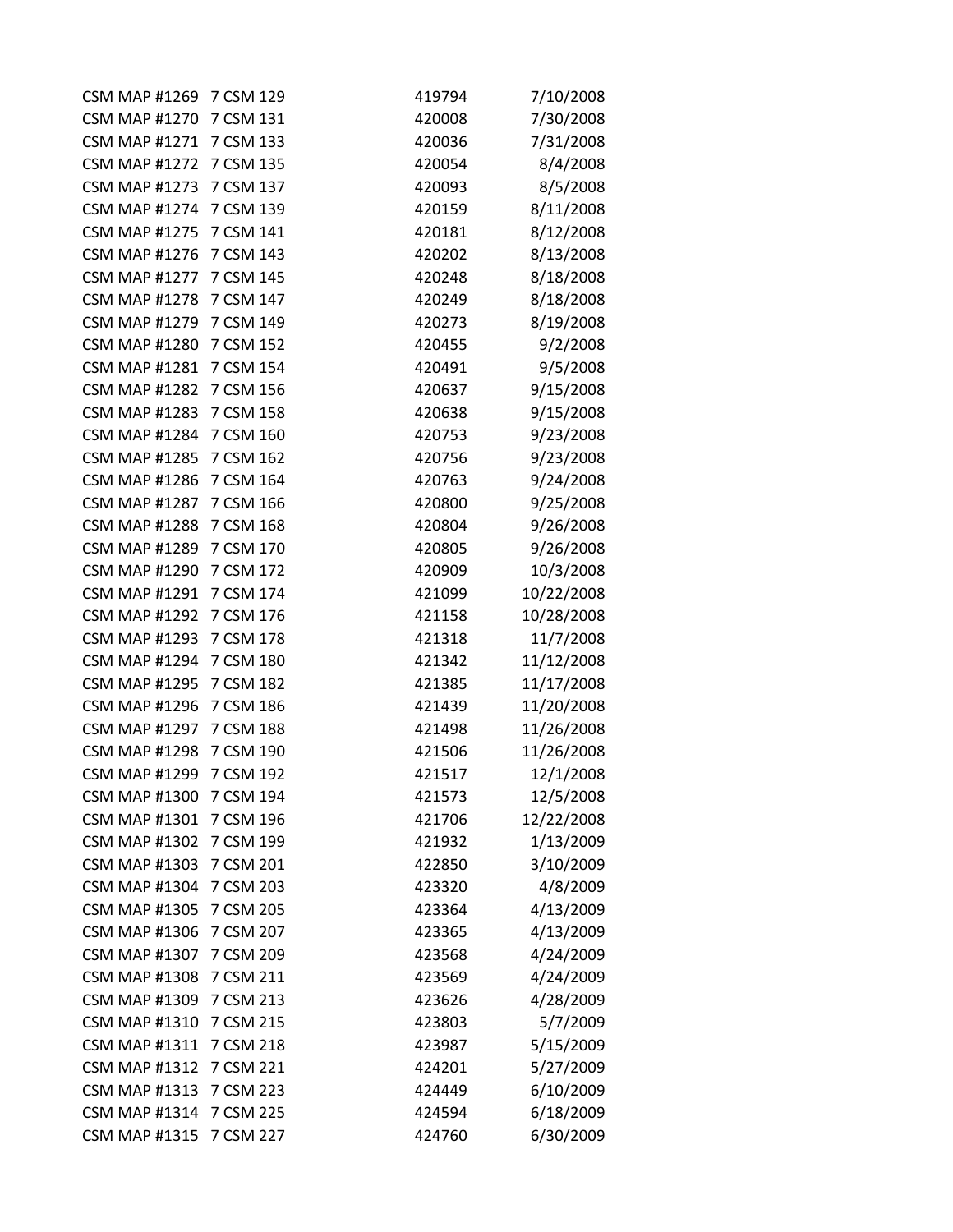| <b>CSM MAP #1316</b>    | 7 CSM 229 | 424761 | 7/1/2009   |
|-------------------------|-----------|--------|------------|
| <b>CSM MAP #1317</b>    | 7 CSM 232 | 424837 | 7/7/2009   |
| CSM MAP #1318 7 CSM 234 |           | 424839 | 7/7/2009   |
| <b>CSM MAP #1319</b>    | 7 CSM 236 | 424885 | 7/10/2009  |
| <b>CSM MAP #1320</b>    | 7 CSM 238 | 425291 | 8/10/2009  |
| <b>CSM MAP #1321</b>    | 7 CSM 240 | 425340 | 8/12/2009  |
| <b>CSM MAP #1322</b>    | 7 CSM 242 | 425347 | 8/13/2009  |
| <b>CSM MAP #1323</b>    | 7 CSM 244 | 425348 | 8/13/2009  |
| <b>CSM MAP #1324</b>    | 7 CSM 246 | 425419 | 8/18/2009  |
| <b>CSM MAP #1325</b>    | 7 CSM 248 | 425462 | 8/20/2009  |
| <b>CSM MAP #1326</b>    | 7 CSM 250 | 425541 | 8/28/2009  |
| <b>CSM MAP #1327</b>    | 7 CSM 252 | 425654 | 9/4/2009   |
| <b>CSM MAP #1328</b>    | 7 CSM 255 | 425679 | 9/9/2009   |
| <b>CSM MAP #1329</b>    | 7 CSM 257 | 425680 | 9/9/2009   |
| <b>CSM MAP #1330</b>    | 7 CSM 259 | 425712 | 9/11/2009  |
| <b>CSM MAP #1331</b>    | 7 CSM 261 | 425718 | 9/14/2009  |
| <b>CSM MAP #1332</b>    | 7 CSM 263 | 425745 | 9/15/2009  |
| <b>CSM MAP #1333</b>    | 7 CSM 265 | 425861 | 9/22/2009  |
| <b>CSM MAP #1334</b>    | 7 CSM 267 | 426120 | 10/14/2009 |
| <b>CSM MAP #1335</b>    | 7 CSM 269 | 426491 | 11/10/2009 |
| <b>CSM MAP #1336</b>    | 7 CSM 271 | 426492 | 11/10/2009 |
| <b>CSM MAP #1337</b>    | 7 CSM 273 | 426497 | 11/12/2009 |
| <b>CSM MAP #1338</b>    | 7 CSM 275 | 426498 | 11/12/2009 |
| <b>CSM MAP #1339</b>    | 7 CSM 277 | 426565 | 11/13/2009 |
| <b>CSM MAP #1340</b>    | 7 CSM 279 | 426580 | 11/16/2009 |
| <b>CSM MAP #1341</b>    | 7 CSM 281 | 426625 | 11/18/2009 |
| <b>CSM MAP #1342</b>    | 7 CSM 285 | 426630 | 11/18/2009 |
| <b>CSM MAP #1343</b>    | 7 CSM 287 | 426689 | 11/23/2009 |
| <b>CSM MAP #1344</b>    | 7 CSM 289 | 426964 | 12/17/2009 |
| <b>CSM MAP #1345</b>    | 7 CSM 291 | 427025 | 12/28/2009 |
| <b>CSM MAP #1346</b>    | 7 CSM 293 | 427117 | 12/31/2009 |
| <b>CSM MAP #1347</b>    | 7 CSM 295 | 427154 | 1/6/2010   |
| <b>CSM MAP #1348</b>    | 7 CSM 297 | 427237 | 1/11/2010  |
| <b>CSM MAP #1349</b>    | 7 CSM 299 | 427386 | 1/22/2010  |
| <b>CSM MAP #1350</b>    | 7 CSM 301 | 427452 | 2/1/2010   |
| <b>CSM MAP #1351</b>    | 7 CSM 303 | 427568 | 2/10/2010  |
| <b>CSM MAP #1352</b>    | 7 CSM 305 | 427576 | 2/11/2010  |
| <b>CSM MAP #1353</b>    | 7 CSM 307 | 427670 | 2/24/2010  |
| <b>CSM MAP #1354</b>    | 7 CSM 309 | 427712 | 3/1/2010   |
| <b>CSM MAP #1355</b>    | 7 CSM 311 | 427847 | 3/16/2010  |
| <b>CSM MAP #1356</b>    | 7 CSM 313 | 427848 | 3/16/2010  |
| <b>CSM MAP #1357</b>    | 7 CSM 315 | 427851 | 3/16/2010  |
| <b>CSM MAP #1358</b>    | 7 CSM 317 | 427952 | 3/25/2010  |
| <b>CSM MAP #1359</b>    | 7 CSM 319 | 428143 | 4/15/2010  |
| <b>CSM MAP #1360</b>    | 7 CSM 321 | 428158 | 4/16/2010  |
| <b>CSM MAP #1361</b>    | 7 CSM 323 | 428205 | 4/21/2010  |
| <b>CSM MAP #1362</b>    | 7 CSM 325 | 428221 | 4/23/2010  |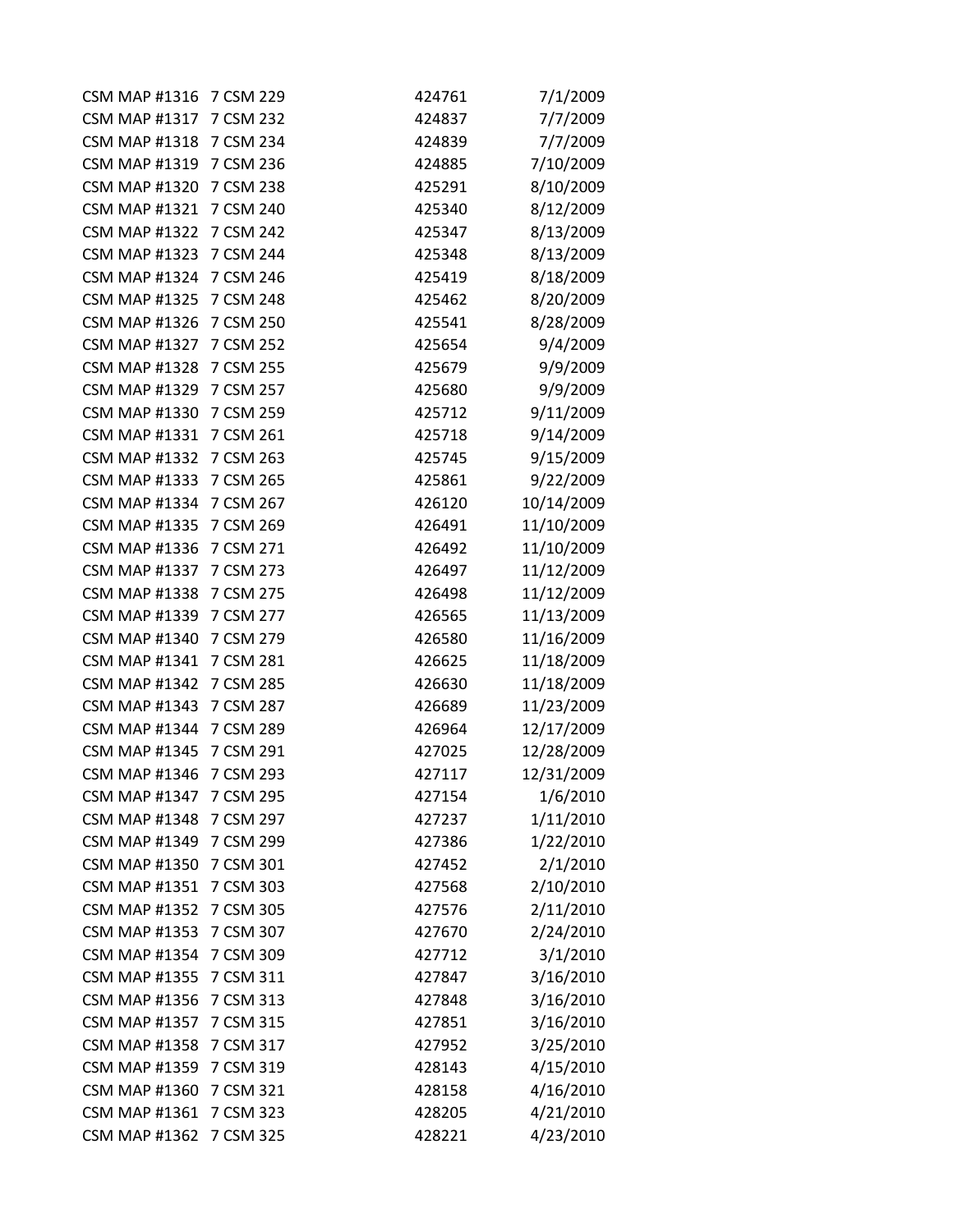| <b>CSM MAP #1363</b> | 7 CSM 327 | 428250 | 4/27/2010  |
|----------------------|-----------|--------|------------|
| <b>CSM MAP #1364</b> | 7 CSM 329 | 428256 | 4/27/2010  |
| <b>CSM MAP #1365</b> | 7 CSM 331 | 428297 | 4/29/2010  |
| <b>CSM MAP #1366</b> | 7 CSM 333 | 428308 | 5/3/2010   |
| <b>CSM MAP #1367</b> | 7 CSM 335 | 428418 | 5/10/2010  |
| <b>CSM MAP #1368</b> | 7 CSM 337 | 428490 | 5/14/2010  |
| <b>CSM MAP #1369</b> | 7 CSM 339 | 428568 | 5/21/2010  |
| <b>CSM MAP #1370</b> | 7 CSM 341 | 428624 | 5/26/2010  |
| <b>CSM MAP #1371</b> | 7 CSM 344 | 428625 | 5/26/2010  |
| <b>CSM MAP #1372</b> | 7 CSM 346 | 428626 | 5/26/2010  |
| <b>CSM MAP #1373</b> | 7 CSM 348 | 428790 | 6/8/2010   |
| <b>CSM MAP #1374</b> | 7 CSM 350 | 428801 | 6/9/2010   |
| <b>CSM MAP #1375</b> | 7 CSM 352 | 429052 | 6/24/2010  |
| <b>CSM MAP #1376</b> | 7 CSM 355 | 429078 | 6/24/2010  |
| <b>CSM MAP #1377</b> | 7 CSM 358 | 429352 | 7/20/2010  |
| <b>CSM MAP #1378</b> | 7 CSM 360 | 429567 | 8/6/2010   |
| <b>CSM MAP #1379</b> | 7 CSM 362 | 429568 | 8/6/2010   |
| <b>CSM MAP #1380</b> | 7 CSM 364 | 429635 | 8/12/2010  |
| <b>CSM MAP #1381</b> | 7 CSM 366 | 430321 | 9/27/2010  |
| <b>CSM MAP #1382</b> | 7 CSM 368 | 430324 | 9/27/2010  |
| <b>CSM MAP #1383</b> | 7 CSM 370 | 430503 | 10/4/2010  |
| <b>CSM MAP #1384</b> | 7 CSM 372 | 430641 | 10/12/2010 |
| <b>CSM MAP #1385</b> | 7 CSM 374 | 430665 | 10/13/2010 |
| <b>CSM MAP #1386</b> | 7 CSM 377 | 430688 | 10/13/2010 |
| <b>CSM MAP #1387</b> | 7 CSM 379 | 430773 | 10/18/2010 |
| <b>CSM MAP #1388</b> | 8 CSM 001 | 430884 | 10/22/2010 |
| <b>CSM MAP #1389</b> | 8 CSM 003 | 431228 | 11/12/2010 |
| <b>CSM MAP #1390</b> | 8 CSM 005 | 431229 | 11/12/2010 |
| <b>CSM MAP #1391</b> | 8 CSM 007 | 431300 | 11/16/2010 |
| <b>CSM MAP #1392</b> | 8 CSM 010 | 431380 | 11/19/2010 |
| <b>CSM MAP #1393</b> | 8 CSM 012 | 431381 | 11/19/2010 |
| <b>CSM MAP #1394</b> | 8 CSM 014 | 431539 | 11/30/2010 |
| <b>CSM MAP #1395</b> | 8 CSM 016 | 431586 | 12/2/2010  |
| <b>CSM MAP #1396</b> | 8 CSM 018 | 431646 | 12/7/2010  |
| <b>CSM MAP #1397</b> | 8 CSM 020 | 431714 | 12/10/2010 |
| <b>CSM MAP #1398</b> | 8 CSM 022 | 431922 | 12/21/2010 |
| <b>CSM MAP #1399</b> | 8 CSM 024 | 431923 | 12/21/2010 |
| <b>CSM MAP #1400</b> | 8 CSM 026 | 432278 | 1/12/2011  |
| <b>CSM MAP #1401</b> | 8 CSM 028 | 432289 | 1/12/2011  |
| <b>CSM MAP #1402</b> | 8 CSM 030 | 432295 | 1/12/2011  |
| <b>CSM MAP #1403</b> | 8 CSM 032 | 432366 | 1/18/2011  |
| <b>CSM MAP #1404</b> | 8 CSM 034 | 432429 | 1/21/2011  |
| <b>CSM MAP #1405</b> | 8 CSM 036 | 432510 | 1/26/2011  |
| <b>CSM MAP #1406</b> | 8 CSM 038 | 432677 | 2/9/2011   |
| <b>CSM MAP #1407</b> | 8 CSM 041 | 433009 | 3/9/2011   |
| <b>CSM MAP #1408</b> | 8 CSM 043 | 433056 | 3/16/2011  |
| <b>CSM MAP #1409</b> | 8 CSM 045 | 433170 | 3/28/2011  |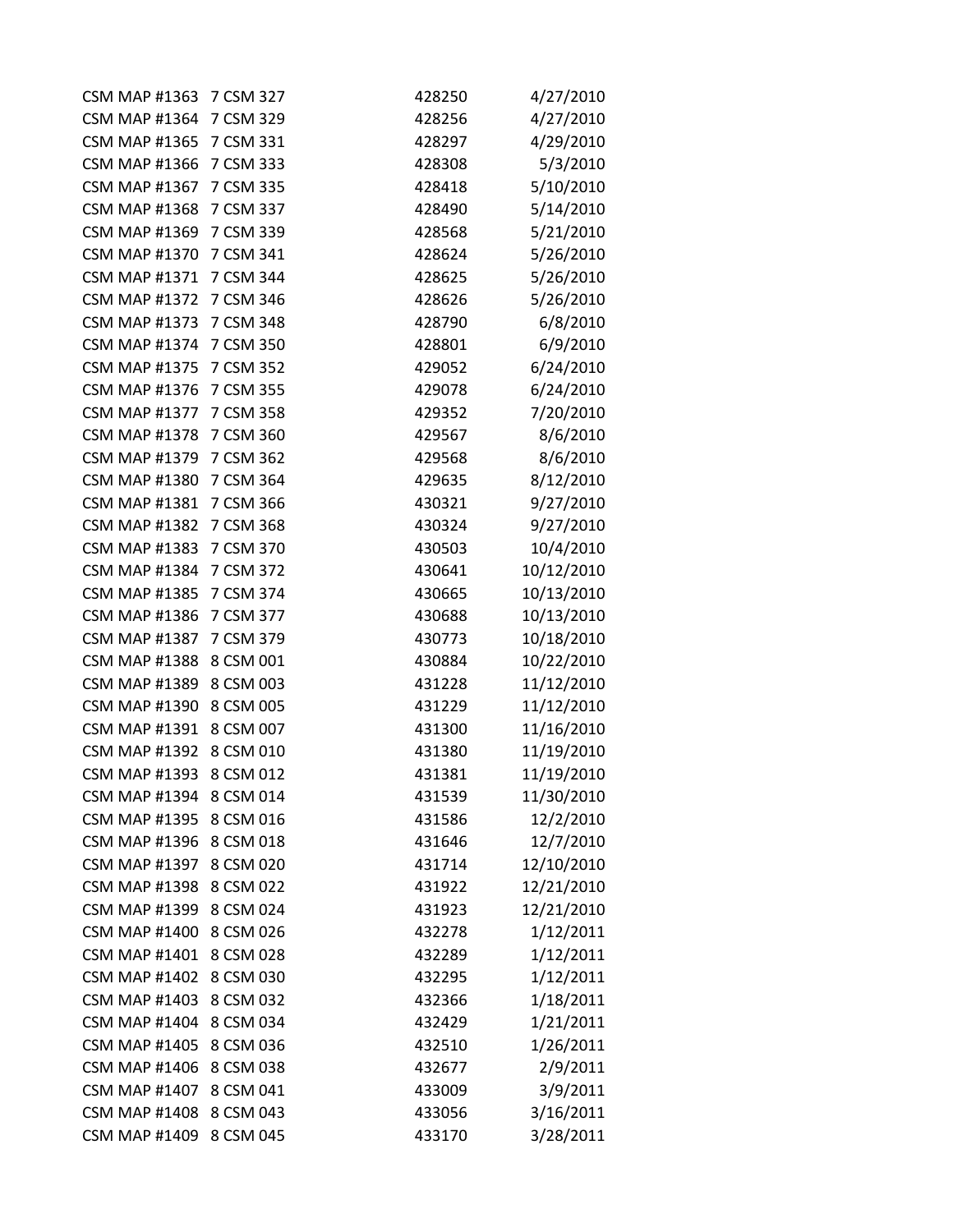| CSM MAP #1410 8 CSM 047 |           | 433177 | 3/29/2011  |
|-------------------------|-----------|--------|------------|
| <b>CSM MAP #1411</b>    | 8 CSM 049 | 433178 | 3/29/2011  |
| CSM MAP #1412 8 CSM 051 |           | 433314 | 4/15/2011  |
| <b>CSM MAP #1413</b>    | 8 CSM 053 | 433327 | 4/15/2011  |
| <b>CSM MAP #1414</b>    | 8 CSM 055 | 433427 | 4/26/2011  |
| <b>CSM MAP #1415</b>    | 8 CSM 058 | 433712 | 5/23/2011  |
| <b>CSM MAP #1416</b>    | 8 CSM 060 | 433824 | 6/3/2011   |
| <b>CSM MAP #1417</b>    | 8 CSM 062 | 433994 | 6/23/2011  |
| <b>CSM MAP #1418</b>    | 8 CSM 064 | 434203 | 7/15/2011  |
| <b>CSM MAP #1419</b>    | 8 CSM 066 | 434556 | 8/22/2011  |
| <b>CSM MAP #1420</b>    | 8 CSM 068 | 434563 | 8/23/2011  |
| <b>CSM MAP #1421</b>    | 8 CSM 071 | 434564 | 8/23/2011  |
| <b>CSM MAP #1422</b>    | 8 CSM 073 | 434770 | 9/13/2011  |
| <b>CSM MAP #1423</b>    | 8 CSM 075 | 434787 | 9/14/2011  |
| <b>CSM MAP #1424</b>    | 8 CSM 078 | 434793 | 9/15/2011  |
| <b>CSM MAP #1425</b>    | 8 CSM 081 | 434828 | 9/16/2011  |
| <b>CSM MAP #1426</b>    | 8 CSM 085 | 434865 | 9/20/2011  |
| <b>CSM MAP #1427</b>    | 8 CSM 087 | 434889 | 9/22/2011  |
| <b>CSM MAP #1428</b>    | 8 CSM 089 | 434917 | 9/23/2011  |
| <b>CSM MAP #1429</b>    | 8 CSM 091 | 434918 | 9/23/2011  |
| <b>CSM MAP #1430</b>    | 8 CSM 093 | 434971 | 10/3/2011  |
| <b>CSM MAP #1431</b>    | 8 CSM 095 | 434997 | 10/3/2011  |
| <b>CSM MAP #1432</b>    | 8 CSM 097 | 435130 | 10/12/2011 |
| <b>CSM MAP #1433</b>    | 8 CSM 100 | 435131 | 10/12/2011 |
| <b>CSM MAP #1434</b>    | 8 CSM 102 | 435143 | 10/13/2011 |
| <b>CSM MAP #1435</b>    | 8 CSM 104 | 435145 | 10/14/2011 |
| <b>CSM MAP #1436</b>    | 8 CSM 106 | 435147 | 10/14/2011 |
| <b>CSM MAP #1437</b>    | 8 CSM 108 | 435412 | 11/4/2011  |
| <b>CSM MAP #1438</b>    | 8 CSM 110 | 435493 | 11/9/2011  |
| <b>CSM MAP #1439</b>    | 8 CSM 113 | 435599 | 11/17/2011 |
| <b>CSM MAP #1440</b>    | 8 CSM 115 | 435668 | 11/22/2011 |
| <b>CSM MAP #1441</b>    | 8 CSM 117 | 435773 | 12/1/2011  |
| <b>CSM MAP #1442</b>    | 8 CSM 119 | 435857 | 12/6/2011  |
| <b>CSM MAP #1443</b>    | 8 CSM 121 | 435949 | 12/14/2011 |
| <b>CSM MAP #1444</b>    | 8 CSM 123 | 436195 | 12/30/2011 |
| <b>CSM MAP #1445</b>    | 8 CSM 125 | 436276 | 1/6/2012   |
| <b>CSM MAP #1446</b>    | 8 CSM 127 | 436529 | 1/30/2012  |
| <b>CSM MAP #1447</b>    | 8 CSM 132 | 436829 | 2/23/2012  |
| <b>CSM MAP #1448</b>    | 8 CSM 134 | 436878 | 2/28/2012  |
| <b>CSM MAP #1449</b>    | 8 CSM 136 | 436995 | 3/9/2012   |
| <b>CSM MAP #1450</b>    | 8 CSM 138 | 437275 | 3/28/2012  |
| <b>CSM MAP #1451</b>    | 8 CSM 140 | 437370 | 4/4/2012   |
| <b>CSM MAP #1452</b>    | 8 CSM 142 | 437394 | 4/9/2012   |
| <b>CSM MAP #1453</b>    | 8 CSM 145 | 437457 | 4/11/2012  |
| <b>CSM MAP #1454</b>    | 8 CSM 147 | 437631 | 4/25/2012  |
| <b>CSM MAP #1455</b>    | 8 CSM 149 | 437645 | 4/30/2012  |
| <b>CSM MAP #1456</b>    | 8 CSM 151 | 437666 | 5/1/2012   |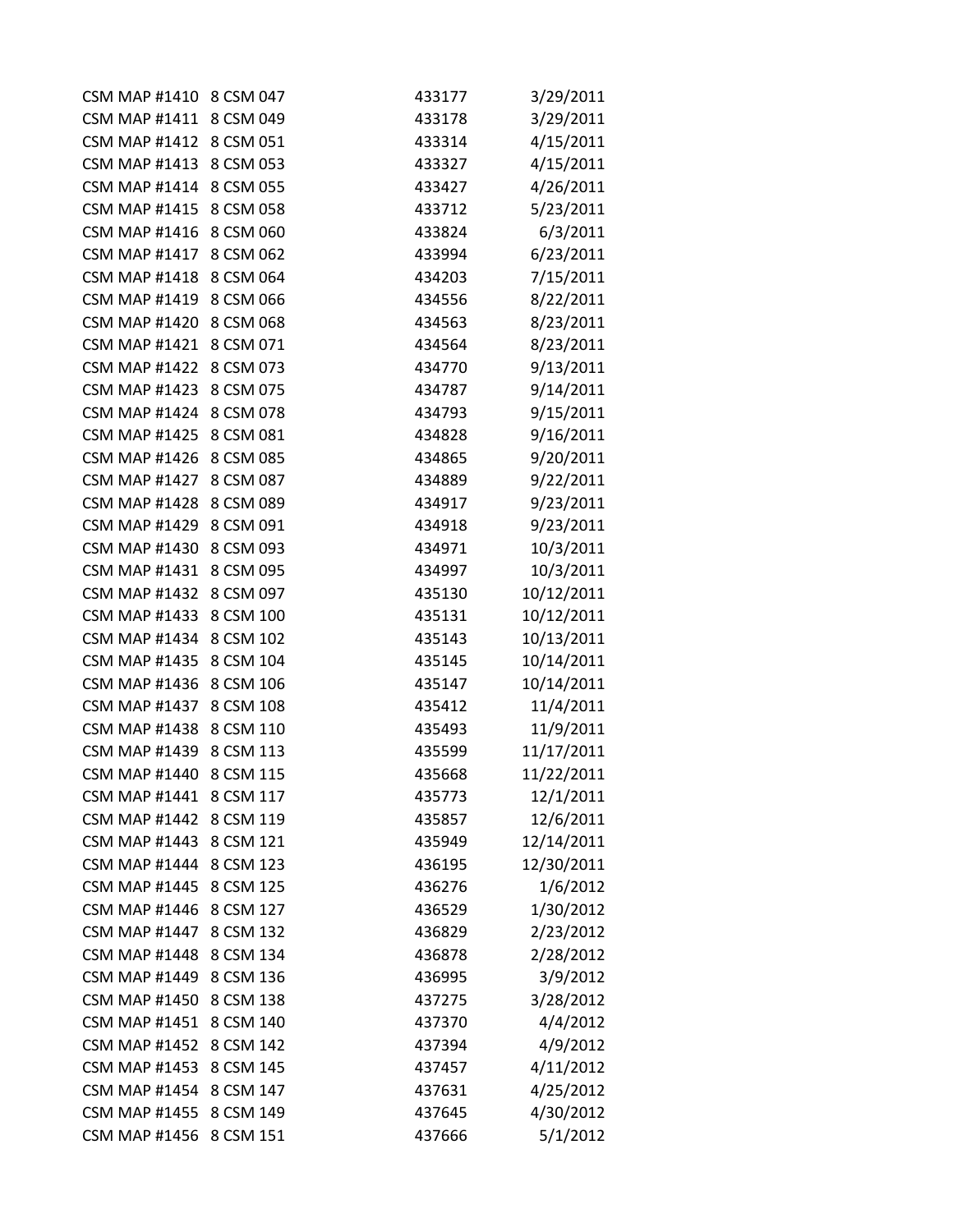| <b>CSM MAP #1457</b>    | 8 CSM 153 | 437715 | 5/2/2012   |
|-------------------------|-----------|--------|------------|
| <b>CSM MAP #1458</b>    | 8 CSM 155 | 437803 | 5/10/2012  |
| CSM MAP #1459 8 CSM 157 |           | 437815 | 5/14/2012  |
| <b>CSM MAP #1460</b>    | 8 CSM 159 | 437966 | 5/24/2012  |
| <b>CSM MAP #1461</b>    | 8 CSM 161 | 438064 | 6/1/2012   |
| <b>CSM MAP #1462</b>    | 8 CSM 163 | 438130 | 6/7/2012   |
| <b>CSM MAP #1463</b>    | 8 CSM 165 | 438150 | 6/7/2012   |
| <b>CSM MAP #1464</b>    | 8 CSM 167 | 438152 | 6/7/2012   |
| <b>CSM MAP #1465</b>    | 8 CSM 169 | 438244 | 6/15/2012  |
| <b>CSM MAP #1466</b>    | 8 CSM 171 | 438245 | 6/15/2012  |
| <b>CSM MAP #1467</b>    | 8 CSM 173 | 438246 | 6/15/2012  |
| <b>CSM MAP #1468</b>    | 8 CSM 175 | 438353 | 6/22/2012  |
| <b>CSM MAP #1469</b>    | 8 CSM 177 | 438430 | 6/29/2012  |
| <b>CSM MAP #1470</b>    | 8 CSM 179 | 438471 | 7/2/2012   |
| <b>CSM MAP #1471</b>    | 8 CSM 181 | 438605 | 7/11/2012  |
| <b>CSM MAP #1472</b>    | 8 CSM 183 | 438821 | 7/31/2012  |
| <b>CSM MAP #1473</b>    | 8 CSM 185 | 438937 | 8/10/2012  |
| <b>CSM MAP #1474</b>    | 8 CSM 187 | 438945 | 8/13/2012  |
| <b>CSM MAP #1475</b>    | 8 CSM 189 | 438965 | 8/14/2012  |
| <b>CSM MAP #1476</b>    | 8 CSM 191 | 438984 | 8/16/2012  |
| <b>CSM MAP #1477</b>    | 8 CSM 193 | 438985 | 8/16/2012  |
| CSM MAP #1478 8 CSM 195 |           | 439014 | 8/17/2012  |
| <b>CSM MAP #1479</b>    | 8 CSM 198 | 439045 | 8/21/2012  |
| <b>CSM MAP #1480</b>    | 8 CSM 200 | 439076 | 8/23/2012  |
| <b>CSM MAP #1481</b>    | 8 CSM 202 | 439215 | 9/7/2012   |
| <b>CSM MAP #1482</b>    | 8 CSM 204 | 439277 | 9/10/2012  |
| <b>CSM MAP #1483</b>    | 8 CSM 206 | 439313 | 9/13/2012  |
| <b>CSM MAP #1484</b>    | 8 CSM 208 | 439327 | 9/13/2012  |
| <b>CSM MAP #1485</b>    | 8 CSM 210 | 439352 | 9/17/2012  |
| <b>CSM MAP #1486</b>    | 8 CSM 212 | 439463 | 9/25/2012  |
| <b>CSM MAP #1487</b>    | 8 CSM 214 | 439575 | 10/1/2012  |
| <b>CSM MAP #1488</b>    | 8 CSM 216 | 439579 | 10/1/2012  |
| <b>CSM MAP #1489</b>    | 8 CSM 218 | 439651 | 10/9/2012  |
| <b>CSM MAP #1490</b>    | 8 CSM 220 | 439787 | 10/18/2012 |
| <b>CSM MAP #1491</b>    | 8 CSM 222 | 439934 | 11/1/2012  |
| <b>CSM MAP #1492</b>    | 8 CSM 224 | 439935 | 11/1/2012  |
| <b>CSM MAP #1493</b>    | 8 CSM 226 | 439936 | 11/1/2012  |
| <b>CSM MAP #1494</b>    | 8 CSM 228 | 439937 | 11/1/2012  |
| <b>CSM MAP #1495</b>    | 8 CSM 230 | 439982 | 11/6/2012  |
| <b>CSM MAP #1496</b>    | 8 CSM 232 | 440066 | 11/12/2012 |
| <b>CSM MAP #1497</b>    | 8 CSM 235 | 440137 | 11/14/2012 |
| <b>CSM MAP #1498</b>    | 8 CSM 237 | 440168 | 11/16/2012 |
| <b>CSM MAP #1499</b>    | 8 CSM 239 | 440169 | 11/16/2012 |
| <b>CSM MAP #1500</b>    | 8 CSM 241 | 440240 | 11/21/2012 |
| <b>CSM MAP #1501</b>    | 8 CSM 243 | 440243 | 11/26/2012 |
| <b>CSM MAP #1502</b>    | 8 CSM 245 | 440244 | 11/26/2012 |
| <b>CSM MAP #1503</b>    | 8 CSM 247 | 440365 | 11/30/2012 |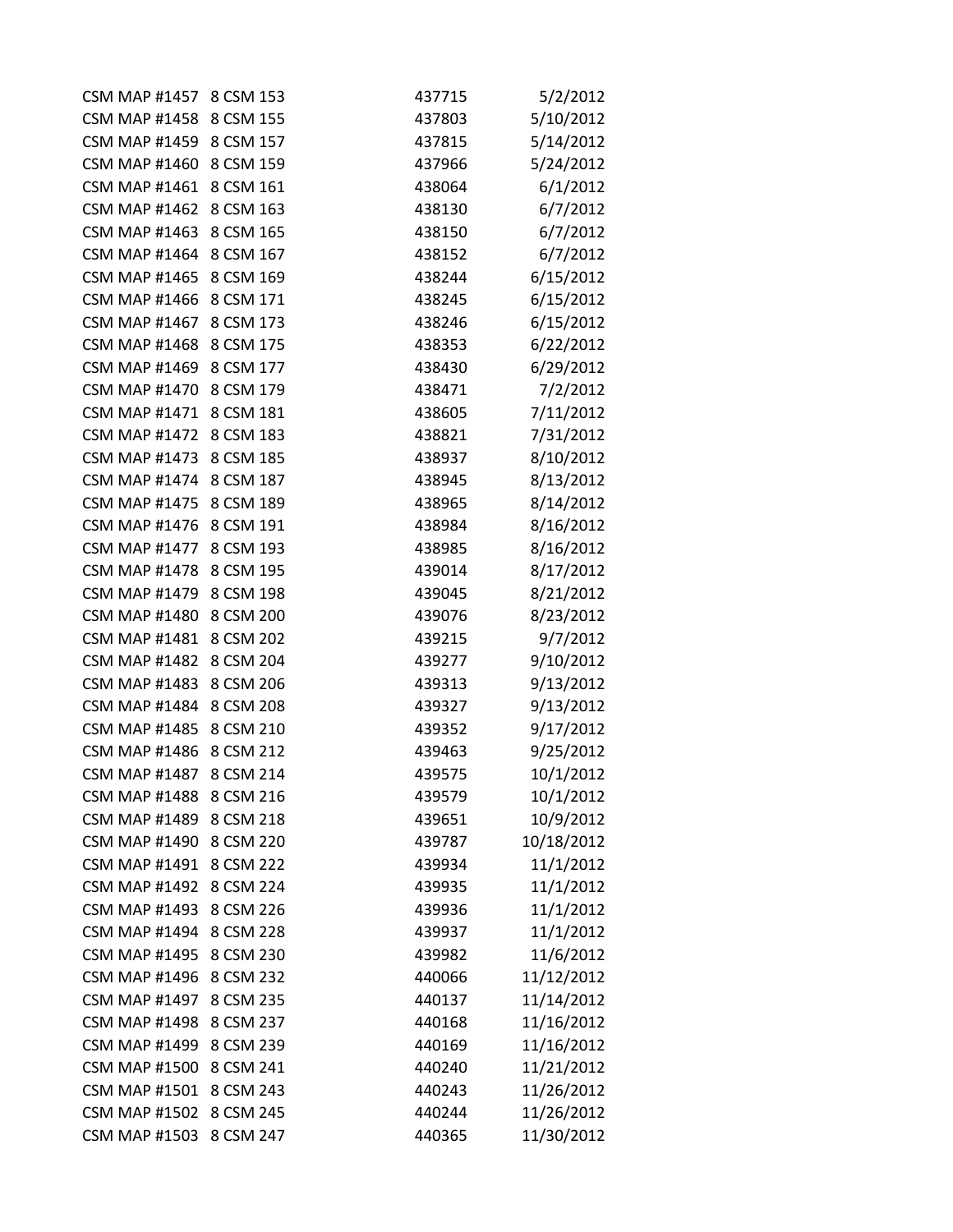| CSM MAP #1504 8 CSM 249 |           | 440420 | 12/4/2012  |
|-------------------------|-----------|--------|------------|
| CSM MAP #1505 8 CSM 251 |           | 440505 | 12/12/2012 |
| CSM MAP #1506 8 CSM 253 |           | 440546 | 12/14/2012 |
| <b>CSM MAP #1507</b>    | 8 CSM 255 | 440660 | 12/27/2012 |
| <b>CSM MAP #1508</b>    | 8 CSM 259 | 440665 | 12/27/2012 |
| <b>CSM MAP #1509</b>    | 8 CSM 261 | 440768 | 1/2/2013   |
| <b>CSM MAP #1510</b>    | 8 CSM 263 | 440777 | 1/3/2013   |
| <b>CSM MAP #1511</b>    | 8 CSM 266 | 440809 | 1/4/2013   |
| <b>CSM MAP #1512</b>    | 8 CSM 268 | 440854 | 1/9/2013   |
| CSM MAP #1513 8 CSM 270 |           | 440902 | 1/10/2013  |
| <b>CSM MAP #1514</b>    | 8 CSM 273 | 441180 | 2/1/2013   |
| <b>CSM MAP #1515</b>    | 8 CSM 276 | 441293 | 2/14/2013  |
| <b>CSM MAP #1516</b>    | 8 CSM 279 | 441361 | 2/25/2013  |
| <b>CSM MAP #1517</b>    | 8 CSM 281 | 441467 | 3/1/2013   |
| CSM MAP #1518 8 CSM 283 |           | 441607 | 3/13/2013  |
| <b>CSM MAP #1519</b>    | 8 CSM 285 | 441608 | 3/13/2013  |
| <b>CSM MAP #1520</b>    | 8 CSM 287 | 441649 | 3/19/2013  |
| <b>CSM MAP #1521</b>    | 8 CSM 289 | 441753 | 3/28/2013  |
| <b>CSM MAP #1522</b>    | 8 CSM 291 | 441805 | 4/2/2013   |
| <b>CSM MAP #1523</b>    | 8 CSM 293 | 441806 | 4/2/2013   |
| CSM MAP #1524 8 CSM 295 |           | 441807 | 4/2/2013   |
| CSM MAP #1525 8 CSM 297 |           | 441824 | 4/3/2013   |
| <b>CSM MAP #1526</b>    | 8 CSM 299 | 442113 | 4/26/2013  |
| <b>CSM MAP #1527</b>    | 8 CSM 301 | 442141 | 4/29/2013  |
| <b>CSM MAP #1528</b>    | 8 CSM 303 | 442144 | 4/30/2013  |
| CSM MAP #1529 8 CSM 305 |           | 442292 | 5/9/2013   |
| <b>CSM MAP #1530</b>    | 8 CSM 307 | 442400 | 5/17/2013  |
| <b>CSM MAP #1531</b>    | 8 CSM 309 | 442517 | 5/31/2013  |
| CSM MAP #1532 8 CSM 311 |           | 442636 | 6/7/2013   |
| <b>CSM MAP #1533</b>    | 8 CSM 313 | 442710 | 6/12/2013  |
| <b>CSM MAP #1534</b>    | 8 CSM 315 | 442723 | 6/12/2013  |
| <b>CSM MAP #1535</b>    | 8 CSM 317 | 442740 | 6/13/2013  |
| <b>CSM MAP #1536</b>    | 8 CSM 320 | 442741 | 6/13/2013  |
| <b>CSM MAP #1537</b>    | 8 CSM 322 | 442795 | 6/19/2013  |
| <b>CSM MAP #1538</b>    | 8 CSM 324 | 442867 | 6/21/2013  |
| <b>CSM MAP #1539</b>    | 8 CSM 326 | 442868 | 6/21/2013  |
| <b>CSM MAP #1540</b>    | 8 CSM 328 | 442903 | 6/26/2013  |
| <b>CSM MAP #1541</b>    | 8 CSM 331 | 443303 | 7/25/2013  |
| <b>CSM MAP #1542</b>    | 8 CSM 333 | 443361 | 7/30/2013  |
| <b>CSM MAP #1543</b>    | 8 CSM 335 | 443362 | 7/30/2013  |
| <b>CSM MAP #1544</b>    | 8 CSM 337 | 443501 | 8/9/2013   |
| <b>CSM MAP #1545</b>    | 8 CSM 339 | 443771 | 8/28/2013  |
| <b>CSM MAP #1546</b>    | 8 CSM 342 | 443912 | 9/16/2013  |
| <b>CSM MAP #1547</b>    | 8 CSM 344 | 444184 | 10/9/2013  |
| <b>CSM MAP #1548</b>    | 8 CSM 346 | 444325 | 10/24/2013 |
| <b>CSM MAP #1549</b>    | 8 CSM 350 | 444326 | 10/24/2013 |
| <b>CSM MAP #1550</b>    | 8 CSM 352 | 444538 | 11/15/2013 |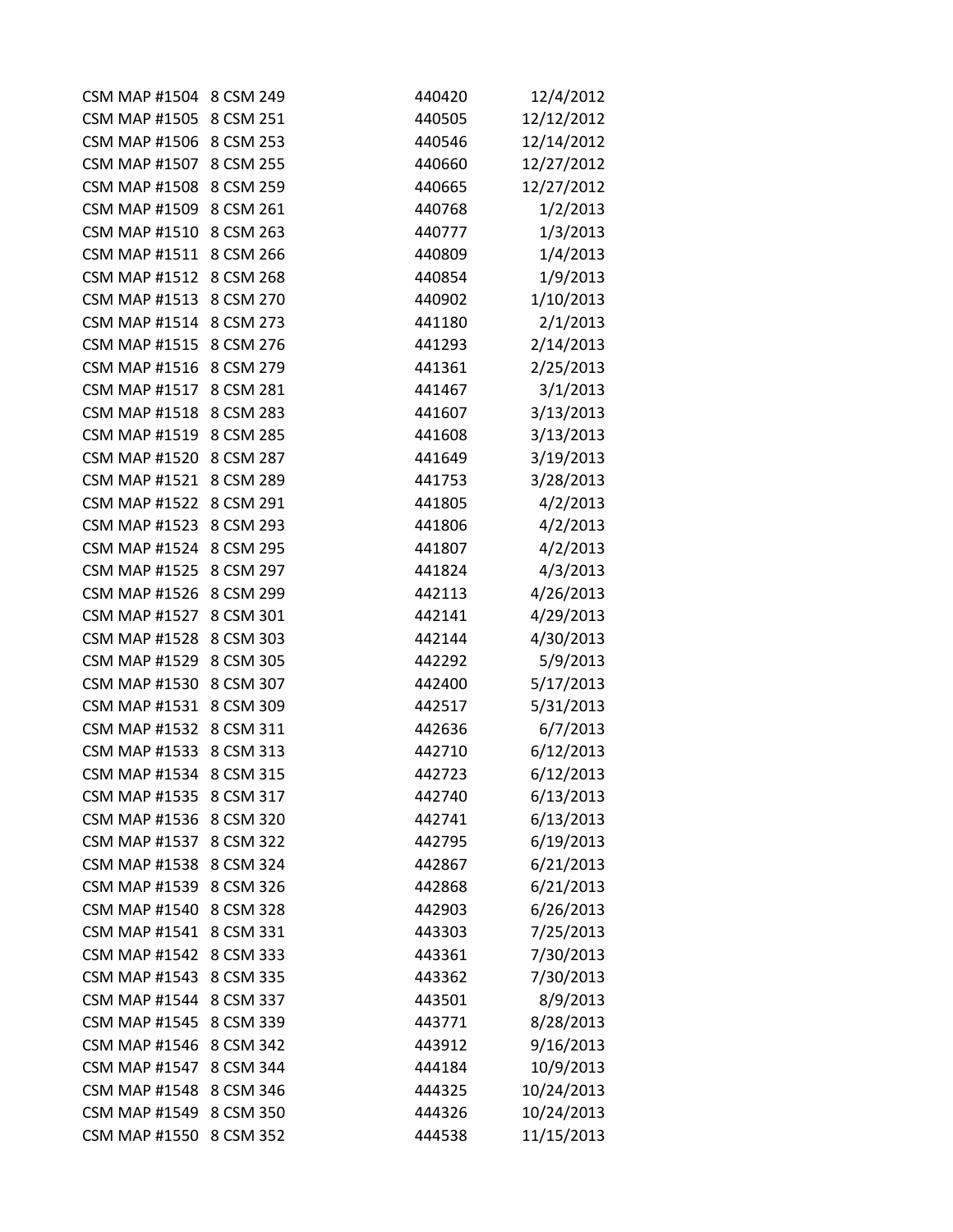| CSM MAP #1551 8 CSM 354 |           | 444539 | 11/15/2013 |
|-------------------------|-----------|--------|------------|
| CSM MAP #1552 8 CSM 356 |           | 444540 | 11/15/2013 |
| CSM MAP #1553 8 CSM 358 |           | 444651 | 11/25/2013 |
| <b>CSM MAP #1554</b>    | 8 CSM 360 | 444664 | 11/26/2013 |
| <b>CSM MAP #1555</b>    | 8 CSM 362 | 444665 | 11/26/2013 |
| <b>CSM MAP #1556</b>    | 8 CSM 364 | 444790 | 12/13/2013 |
| <b>CSM MAP #1557</b>    | 8 CSM 366 | 444922 | 12/30/2013 |
| <b>CSM MAP #1558</b>    | 9 CSM 001 | 445076 | 1/20/2014  |
| <b>CSM MAP #1559</b>    | 9 CSM 003 | 445092 | 1/21/2014  |
| <b>CSM MAP #1560</b>    | 9 CSM 005 | 445108 | 1/22/2014  |
| <b>CSM MAP #1561</b>    | 9 CSM 007 | 445121 | 1/22/2014  |
| <b>CSM MAP #1562</b>    | 9 CSM 009 | 445177 | 1/30/2014  |
| <b>CSM MAP #1563</b>    | 9 CSM 011 | 445253 | 2/6/2014   |
| <b>CSM MAP #1564</b>    | 9 CSM 013 | 445290 | 2/13/2014  |
| CSM MAP #1565 9 CSM 015 |           | 445291 | 2/13/2014  |
| <b>CSM MAP #1566</b>    | 9 CSM 017 | 445311 | 2/18/2014  |
| CSM MAP #1567 9 CSM 019 |           | 445497 | 3/11/2014  |
| <b>CSM MAP #1568</b>    | 9 CSM 021 | 445581 | 3/21/2014  |
| <b>CSM MAP #1569</b>    | 9 CSM 023 | 445597 | 3/25/2014  |
| <b>CSM MAP #1570</b>    | 9 CSM 025 | 445688 | 4/7/2014   |
| CSM MAP #1571 9 CSM 027 |           | 445689 | 4/7/2014   |
| CSM MAP #1572 9 CSM 029 |           | 445770 | 4/17/2014  |
| <b>CSM MAP #1573</b>    | 9 CSM 031 | 445862 | 4/28/2014  |
| <b>CSM MAP #1574</b>    | 9 CSM 033 | 446009 | 5/16/2014  |
| <b>CSM MAP #1575</b>    | 9 CSM 035 | 446010 | 5/16/2014  |
| <b>CSM MAP #1576</b>    | 9 CSM 037 | 446011 | 5/16/2014  |
| <b>CSM MAP #1577</b>    | 9 CSM 039 | 446012 | 5/16/2014  |
| <b>CSM MAP #1578</b>    | 9 CSM 041 | 446165 | 6/2/2014   |
| <b>CSM MAP #1579</b>    | 9 CSM 043 | 446327 | 6/19/2014  |
| <b>CSM MAP #1580</b>    | 9 CSM 045 | 446410 | 6/30/2014  |
| <b>CSM MAP #1581</b>    | 9 CSM 047 | 446411 | 6/30/2014  |
| <b>CSM MAP #1582</b>    | 9 CSM 049 | 446571 | 7/15/2014  |
| <b>CSM MAP #1583</b>    | 9 CSM 052 | 446573 | 7/15/2014  |
| <b>CSM MAP #1584</b>    | 9 CSM 054 | 446650 | 7/23/2014  |
| <b>CSM MAP #1585</b>    | 9 CSM 056 | 446672 | 7/24/2014  |
| <b>CSM MAP #1586</b>    | 9 CSM 058 | 446912 | 8/11/2014  |
| <b>CSM MAP #1587</b>    | 9 CSM 060 | 447021 | 8/22/2014  |
| <b>CSM MAP #1588</b>    | 9 CSM 063 | 447072 | 8/28/2014  |
| <b>CSM MAP #1589</b>    | 9 CSM 066 | 447127 | 9/4/2014   |
| <b>CSM MAP #1590</b>    | 9 CSM 068 | 447256 | 9/17/2014  |
| <b>CSM MAP #1591</b>    | 9 CSM 070 | 447304 | 9/19/2014  |
| <b>CSM MAP #1592</b>    | 9 CSM 072 | 447440 | 10/3/2014  |
| <b>CSM MAP #1593</b>    | 9 CSM 074 | 447479 | 10/9/2014  |
| <b>CSM MAP #1594</b>    | 9 CSM 076 | 447512 | 10/10/2014 |
| <b>CSM MAP #1595</b>    | 9 CSM 078 | 447524 | 10/14/2014 |
| <b>CSM MAP #1596</b>    | 9 CSM 080 | 447627 | 10/22/2014 |
| <b>CSM MAP #1597</b>    | 9 CSM 082 | 447630 | 10/23/2014 |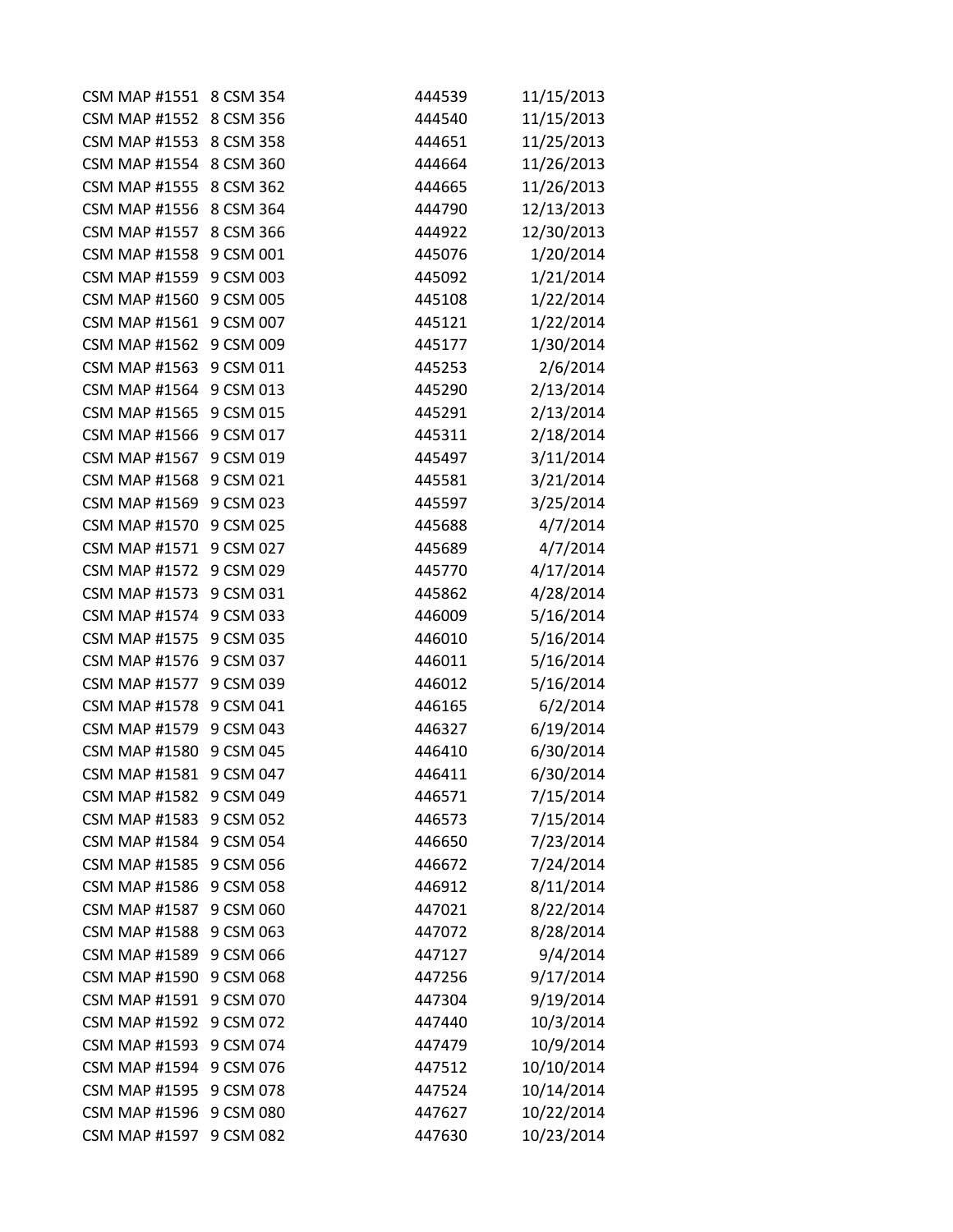| CSM MAP #1598 9 CSM 084 |           | 447654 | 10/24/2014 |
|-------------------------|-----------|--------|------------|
| <b>CSM MAP #1599</b>    | 9 CSM 086 | 447831 | 11/12/2014 |
| CSM MAP #1600 9 CSM 088 |           | 447951 | 11/25/2014 |
| <b>CSM MAP #1601</b>    | 9 CSM 090 | 447958 | 12/1/2014  |
| <b>CSM MAP #1602</b>    | 9 CSM 092 | 448080 | 12/4/2014  |
| <b>CSM MAP #1603</b>    | 9 CSM 094 | 448175 | 12/15/2014 |
| CSM MAP #1604 9 CSM 096 |           | 448440 | 1/13/2015  |
| <b>CSM MAP #1605</b>    | 9 CSM 098 | 448853 | 3/6/2015   |
| <b>CSM MAP #1606</b>    | 9 CSM 100 | 449065 | 3/25/2015  |
| <b>CSM MAP #1607</b>    | 9 CSM 102 | 449080 | 3/27/2015  |
| <b>CSM MAP #1608</b>    | 9 CSM 104 | 449114 | 3/30/2015  |
| <b>CSM MAP #1609</b>    | 9 CSM 106 | 449122 | 3/31/2015  |
| <b>CSM MAP #1610</b>    | 9 CSM 108 | 449131 | 4/1/2015   |
| <b>CSM MAP #1611</b>    | 9 CSM 110 | 449132 | 4/1/2015   |
| <b>CSM MAP #1612</b>    | 9 CSM 112 | 449324 | 4/17/2015  |
| <b>CSM MAP #1613</b>    | 9 CSM 114 | 449330 | 4/20/2015  |
| CSM MAP #1614 9 CSM 116 |           | 449359 | 4/22/2015  |
| <b>CSM MAP #1615</b>    | 9 CSM 118 | 449370 | 4/23/2015  |
| <b>CSM MAP #1616</b>    | 9 CSM 120 | 449392 | 4/27/2015  |
| <b>CSM MAP #1617</b>    | 9 CSM 122 | 449502 | 5/5/2015   |
| <b>CSM MAP #1618</b>    | 9 CSM 124 | 449710 | 5/26/2015  |
| CSM MAP #1619 9 CSM 126 |           | 449725 | 5/26/2015  |
| <b>CSM MAP #1620</b>    | 9 CSM 128 | 449726 | 5/26/2015  |
| <b>CSM MAP #1621</b>    | 9 CSM 130 | 449727 | 5/26/2015  |
| <b>CSM MAP #1622</b>    | 9 CSM 132 | 449739 | 5/28/2015  |
| <b>CSM MAP #1623</b>    | 9 CSM 135 | 449752 | 5/28/2015  |
| <b>CSM MAP #1624</b>    | 9 CSM 137 | 449924 | 6/15/2015  |
| <b>CSM MAP #1625</b>    | 9 CSM 139 | 450057 | 6/26/2015  |
| CSM MAP #1626 9 CSM 141 |           | 450092 | 7/1/2015   |
| <b>CSM MAP #1627</b>    | 9 CSM 143 | 450174 | 7/8/2015   |
| <b>CSM MAP #1628</b>    | 9 CSM 145 | 450187 | 7/9/2015   |
| CSM MAP #1629 9 CSM 147 |           | 450259 | 7/16/2015  |
| <b>CSM MAP #1630</b>    | 9 CSM 149 | 450280 | 7/17/2015  |
| <b>CSM MAP #1631</b>    | 9 CSM 151 | 450337 | 7/24/2015  |
| <b>CSM MAP #1632</b>    | 9 CSM 153 | 450351 | 7/27/2015  |
| <b>CSM MAP #1633</b>    | 9 CSM 155 | 450405 | 8/3/2015   |
| <b>CSM MAP #1634</b>    | 9 CSM 157 | 450528 | 8/13/2015  |
| <b>CSM MAP #1635</b>    | 9 CSM 159 | 450592 | 8/19/2015  |
| <b>CSM MAP #1636</b>    | 9 CSM 161 | 450626 | 8/24/2015  |
| <b>CSM MAP #1637</b>    | 9 CSM 164 | 450684 | 8/27/2015  |
| <b>CSM MAP #1638</b>    | 9 CSM 166 | 450957 | 9/22/2015  |
| <b>CSM MAP #1639</b>    | 9 CSM 168 | 450958 | 9/23/2015  |
| <b>CSM MAP #1640</b>    | 9 CSM 170 | 450989 | 9/25/2015  |
| <b>CSM MAP #1641</b>    | 9 CSM 172 | 451254 | 10/23/2015 |
| <b>CSM MAP #1642</b>    | 9 CSM 174 | 451310 | 10/28/2015 |
| <b>CSM MAP #1643</b>    | 9 CSM 176 | 451339 | 10/30/2015 |
| <b>CSM MAP #1644</b>    | 9 CSM 178 | 451433 | 11/10/2015 |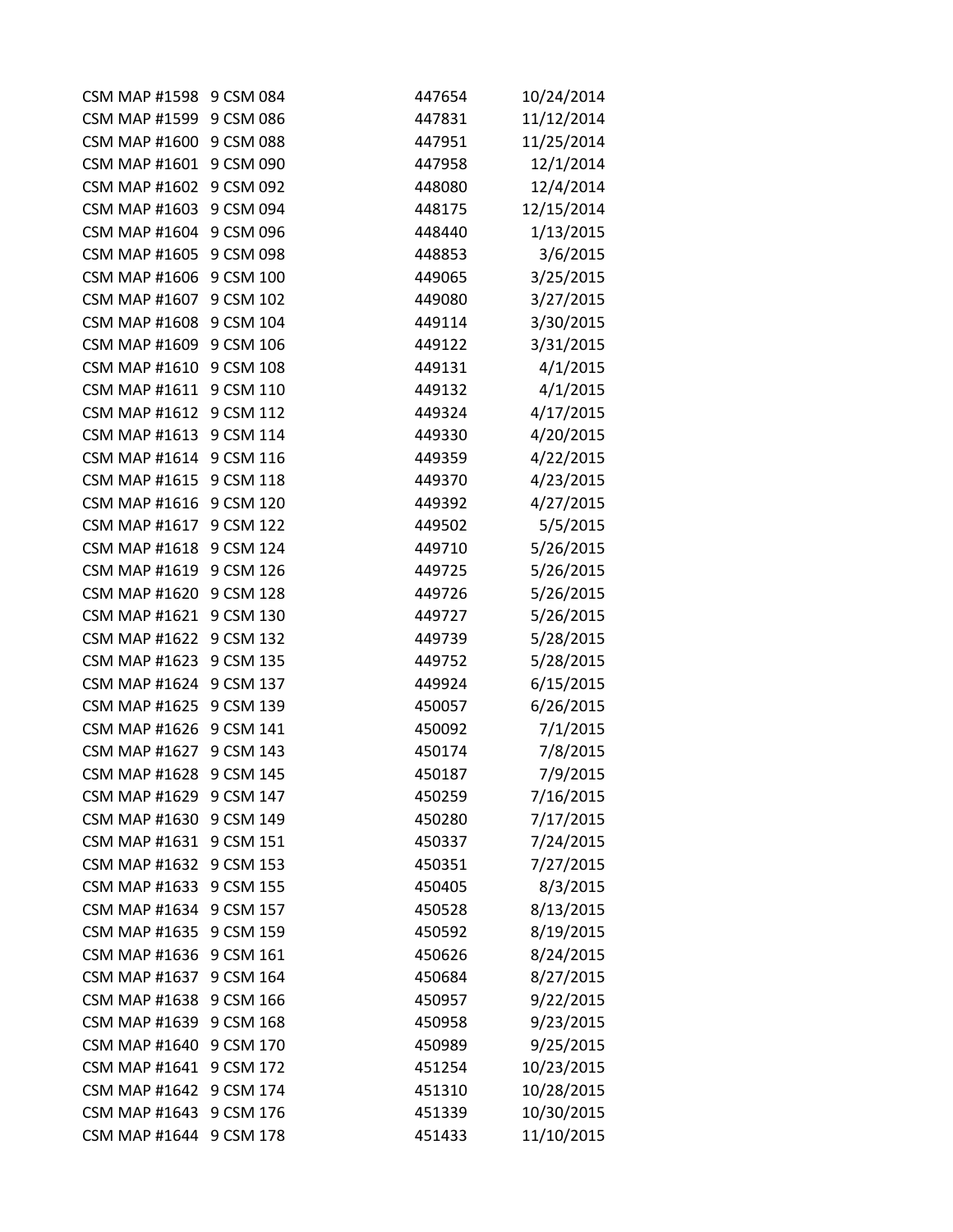| CSM MAP #1645 9 CSM 180 |           | 451536 | 11/20/2015 |
|-------------------------|-----------|--------|------------|
| CSM MAP #1646 9 CSM 182 |           | 451570 | 11/24/2015 |
| CSM MAP #1647 9 CSM 184 |           | 451618 | 12/1/2015  |
| <b>CSM MAP #1648</b>    | 9 CSM 186 | 451744 | 12/15/2015 |
| <b>CSM MAP #1649</b>    | 9 CSM 188 | 451778 | 12/18/2015 |
| <b>CSM MAP #1650</b>    | 9 CSM 190 | 451813 | 12/28/2015 |
| <b>CSM MAP #1651</b>    | 9 CSM 193 | 451919 | 1/4/2016   |
| <b>CSM MAP #1652</b>    | 9 CSM 195 | 452200 | 2/1/2016   |
| <b>CSM MAP #1653</b>    | 9 CSM 197 | 452231 | 2/4/2016   |
| <b>CSM MAP #1654</b>    | 9 CSM 199 | 452232 | 2/4/2016   |
| <b>CSM MAP #1655</b>    | 9 CSM 201 | 452308 | 2/15/2016  |
| <b>CSM MAP #1656</b>    | 9 CSM 203 | 452546 | 3/17/2016  |
| <b>CSM MAP #1657</b>    | 9 CSM 205 | 452694 | 4/1/2016   |
| <b>CSM MAP #1658</b>    | 9 CSM 207 | 452730 | 4/6/2016   |
| <b>CSM MAP #1659</b>    | 9 CSM 209 | 452886 | 4/22/2016  |
| <b>CSM MAP #1660</b>    | 9 CSM 211 | 452887 | 4/22/2016  |
| <b>CSM MAP #1661</b>    | 9 CSM 214 | 452960 | 4/28/2016  |
| <b>CSM MAP #1662</b>    | 9 CSM 216 | 452967 | 4/29/2016  |
| <b>CSM MAP #1663</b>    | 9 CSM 218 | 452997 | 5/2/2016   |
| <b>CSM MAP #1664</b>    | 9 CSM 220 | 453171 | 5/19/2016  |
| <b>CSM MAP #1665</b>    | 9 CSM 222 | 453172 | 5/19/2016  |
| <b>CSM MAP #1666</b>    | 9 CSM 224 | 453286 | 5/27/2016  |
| <b>CSM MAP #1667</b>    | 9 CSM 226 | 453287 | 5/27/2016  |
| <b>CSM MAP #1668</b>    | 9 CSM 228 | 453510 | 6/16/2016  |
| <b>CSM MAP #1669</b>    | 9 CSM 230 | 453517 | 6/16/2016  |
| <b>CSM MAP #1670</b>    | 9 CSM 232 | 453537 | 6/17/2016  |
| <b>CSM MAP #1671</b>    | 9 CSM 234 | 453581 | 6/20/2016  |
| <b>CSM MAP #1672</b>    | 9 CSM 236 | 453615 | 6/21/2016  |
| <b>CSM MAP #1673</b>    | 9 CSM 238 | 453624 | 6/22/2016  |
| <b>CSM MAP #1674</b>    | 9 CSM 240 | 453653 | 6/27/2016  |
| <b>CSM MAP #1675</b>    | 9 CSM 243 | 453698 | 6/29/2016  |
| <b>CSM MAP #1676</b>    | 9 CSM 245 | 453789 | 7/8/2016   |
| <b>CSM MAP #1677</b>    | 9 CSM 247 | 454121 | 8/10/2016  |
| <b>CSM MAP #1678</b>    | 9 CSM 249 | 454122 | 8/10/2016  |
| <b>CSM MAP #1679</b>    | 9 CSM 251 | 454134 | 8/11/2016  |
| <b>CSM MAP #1680</b>    | 9 CSM 253 | 454204 | 8/18/2016  |
| <b>CSM MAP #1681</b>    | 9 CSM 256 | 454280 | 8/26/2016  |
| <b>CSM MAP #1682</b>    | 9 CSM 258 | 454311 | 8/31/2016  |
| <b>CSM MAP #1683</b>    | 9 CSM 260 | 454486 | 9/23/2016  |
| <b>CSM MAP #1684</b>    | 9 CSM 262 | 454602 | 10/3/2016  |
| <b>CSM MAP #1685</b>    | 9 CSM 264 | 454712 | 10/13/2016 |
| <b>CSM MAP #1686</b>    | 9 CSM 266 | 454730 | 10/14/2016 |
| <b>CSM MAP #1687</b>    | 9 CSM 268 | 454731 | 10/14/2016 |
| <b>CSM MAP #1688</b>    | 9 CSM 270 | 454960 | 11/3/2016  |
| <b>CSM MAP #1689</b>    | 9 CSM 272 | 455204 | 11/18/2016 |
| <b>CSM MAP #1690</b>    | 9 CSM 274 | 455213 | 11/21/2016 |
| <b>CSM MAP #1691</b>    | 9 CSM 276 | 455454 | 12/14/2016 |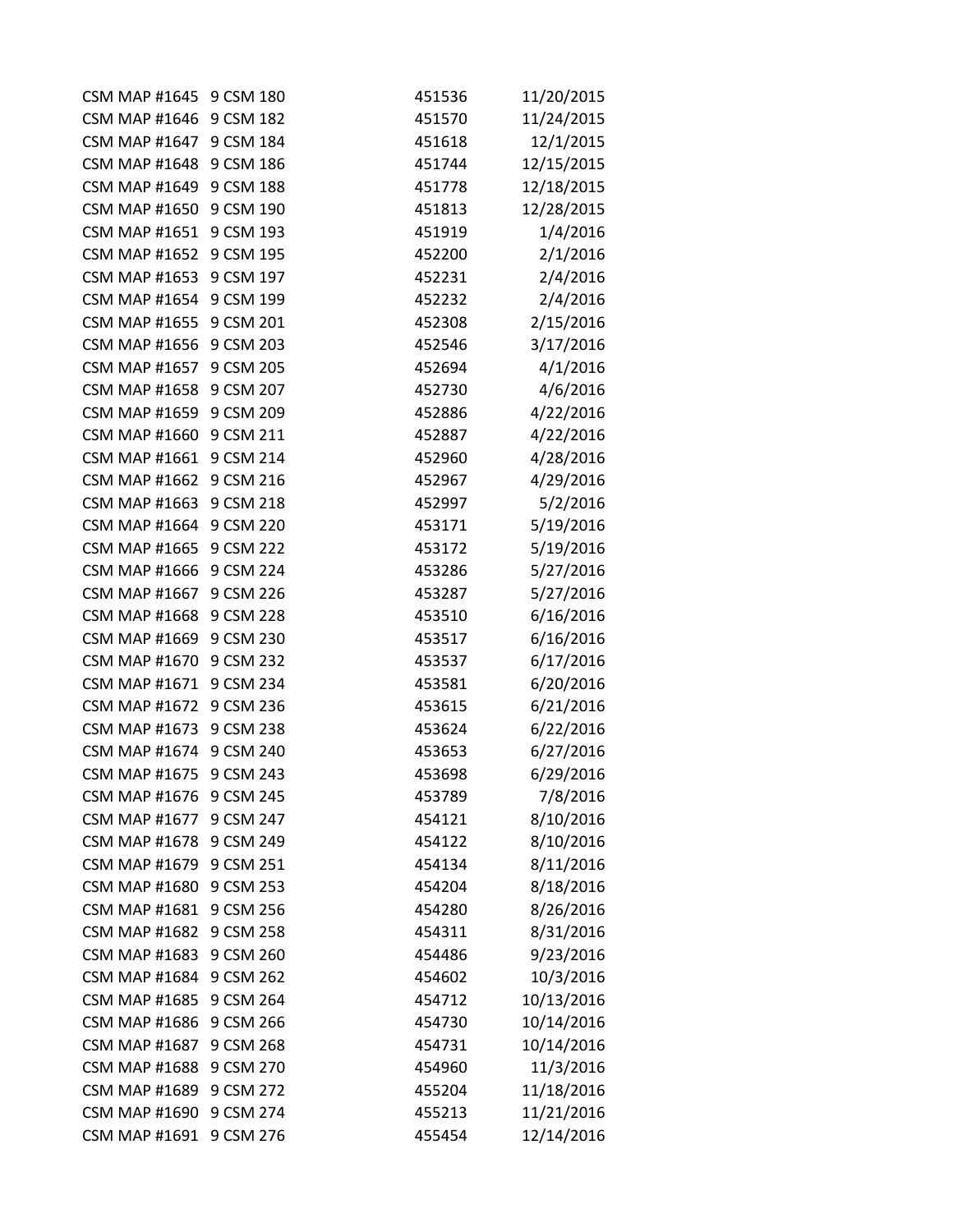| <b>CSM MAP #1692</b>    | 9 CSM 278 | 455455 | 12/14/2016 |
|-------------------------|-----------|--------|------------|
| <b>CSM MAP #1693</b>    | 9 CSM 280 | 455456 | 12/15/2016 |
| CSM MAP #1694 9 CSM 282 |           | 455529 | 12/21/2016 |
| <b>CSM MAP #1695</b>    | 9 CSM 284 | 455530 | 12/21/2016 |
| <b>CSM MAP #1696</b>    | 9 CSM 286 | 455531 | 12/21/2016 |
| <b>CSM MAP #1697</b>    | 9 CSM 288 | 455713 | 1/5/2017   |
| <b>CSM MAP #1698</b>    | 9 CSM 290 | 455763 | 1/10/2017  |
| <b>CSM MAP #1699</b>    | 9 CSM 292 | 455922 | 1/25/2017  |
| <b>CSM MAP #1700</b>    | 9 CSM 294 | 455932 | 1/26/2017  |
| <b>CSM MAP #1701</b>    | 9 CSM 296 | 456008 | 2/1/2017   |
| <b>CSM MAP #1702</b>    | 9 CSM 298 | 456057 | 2/6/2017   |
| <b>CSM MAP #1703</b>    | 9 CSM 301 | 456079 | 2/8/2017   |
| <b>CSM MAP #1704</b>    | 9 CSM 303 | 456262 | 2/28/2017  |
| <b>CSM MAP #1705</b>    | 9 CSM 305 | 456263 | 2/28/2017  |
| <b>CSM MAP #1706</b>    | 9 CSM 307 | 456308 | 3/7/2017   |
| <b>CSM MAP #1707</b>    | 9 CSM 309 | 456309 | 3/7/2017   |
| <b>CSM MAP #1708</b>    | 9 CSM 311 | 456396 | 3/15/2017  |
| <b>CSM MAP #1709</b>    | 9 CSM 313 | 456443 | 3/20/2017  |
| <b>CSM MAP #1710</b>    | 9 CSM 315 | 456650 | 4/13/2017  |
| <b>CSM MAP #1711</b>    | 9 CSM 317 | 456776 | 4/27/2017  |
| CSM MAP #1712 9 CSM 319 |           | 456832 | 5/2/2017   |
| CSM MAP #1713 9 CSM 321 |           | 456953 | 5/9/2017   |
| <b>CSM MAP #1714</b>    | 9 CSM 323 | 456981 | 5/12/2017  |
| <b>CSM MAP #1715</b>    | 9 CSM 325 | 457086 | 5/25/2017  |
| <b>CSM MAP #1716</b>    | 9 CSM 327 | 457101 | 5/26/2017  |
| <b>CSM MAP #1717</b>    | 9 CSM 329 | 457180 | 6/5/2017   |
| <b>CSM MAP #1718</b>    | 9 CSM 331 | 457204 | 6/7/2017   |
| <b>CSM MAP #1719</b>    | 9 CSM 333 | 457284 | 6/16/2017  |
| <b>CSM MAP #1720</b>    | 9 CSM 335 | 457363 | 6/26/2017  |
| <b>CSM MAP #1721</b>    | 9 CSM 337 | 457657 | 7/21/2017  |
| <b>CSM MAP #1722</b>    | 9 CSM 339 | 457683 | 7/25/2017  |
| CSM MAP #1723 9 CSM 341 |           | 457707 | 7/26/2017  |
| <b>CSM MAP #1724</b>    | 9 CSM 343 | 457726 | 7/27/2017  |
| CSM MAP #1725 9 CSM 345 |           | 457740 | 7/31/2017  |
| <b>CSM MAP #1726</b>    | 9 CSM 347 | 457753 | 8/1/2017   |
| <b>CSM MAP #1727</b>    | 9 CSM 349 | 457913 | 8/17/2017  |
| <b>CSM MAP #1728</b>    | 9 CSM 351 | 457963 | 8/25/2017  |
| <b>CSM MAP #1729</b>    | 9 CSM 353 | 458126 | 9/13/2017  |
| <b>CSM MAP #1730</b>    | 9 CSM 355 | 458288 | 9/26/2017  |
| <b>CSM MAP #1731</b>    | 9 CSM 358 | 458371 | 10/9/2017  |
| <b>CSM MAP #1732</b>    | 9 CSM 360 | 458429 | 10/11/2017 |
| <b>CSM MAP #1733</b>    | 9 CSM 362 | 458467 | 10/17/2017 |
| <b>CSM MAP #1734</b>    | 9 CSM 366 | 458469 | 10/18/2017 |
| <b>CSM MAP #1735</b>    | 9 CSM 371 | 458526 | 10/24/2017 |
| <b>CSM MAP #1736</b>    | 9 CSM 373 | 458529 | 10/25/2017 |
| <b>CSM MAP #1737</b>    | 9 CSM 375 | 458636 | 11/2/2017  |
| <b>CSM MAP #1738</b>    | 9 CSM 377 | 458676 | 11/7/2017  |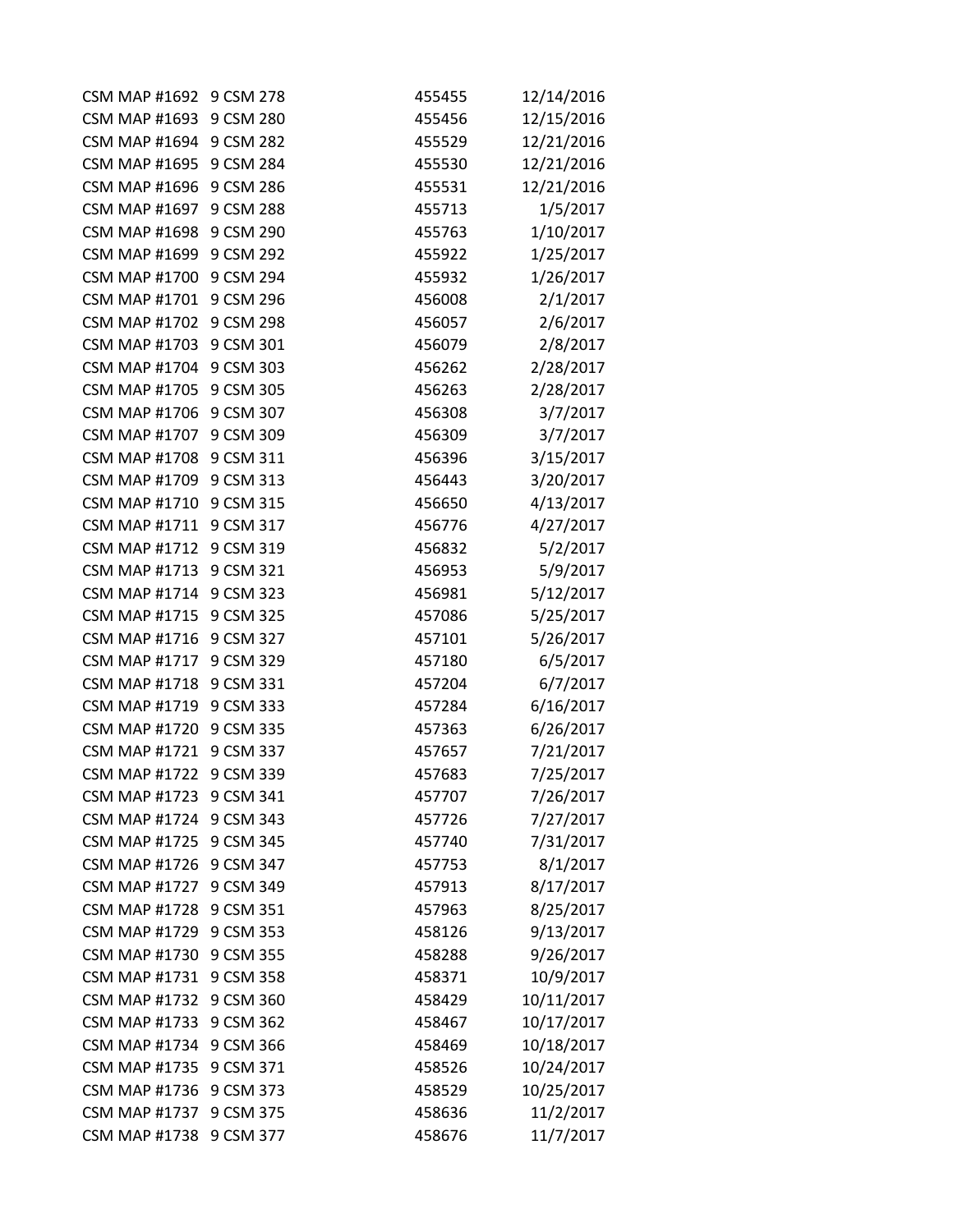| CSM MAP #1739 9 CSM 379  | 458694 | 11/9/2017  |
|--------------------------|--------|------------|
| CSM MAP #1740 9 CSM 381  | 458695 | 11/9/2017  |
| CSM MAP #1741 9 CSM 383  | 458796 | 11/17/2017 |
| CSM MAP #1742 9 CSM 385  | 458840 | 11/21/2017 |
| CSM MAP #1743 9 CSM 387  | 459054 | 12/14/2017 |
| CSM MAP #1744 10 CSM 001 | 459314 | 1/10/2018  |
| CSM MAP #1745 10 CSM 003 | 459319 | 1/11/2018  |
| CSM MAP #1746 10 CSM 005 | 459468 | 1/30/2018  |
| CSM MAP #1747 10 CSM 007 | 459478 | 1/31/2018  |
| CSM MAP #1748 10 CSM 009 | 459580 | 2/12/2018  |
| CSM MAP #1749 10 CSM 011 | 459795 | 3/12/2018  |
| CSM MAP #1750 10 CSM 014 | 459796 | 3/12/2018  |
| CSM MAP #1751 10 CSM 016 | 459825 | 3/19/2018  |
| CSM MAP #1752 10 CSM 018 | 459845 | 3/21/2018  |
| CSM MAP #1753 10 CSM 020 | 459853 | 3/22/2018  |
| CSM MAP #1754 10 CSM 022 | 459862 | 3/23/2018  |
| CSM MAP #1755 10 CSM 024 | 459889 | 3/26/2018  |
| CSM MAP #1756 10 CSM 026 | 460010 | 4/11/2018  |
| CSM MAP #1757 10 CSM 028 | 460074 | 4/18/2018  |
| CSM MAP #1758 10 CSM 030 | 460157 | 4/25/2018  |
| CSM MAP #1759 10 CSM 032 | 460261 | 5/4/2018   |
| CSM MAP #1760 10 CSM 035 | 460377 | 5/16/2018  |
| CSM MAP #1761 10 CSM 037 | 460378 | 5/17/2018  |
| CSM MAP #1762 10 CSM 039 | 460382 | 5/17/2018  |
| CSM MAP #1763 10 CSM 041 | 460420 | 5/21/2018  |
| CSM MAP #1764 10 CSM 043 | 460421 | 5/21/2018  |
| CSM MAP #1765 10 CSM 045 | 460425 | 5/21/2018  |
| CSM MAP #1766 10 CSM 047 | 460490 | 5/25/2018  |
| CSM MAP #1767 10 CSM 049 | 460516 | 5/30/2018  |
| CSM MAP #1768 10 CSM 051 | 460703 | 6/15/2018  |
| CSM MAP #1769 10 CSM 054 | 460734 | 6/19/2018  |
| CSM MAP #1770 10 CSM 056 | 460791 | 6/27/2018  |
| CSM MAP #1771 10 CSM 058 | 460840 | 7/2/2018   |
| CSM MAP #1772 10 CSM 060 | 460975 | 7/18/2018  |
| CSM MAP #1773 10 CSM 062 | 461154 | 8/8/2018   |
| CSM MAP #1774 10 CSM 064 | 461177 | 8/10/2018  |
| CSM MAP #1775 10 CSM 066 | 461178 | 8/10/2018  |
| CSM MAP #1776 10 CSM 068 | 461220 | 8/16/2018  |
| CSM MAP #1777 10 CSM 070 | 461258 | 8/20/2018  |
| CSM MAP #1778 10 CSM 072 | 461498 | 9/14/2018  |
| CSM MAP #1779 10 CSM 074 | 461506 | 9/14/2018  |
| CSM MAP #1780 10 CSM 076 | 461544 | 9/20/2018  |
| CSM MAP #1781 10 CSM 078 | 461590 | 9/25/2018  |
| CSM MAP #1782 10 CSM 080 | 461599 | 9/25/2018  |
| CSM MAP #1783 10 CSM 082 | 461673 | 10/1/2018  |
| CSM MAP #1784 10 CSM 085 | 461855 | 10/22/2018 |
| CSM MAP #1785 10 CSM 087 | 462121 | 11/16/2018 |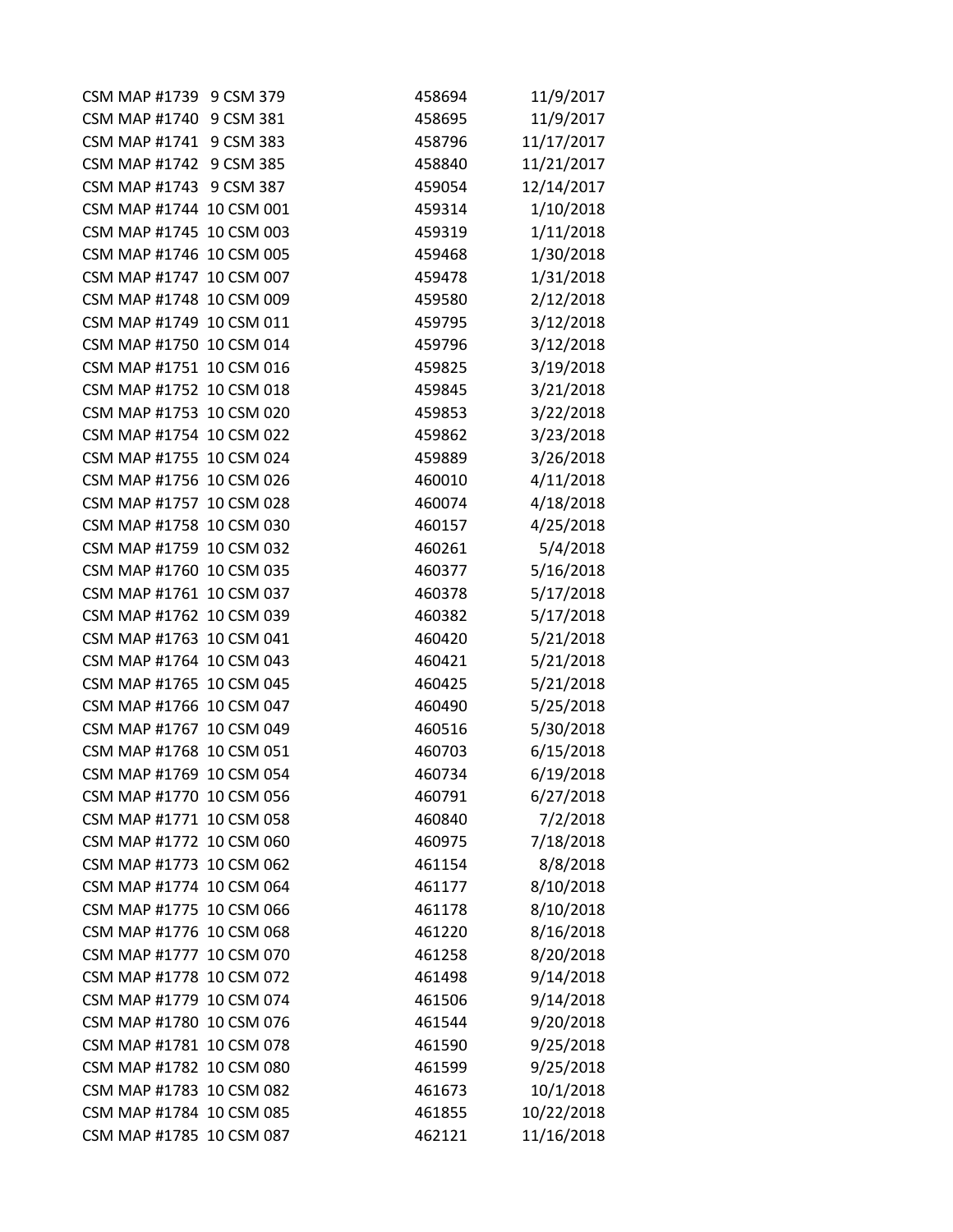| CSM MAP #1786 10 CSM 089 | 462164 | 11/20/2018 |
|--------------------------|--------|------------|
| CSM MAP #1787 10 CSM 091 | 462165 | 11/20/2018 |
| CSM MAP #1788 10 CSM 093 | 462237 | 11/29/2018 |
| CSM MAP #1789 10 CSM 096 | 462299 | 12/6/2018  |
| CSM MAP #1790 10 CSM 098 | 462414 | 12/18/2018 |
| CSM MAP #1791 10 CSM 100 | 462479 | 12/28/2018 |
| CSM MAP #1792 10 CSM 102 | 462690 | 1/22/2019  |
| CSM MAP #1793 10 CSM 105 | 462763 | 2/1/2019   |
| CSM MAP #1794 10 CSM 107 | 462796 | 2/5/2019   |
| CSM MAP #1795 10 CSM 109 | 462810 | 2/5/2019   |
| CSM MAP #1796 10 CSM 111 | 462811 | 2/5/2019   |
| CSM MAP #1797 10 CSM 113 | 462854 | 2/11/2019  |
| CSM MAP #1798 10 CSM 115 | 462910 | 2/19/2019  |
| CSM MAP #1799 10 CSM 117 | 462912 | 2/19/2019  |
| CSM MAP #1800 10 CSM 119 | 462923 | 2/21/2019  |
| CSM MAP #1801 10 CSM 121 | 462983 | 2/26/2019  |
| CSM MAP #1802 10 CSM 123 | 463151 | 3/22/2019  |
| CSM MAP #1803 10 CSM 125 | 463173 | 3/26/2019  |
| CSM MAP #1804 10 CSM 127 | 463411 | 4/23/2019  |
| CSM MAP #1805 10 CSM 130 | 463461 | 4/29/2019  |
| CSM MAP #1806 10 CSM 132 | 463467 | 4/30/2019  |
| CSM MAP #1807 10 CSM 134 | 463468 | 4/30/2019  |
| CSM MAP #1808 10 CSM 136 | 463469 | 4/30/2019  |
| CSM MAP #1809 10 CSM 138 | 463480 | 5/1/2019   |
| CSM MAP #1810 10 CSM 140 | 463546 | 5/8/2019   |
| CSM MAP #1811 10 CSM 142 | 463553 | 5/9/2019   |
| CSM MAP #1812 10 CSM 144 | 463599 | 5/14/2019  |
| CSM MAP #1813 10 CSM 146 | 463639 | 5/17/2019  |
| CSM MAP #1814 10 CSM 148 | 463640 | 5/17/2019  |
| CSM MAP #1815 10 CSM 150 | 463641 | 5/17/2019  |
| CSM MAP #1816 10 CSM 152 | 463642 | 5/17/2019  |
| CSM MAP #1817 10 CSM 154 | 463669 | 5/21/2019  |
| CSM MAP #1818 10 CSM 156 | 463693 | 5/24/2019  |
| CSM MAP #1819 10 CSM 158 | 463722 | 5/29/2019  |
| CSM MAP #1820 10 CSM 160 | 463923 | 6/17/2019  |
| CSM MAP #1821 10 CSM 162 | 464114 | 6/28/2019  |
| CSM MAP #1822 10 CSM 164 | 464200 | 7/9/2019   |
| CSM MAP #1823 10 CSM 166 | 464556 | 8/15/2019  |
| CSM MAP #1824 10 CSM 168 | 464557 | 8/15/2019  |
| CSM MAP #1825 10 CSM 170 | 464580 | 8/16/2019  |
| CSM MAP #1826 10 CSM 172 | 464845 | 9/12/2019  |
| CSM MAP #1827 10 CSM 174 | 465054 | 10/3/2019  |
| CSM MAP #1828 10 CSM 177 | 465137 | 10/9/2019  |
| CSM MAP #1829 10 CSM 179 | 465153 | 10/10/2019 |
| CSM MAP #1830 10 CSM 181 | 465199 | 10/16/2019 |
| CSM MAP #1831 10 CSM 183 | 465287 | 10/24/2019 |
| CSM MAP #1832 10 CSM 187 | 465565 | 11/21/2019 |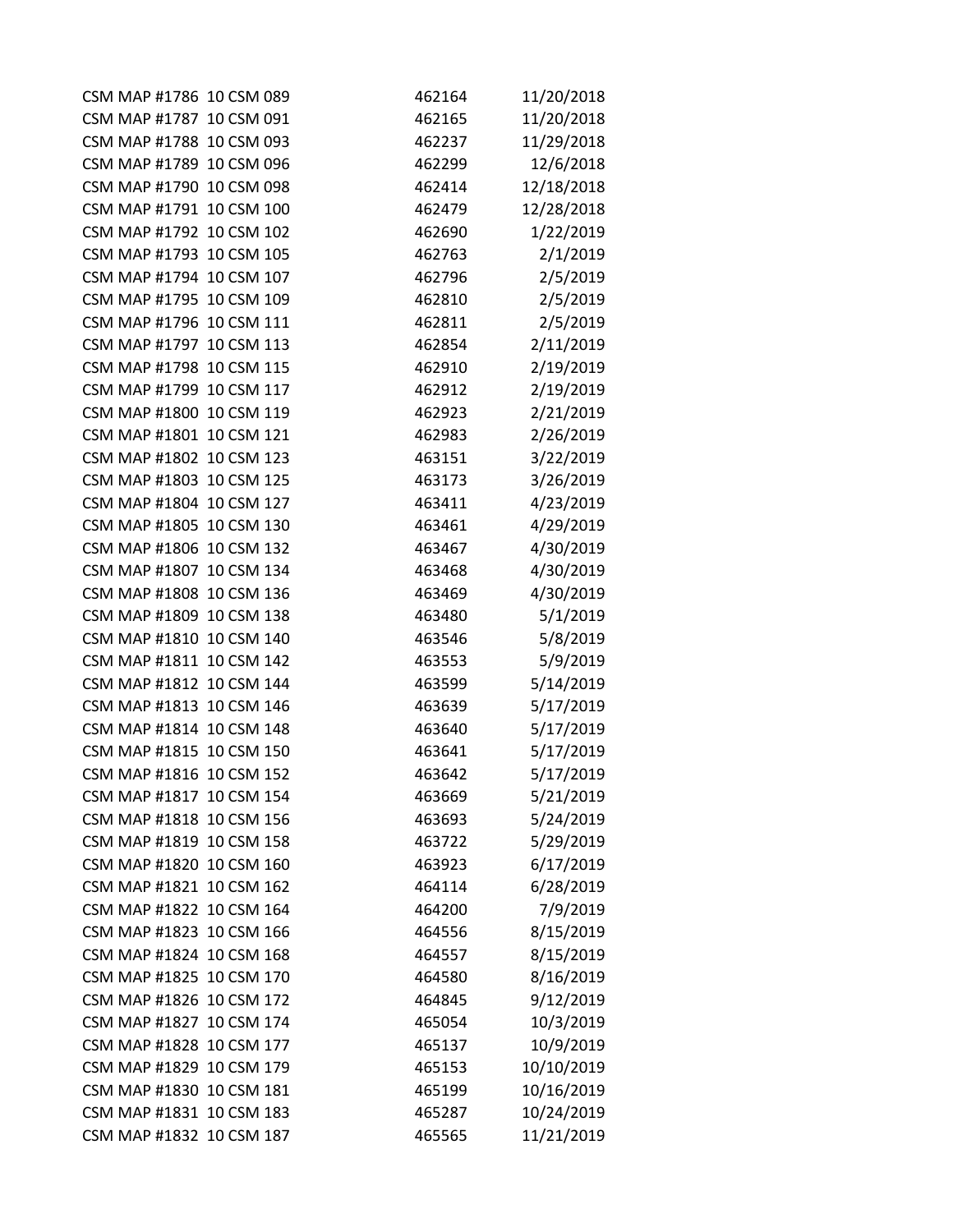| CSM MAP #1833 10 CSM 190 | 465566 | 11/21/2019 |
|--------------------------|--------|------------|
| CSM MAP #1834 10 CSM 192 | 465623 | 11/27/2019 |
| CSM MAP #1835 10 CSM 194 | 465780 | 12/9/2019  |
| CSM MAP #1836 10 CSM 196 | 465844 | 12/16/2019 |
| CSM MAP #1837 10 CSM 198 | 465891 | 12/19/2019 |
| CSM MAP #1838 10 CSM 200 | 465892 | 12/19/2019 |
| CSM MAP #1839 10 CSM 202 | 465909 | 12/19/2019 |
| CSM MAP #1840 10 CSM 204 | 465995 | 12/30/2019 |
| CSM MAP #1841 10 CSM 206 | 466083 | 1/7/2020   |
| CSM Map #1842 10 CSM 208 | 466431 | 2/13/2020  |
| CSM Map #1843 10 CSM 210 | 466441 | 2/14/2020  |
| CSM Map #1844 10 CSM 212 | 466535 | 2/25/2020  |
| CSM Map #1845 10 CSM 214 | 466580 | 3/2/2020   |
| CSM Map #1846 10 CSM 216 | 466673 | 3/11/2020  |
| CSM Map #1847 10 CSM 218 | 466742 | 3/18/2020  |
| CSM Map #1848 10 CSM 220 | 466752 | 3/19/2020  |
| CSM Map #1849 10 CSM 222 | 466826 | 3/26/2020  |
| CSM Map #1850 10 CSM 224 | 466898 | 4/1/2020   |
| CSM Map #1851 10 CSM 227 | 466992 | 4/13/2020  |
| CSM Map #1852 10 CSM 230 | 467017 | 4/15/2020  |
| CSM Map #1853 10 CSM 232 | 467070 | 4/21/2020  |
| CSM Map #1854 10 CSM 234 | 467104 | 4/24/2020  |
| CSM Map #1855 10 CSM 236 | 467300 | 5/8/2020   |
| CSM Map #1856 10 CSM 238 | 467359 | 5/13/2020  |
| CSM Map #1857 10 CSM 240 | 467643 | 6/2/2020   |
| CSM Map #1858 10 CSM 242 | 467681 | 6/5/2020   |
| CSM Map #1859 10 CSM 244 | 467682 | 6/5/2020   |
| CSM Map #1860 10 CSM 246 | 467683 | 6/5/2020   |
| CSM Map #1861 10 CSM 248 | 467804 | 6/11/2020  |
| CSM Map #1862 10 CSM 250 | 467805 | 6/11/2020  |
| CSM Map #1863 10 CSM 252 | 467920 | 6/19/2020  |
| CSM Map #1864 10 CSM 254 | 467980 | 6/24/2020  |
| CSM Map #1865 10 CSM 256 | 468070 | 7/1/2020   |
| CSM Map #1866 10 CSM 258 | 468136 | 7/6/2020   |
| CSM Map #1867 10 CSM 260 | 468300 | 7/17/2020  |
| CSM Map #1868 10 CSM 262 | 468392 | 7/23/2020  |
| CSM Map #1869 10 CSM 264 | 468401 | 7/24/2020  |
| CSM Map #1870 10 CSM 268 | 468462 | 7/29/2020  |
| CSM Map #1871 10 CSM 270 | 468468 | 7/29/2020  |
| CSM Map #1872 10 CSM 272 | 468651 | 8/14/2020  |
| CSM Map #1873 10 CSM 274 | 468749 | 8/20/2020  |
| CSM Map #1874 10 CSM 276 | 469447 | 10/15/2020 |
| CSM Map #1875 10 CSM 278 | 469465 | 10/19/2020 |
| CSM Map #1876 10 CSM 280 | 469514 | 10/21/2020 |
| CSM Map #1877 10 CSM 282 | 469624 | 10/27/2020 |
| CSM Map #1878 10 CSM 284 | 469829 | 11/11/2020 |
| CSM Map #1879 10 CSM 286 | 469865 | 11/13/2020 |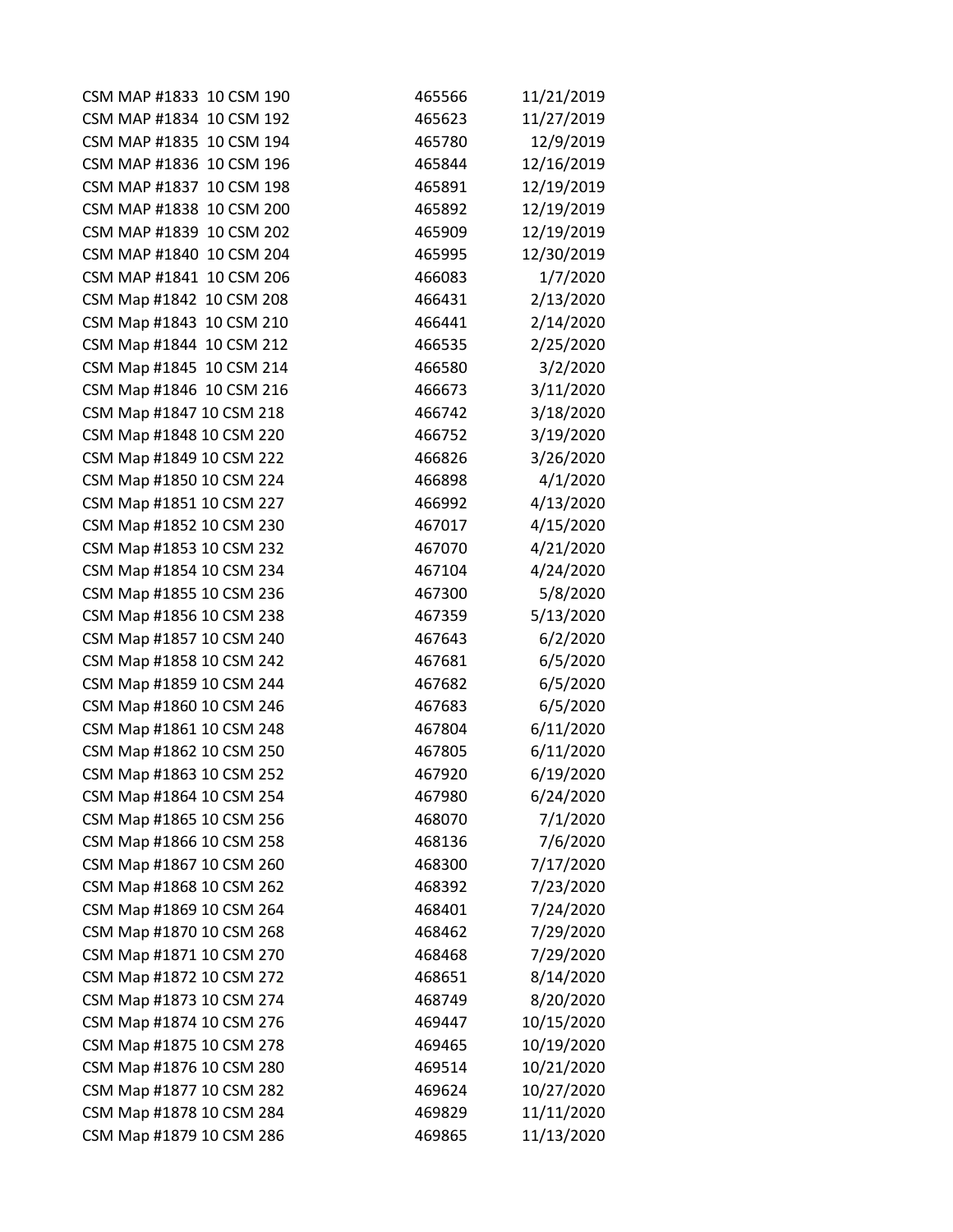| CSM Map #1880 10 CSM 288 | 469874 | 11/13/2020 |
|--------------------------|--------|------------|
| CSM Map #1881 10 CSM 290 | 469902 | 11/17/2020 |
| CSM Map #1882 10 CSM 292 | 469993 | 11/20/2020 |
| CSM Map #1883 10 CSM 294 | 469994 | 11/20/2020 |
| CSM Map #1884 10 CSM 296 | 469995 | 11/20/2020 |
| CSM Map #1885 10 CSM 298 | 470006 | 11/23/2020 |
| CSM Map #1886 10 CSM 300 | 470016 | 11/23/2020 |
| CSM Map #1887 10 CSM 305 | 470094 | 12/2/2020  |
| CSM Map #1888 10 CSM 307 | 470095 | 12/2/2020  |
| CSM Map #1889 10 CSM 309 | 470313 | 12/17/2020 |
| CSM Map #1890 10 CSM 311 | 470383 | 12/22/2020 |
| CSM Map #1891 10 CSM 314 | 470560 | 1/5/2021   |
| CSM Map #1892 10 CSM 316 | 470618 | 1/8/2021   |
| CSM Map #1893 10 CSM 319 | 470735 | 1/21/2021  |
| CSM Map #1894 10 CSM 321 | 470782 | 1/25/2021  |
| CSM Map #1895 10 CSM 323 | 470793 | 1/26/2021  |
| CSM Map #1896 10 CSM 325 | 470799 | 1/26/2021  |
| CSM Map #1897 10 CSM 327 | 470809 | 1/27/2021  |
| CSM Map #1898 10 CSM 329 | 470842 | 1/29/2021  |
| CSM Map #1899 10 CSM 331 | 470843 | 1/29/2021  |
| CSM Map #1900 10 CSM 333 | 471041 | 2/16/2021  |
| CSM Map #1901 10 CSM 335 | 471042 | 2/16/2021  |
| CSM Map #1902 10 CSM 337 | 471079 | 2/18/2021  |
| CSM Map #1903 10 CSM 339 | 471341 | 3/11/2021  |
| CSM Map #1904 10 CSM 341 | 471402 | 3/16/2021  |
| CSM Map #1905 10 CSM 343 | 471430 | 3/18/2021  |
| CSM Map #1906 10 CSM 345 | 471464 | 3/22/2021  |
| CSM Map #1907 10 CSM 347 | 471558 | 3/29/2021  |
| CSM Map #1908 10 CSM 349 | 471646 | 4/5/2021   |
| CSM Map #1909 10 CSM 351 | 471691 | 4/8/2021   |
| CSM Map #1910 10 CSM 353 | 471813 | 4/15/2021  |
| CSM Map #1911 10 CSM 355 | 471928 | 4/26/2021  |
| CSM Map #1912 10 CSM 357 | 471952 | 4/27/2021  |
| CSM Map #1913 10 CSM 359 | 471958 | 4/28/2021  |
| CSM Map #1914 10 CSM 361 | 471992 | 4/29/2021  |
| CSM Map #1915 10 CSM 363 | 472004 | 4/30/2021  |
| CSM Map #1916 10 CSM 365 | 472005 | 4/30/2021  |
| CSM Map #1917 10 CSM 367 | 472182 | 5/11/2021  |
| CSM Map #1918 10 CSM 369 | 472196 | 5/12/2021  |
| CSM Map #1919 10 CSM 371 | 472244 | 5/14/2021  |
| CSM Map #1920 10 CSM 373 | 472297 | 5/19/2021  |
| CSM Map #1921 10 CSM 375 | 472354 | 5/24/2021  |
| CSM Map #1922 10 CSM 377 | 472495 | 6/3/2021   |
| CSM Map #1923 10 CSM 379 | 472499 | 6/3/2021   |
| CSM Map #1924 10 CSM 381 | 472549 | 6/8/2021   |
| CSM Map #1925 10 CSM 383 | 472677 | 6/16/2021  |
| CSM Map #1926 10 CSM 385 | 474689 | 6/17/2021  |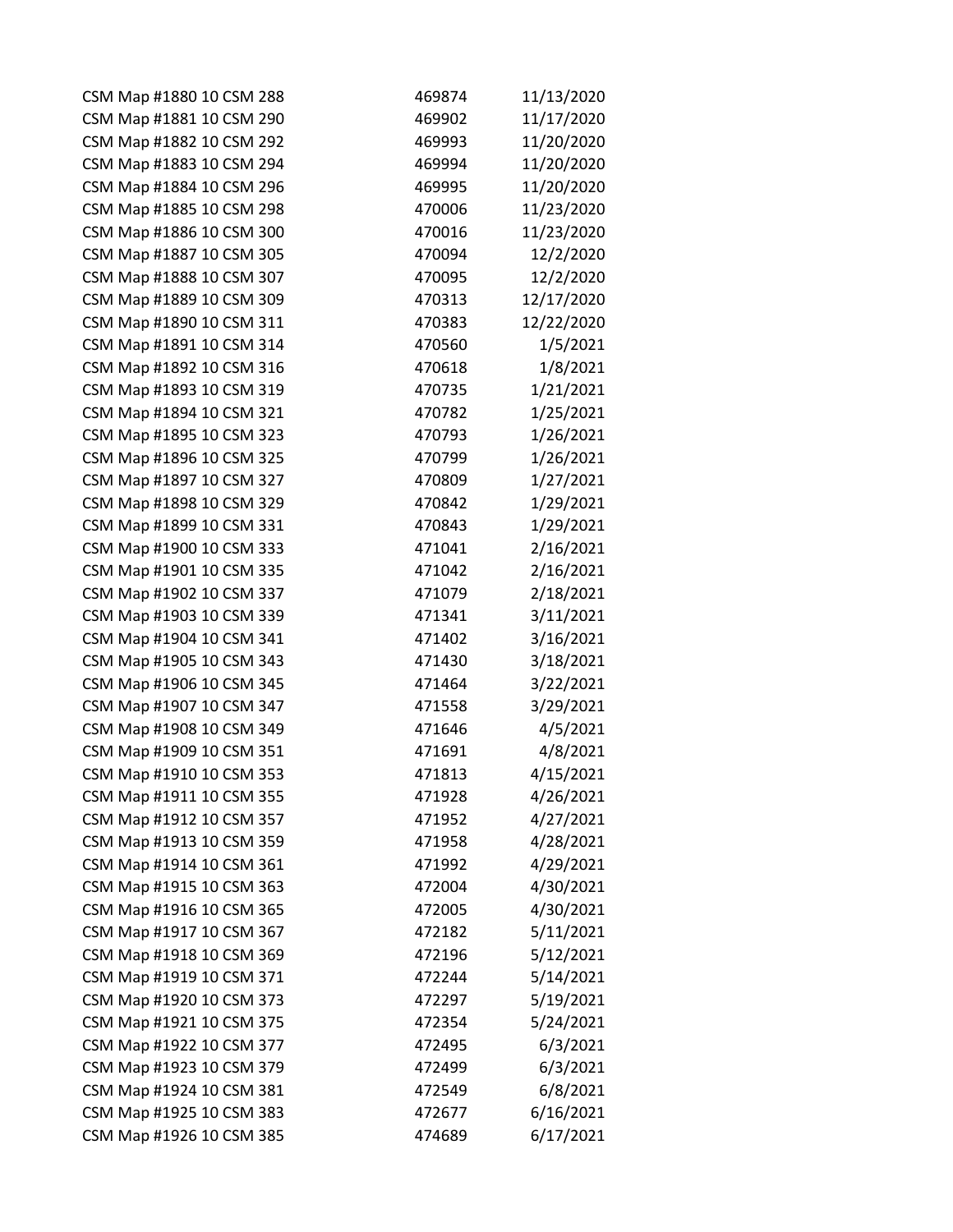| CSM Map #1927 10 CSM 387 | 472690 | 6/17/2021  |
|--------------------------|--------|------------|
| CSM Map #1928 10 CSM 389 | 472729 | 6/21/2021  |
| CSM Map #1929 10 CSM 391 | 472760 | 6/23/2021  |
| CSM Map #1930 10 CSM 393 | 472768 | 6/24/2021  |
| CSM Map #1931 10 CSM 395 | 472817 | 6/29/2021  |
| CSM Map #1932 10 CSM 398 | 472830 | 6/29/2021  |
| CSM Map #1933 10 CSM 400 | 472849 | 6/30/2021  |
| CSM Map #1934 11 CSM 1   | 472852 | 7/1/2021   |
| CSM Map #1935 11 CSM 3   | 473004 | 7/13/2021  |
| CSM Map #1936 11 CSM 5   | 473045 | 7/15/2021  |
| CSM Map #1937 11 CSM 7   | 473069 | 7/16/2021  |
| CSM Map #1938 11 CSM 9   | 473155 | 7/22/2021  |
| CSM Map #1939 11 CSM 11  | 473229 | 7/27/2021  |
| CSM Map #1940 11 CSM 14  | 473355 | 8/5/2021   |
| CSM Map #1941 11 CSM 16  | 473538 | 8/18/2021  |
| CSM Map #1942 11 CSM 18  | 473545 | 8/19/2021  |
| CSM Map #1943 11 CSM 20  | 473852 | 9/16/2021  |
| CSM Map #1944 11 CSM 22  | 473855 | 9/16/2021  |
| CSM Map #1945 11 CSM 24  | 473971 | 9/24/2021  |
| CSM Map #1946 11 CSM 26  | 474225 | 10/21/2021 |
| CSM Map #1947 11 CSM 28  | 474235 | 10/22/2021 |
| CSM Map #1948 11 CSM 30  | 474652 | 11/18/2021 |
| CSM Map #1949 11 CSM 32  | 474742 | 11/30/2021 |
| CSM Map #1950 11 CSM 34  | 474849 | 12/7/2021  |
| CSM Map #1951 11 CSM 36  | 474866 | 12/9/2021  |
| CSM Map #1952 11 CSM 38  | 475001 | 12/20/2021 |
| CSM Map #1953 11 CSM 40  | 475010 | 12/20/2021 |
| CSM Map #1954 11 CSM 42  | 475035 | 12/21/2021 |
| CSM Map #1955 11 CSM 44  | 475140 | 1/5/2022   |
| CSM Map #1956 11 CSM 46  | 475141 | 1/5/2022   |
| CSM Map #1957 11 CSM 48  | 475198 | 1/10/2022  |
| CSM Map #1958 11 CSM 50  | 475281 | 1/18/2022  |
| CSM Map #1959 11 CSM 53  | 475328 | 1/21/2022  |
| CSM Map #1960 11 CSM 55  | 475610 | 2/15/2022  |
| CSM Map #1961 11 CSM 57  | 475889 | 3/16/2022  |
| CSM Map #1962 11 CSM 59  | 475949 | 3/23/2022  |
| CSM Map #1963 11 CSM 63  | 475997 | 3/31/2022  |
| CSM Map #1964 11 CSM 65  | 476284 | 4/29/2022  |
| CSM Map #1965 11 CSM 67  | 476346 | 5/4/2022   |
| CSM Map #1966 11 CSM 69  | 476432 | 5/10/2022  |
| CSM Map #1967 11 CSM 71  | 476438 | 5/11/2022  |
| CSM Map #1968 11 CSM 73  | 476546 | 5/18/2022  |
| CSM Map #1969 11 CSM 74  | 476570 | 5/19/2022  |
| CSM Map #1970 11 CSM 76  | 476600 | 5/20/2022  |
| CSM Map #1971 11 CSM 78  | 476603 | 5/20/2022  |
| CSM Map #1972 11 CSM 80  | 476650 | 5/25/2022  |
| CSM Map #1973 11 CSM 82  | 476651 | 5/25/2022  |